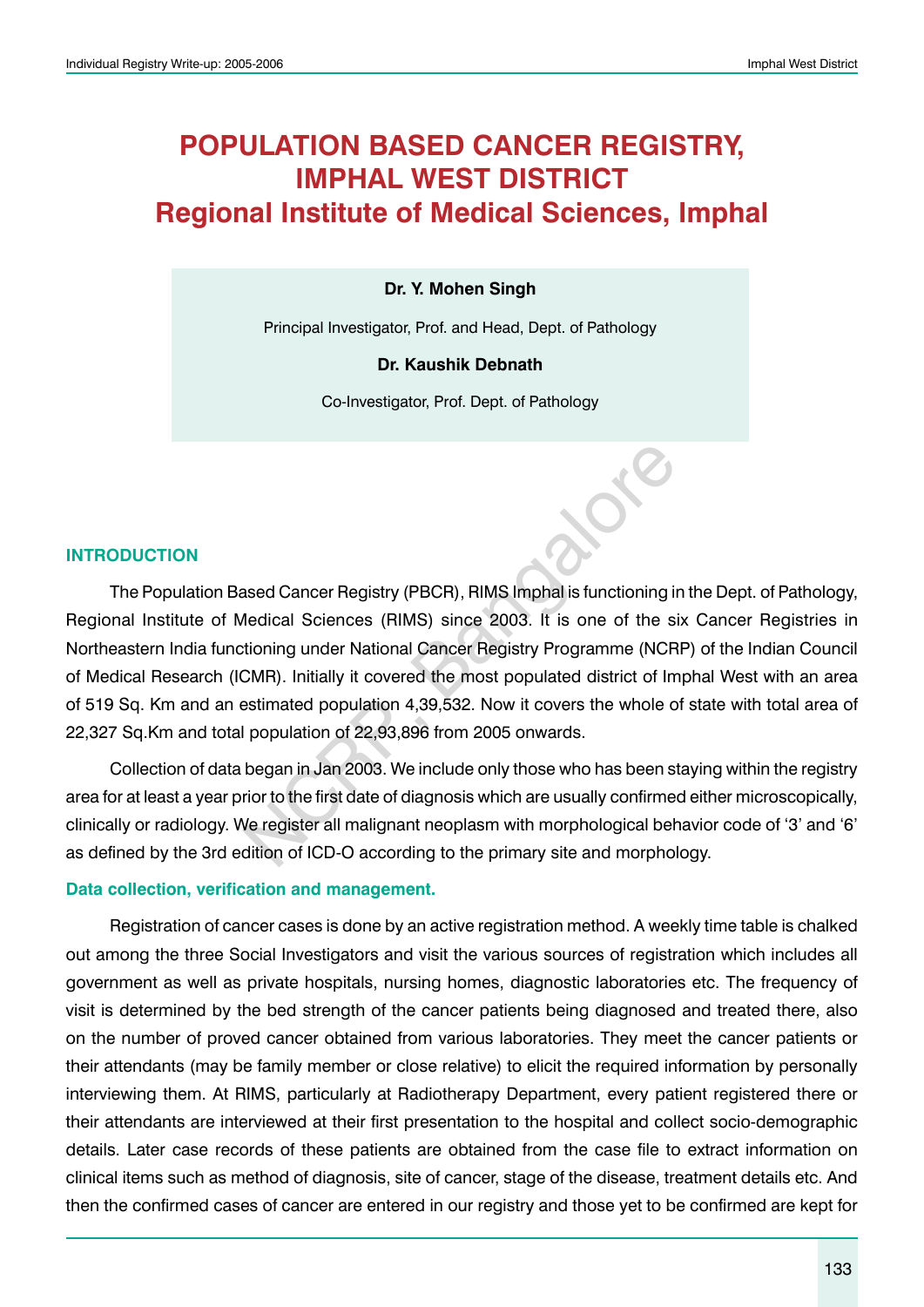further follow up and verification through the concerned doctor in due course of time. Duplicate, range and consistency are checked manually and with the aid of computers from the database. These verified data is then sent both to the RMRC at Dibrugarh and NCRP at Bangalore.

#### **Sources of Registration:**

A list of main sources of registration along with its registration code is given in table 1. They include Department of Radiotherapy (both OPD and inward), Pathology (Histology/Cytology/Haematology), Radiodiagnosis, Medical Record and other Dept. of RIMS. Besides RIMS, there are also other government & private hospitals, nursing homes and diagnostic laboratories within our registry area. Still some of them are also outside our registry area, encountered only when they came for follow up at RIMS after being diagnosed and treated elsewhere.

| <b>Registry Staff (PBCR), Imphal</b>                                   |   |                                 |
|------------------------------------------------------------------------|---|---------------------------------|
| Dr. H. Satyajyoti Singh                                                |   | <b>Medical Research Officer</b> |
| Dr. O. Bijaya Devi                                                     |   | <b>Statistician</b>             |
| Mr. R.K. Budhibanta                                                    |   | Computer Programmer             |
| Mr. L. Bhopendro Mangang                                               |   | Social Investigator             |
| Mr. Kh. Nabachandra Singh                                              |   | Social Investigator             |
| Mr. M. Surjit Meitei                                                   |   | Social Investigator             |
| Cancer in North East India: Role of Tobacco and Pesticides, from 2005. |   |                                 |
| <b>Ms. Reena Chanu</b>                                                 |   | Lab. Tech.                      |
| Mrs. S. Ranjana Chanu                                                  | ÷ | Social Investigator             |
| Mrs. Th. Pravapati                                                     |   | Social Investigator             |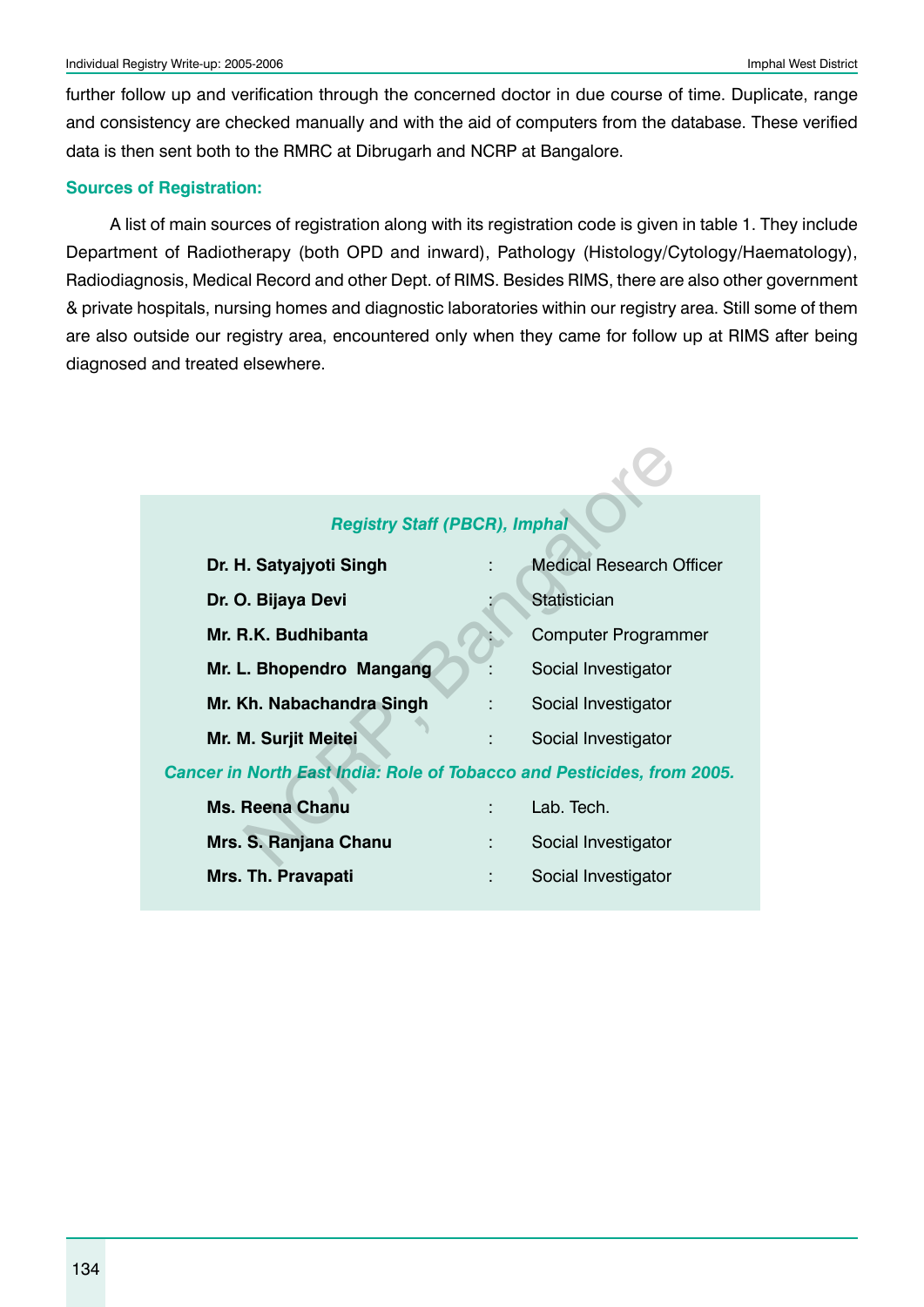# **Figure IMP - 1**

### **Population Pyramid showing Age Distribution: 2005-2006**



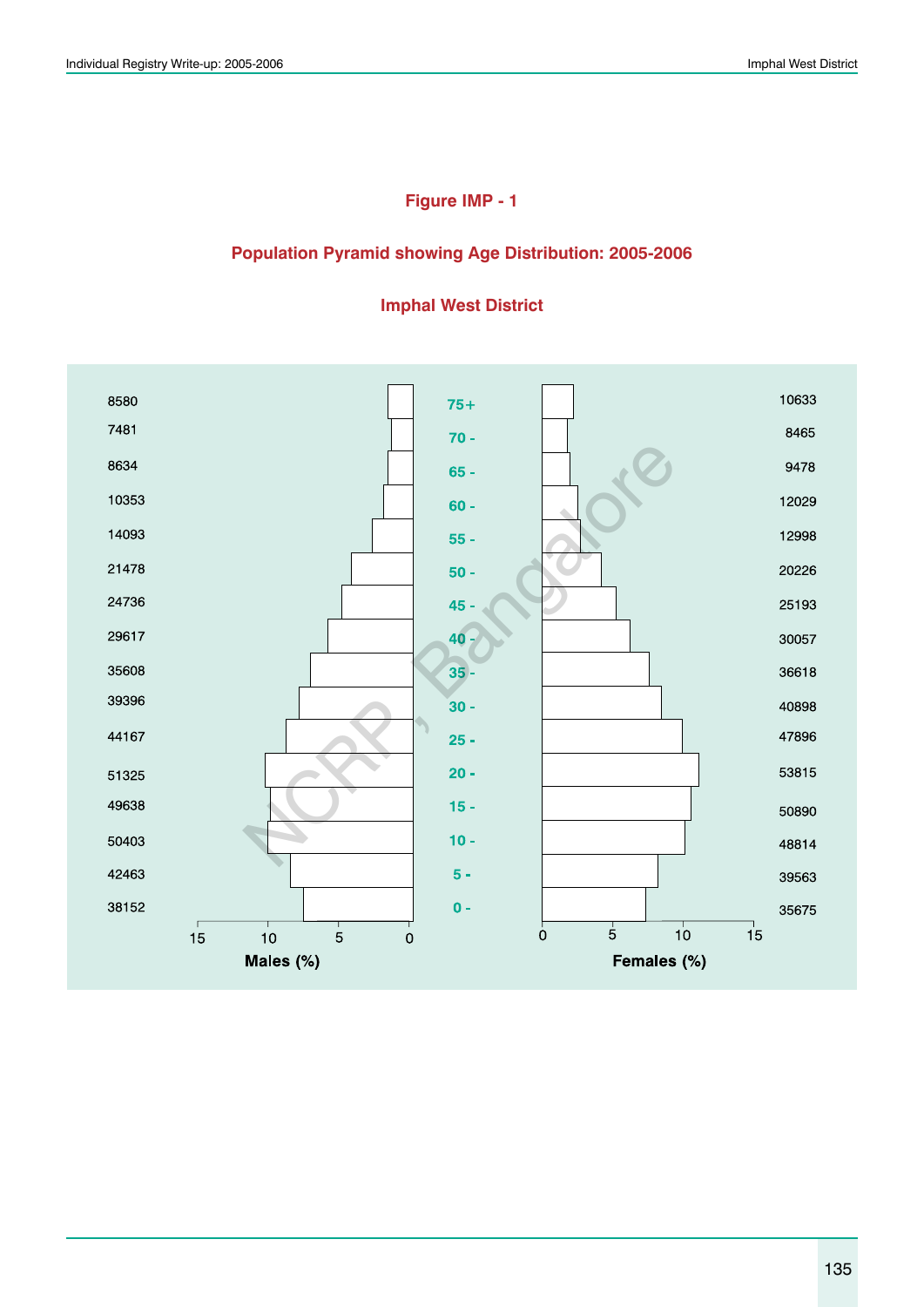### **TABLE: IMP - 1**

### **Population by Five Year Age Group and Gender: 2005-2006**

*Number and Relative Proportion (%)*

|                  |               | <b>MALES</b> | <b>FEMALES</b> |        | <b>TOTAL</b>  |        |
|------------------|---------------|--------------|----------------|--------|---------------|--------|
| <b>Age Group</b> | <b>Number</b> | %            | <b>Number</b>  | %      | <b>Number</b> | %      |
| $0 - 4$          | 38152         | 8.01         | 35675          | 7.38   | 73828         | 7.70   |
| $5-9$            | 42463         | 8.92         | 39563          | 8.19   | 82026         | 8.55   |
| $10 - 14$        | 50403         | 10.59        | 48814          | 10.10  | 99217         | 10.34  |
| $15-19$          | 49638         | 10.43        | 50890          | 10.53  | 100528        | 10.48  |
| $20 - 24$        | 51325         | 10.78        | 53815          | 11.14  | 105140        | 10.96  |
| $25 - 29$        | 44167         | 9.28         | 47896          | 9.91   | 92063         | 9.60   |
| 30-34            | 39396         | 8.27         | 40898          | 8.46   | 80294         | 8.37   |
| 35-39            | 35608         | 7.48         | 36618          | 7.58   | 72226         | 7.53   |
| 40-44            | 29617         | 6.22         | 30057          | 6.22   | 59675         | 6.22   |
| 45-49            | 24736         | 5.20         | 25193          | 5.21   | 49929         | 5.20   |
| 50-54            | 21478         | 4.51         | 20226          | 4.19   | 41704         | 4.35   |
| 55-59            | 14093         | 2.96         | 12998          | 2.69   | 27090         | 2.82   |
| 60-64            | 10353         | 2.17         | 12029          | 2.49   | 22382         | 2.33   |
| 65-69            | 8634          | 1.81         | 9478           | 1.96   | 18111         | 1.89   |
| 70-74            | 7481          | 1.57         | 8465           | 1.75   | 15945         | 1.66   |
| $75+$            | 8580          | 1.80         | 10633          | 2.20   | 19213         | 2.00   |
| <b>Total</b>     | 476122        | 100.00       | 483248         | 100.00 | 959371        | 100.00 |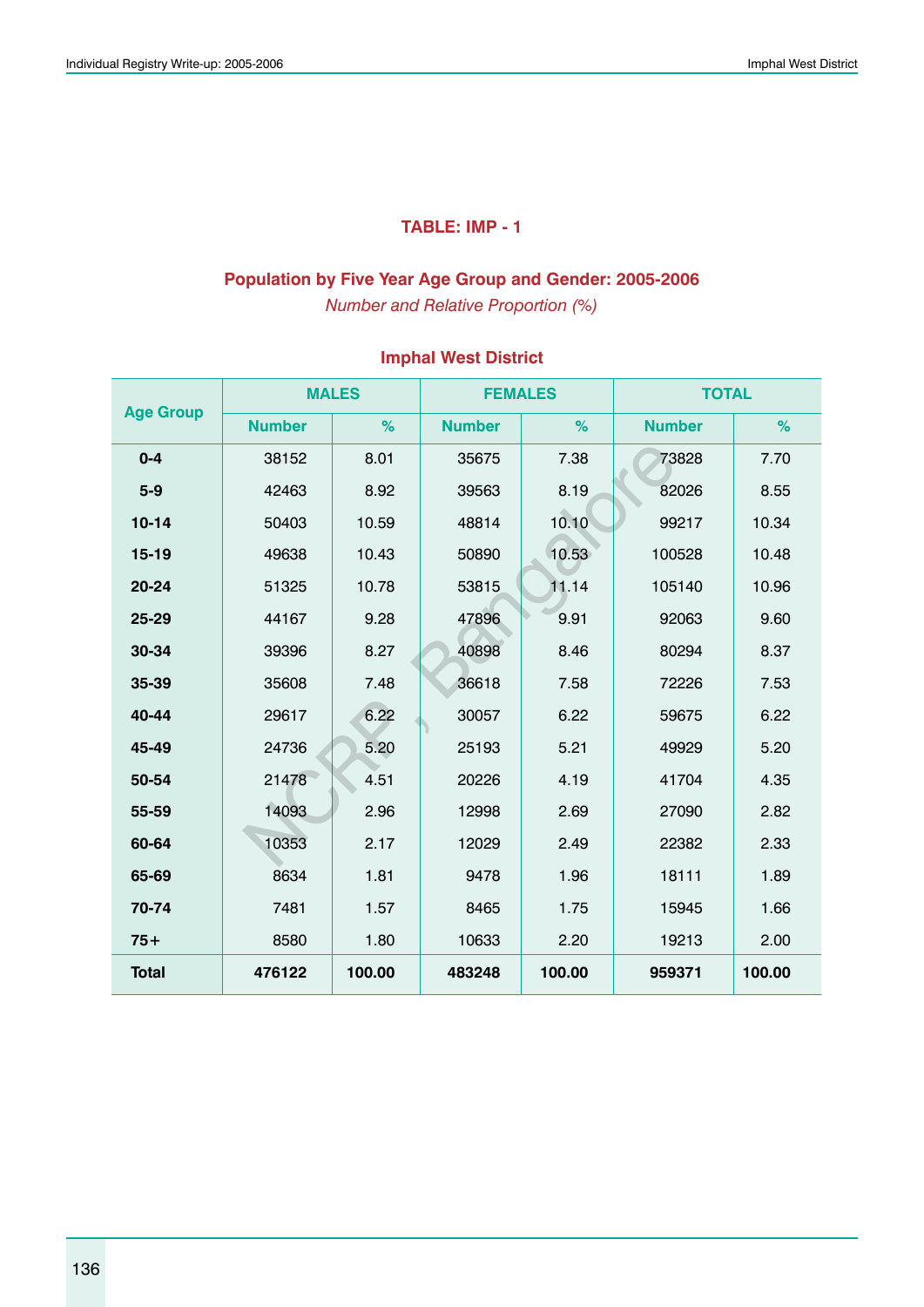### **TABLE : IMP- 2**

#### **Main Sources of Registration of Incident Cases of Cancer : 2005-2006**

#### **Imphal West District**

| <b>Name of the Institution (Source Code)</b>            | <b>Number</b>  | %      |
|---------------------------------------------------------|----------------|--------|
| Babina Diagnostic Centre (002)                          | 369            | 43.72  |
| Regional Institute of Medical Sciences (001)            | 178            | 21.09  |
| Shija Hospitals and Research Institute (003)            | 41             | 4.86   |
| Mona Clinical Laboratory (006)                          | 36             | 4.27   |
| Aadarsh Clinical Laboratory (005)                       | 33             | 3.91   |
| Imphal Hospital and Research Centre (004)               | 33             | 3.91   |
| Tata Memorial Hospital, Mumbai (028)                    | 21             | 2.49   |
| Eastern Diagnostic Centre (008)                         | 17             | 2.01   |
| Down Town Hospital (026)                                | 8              | 0.95   |
| Catholic Medical College, Vellore (029)                 | $\overline{4}$ | 0.47   |
| Dr. B. Barooah Cancer Institute, Guwahati (025)         | 4              | 0.47   |
| Jawaharlal Nehru Hospital (007)                         | 4              | 0.47   |
| Langol View Laboratory (010)                            | 3              | 0.36   |
| All India Institute of Medical Sciences, N. Delhi (030) | $\mathbf{2}$   | 0.24   |
| Divine Clinic, Porampat (021)                           | $\mathbf{2}$   | 0.24   |
| Raj Polyclinic (011)                                    | $\mathbf{2}$   | 0.24   |
| Saharia Path Lab. Guwahati (031)                        | $\overline{2}$ | 0.24   |
| Sapam Imaging Centre (017)                              | $\overline{2}$ | 0.24   |
| Others (999)                                            | 83             | 9.83   |
| <b>Total</b>                                            | 844            | 100.00 |

*The numbers and proportion listed are the minimum number of cases. Institutions could have registered / reported more cases, since duplicate registrations and non-resident/registry cases are not included.*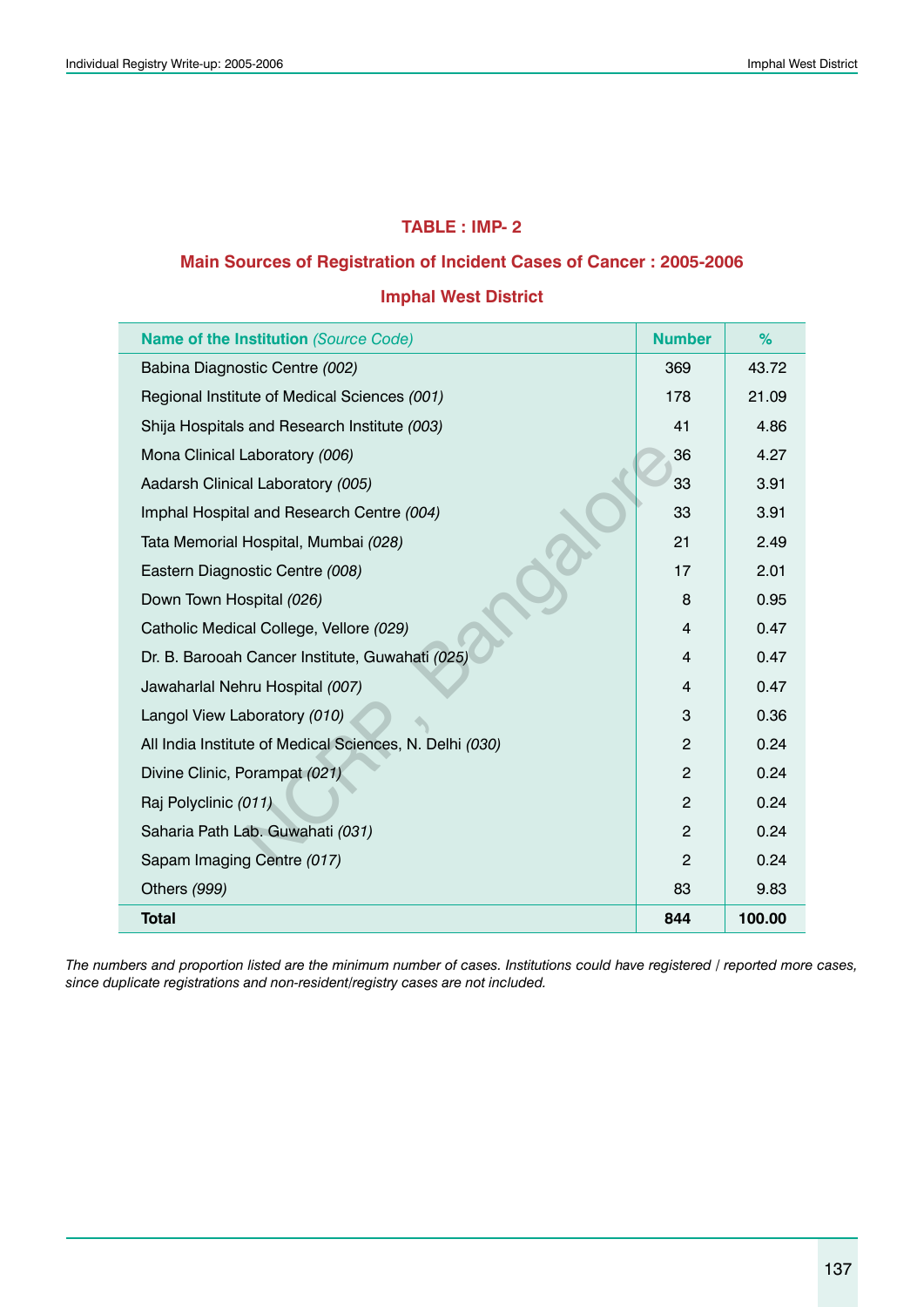# **TABLE IMP-3 (a): Number of Incident Cancers by Five Year Age Group and Site (ICD-10): 2005-2006 – Males**

*%= Relative Proportion of Cancers of All Sites.*

| <b>ICD-10</b>   | <b>Site</b>               | $0-4$                    |              |                          |                | 5-9 10-14 15-19 20-24 25-29 30-34 35-39 40-44 45-49 |                          |                          |                          |                          |                          | $50 - 54$                | 55-59                    | 60-64                    | 65-69          | 70-74                    | $75+$          | <b>Unkn</b>              | <b>Total</b>             | %              |
|-----------------|---------------------------|--------------------------|--------------|--------------------------|----------------|-----------------------------------------------------|--------------------------|--------------------------|--------------------------|--------------------------|--------------------------|--------------------------|--------------------------|--------------------------|----------------|--------------------------|----------------|--------------------------|--------------------------|----------------|
| C <sub>00</sub> | Lip                       |                          |              |                          |                |                                                     |                          |                          |                          | 1                        |                          |                          |                          |                          |                | $\overline{\phantom{a}}$ |                | $\overline{a}$           | $\mathbf{1}$             | 0.25           |
| C01-02          | Tongue                    |                          |              |                          |                |                                                     | $\mathbf{1}$             |                          |                          | $\mathbf{1}$             | 4                        | 3                        | $\mathbf{1}$             | 3                        |                |                          | $\overline{c}$ |                          | 15                       | 3.72           |
| C03-06          | Mouth                     |                          |              |                          |                |                                                     |                          | $\mathbf{1}$             |                          | $\mathbf{1}$             |                          |                          | $\mathbf{1}$             | 3                        |                |                          | 4              |                          | 10                       | 2.48           |
| C07-8           | Salivary Gland            |                          |              |                          |                |                                                     |                          |                          |                          | $\mathbf{1}$             |                          |                          |                          |                          | $\overline{2}$ |                          |                |                          | 3                        | 0.74           |
| CO <sub>9</sub> | <b>Tonsil</b>             |                          |              |                          |                |                                                     |                          |                          |                          | $\overline{a}$           | 1                        | 1                        | ä,                       |                          | $\mathbf{1}$   | 3                        | 2              |                          | 8                        | 1.99           |
| C10             | Oth. Oropharynx           |                          |              |                          |                |                                                     |                          |                          |                          | $\overline{a}$           |                          |                          | ä,                       |                          |                | $\overline{\phantom{a}}$ |                |                          |                          |                |
| C11             | Nasopharynx               |                          |              |                          |                |                                                     |                          |                          | 1                        | ÷,                       | $\overline{c}$           | 4                        | $\mathbf{2}$             | 1                        | $\overline{c}$ | $\overline{2}$           | 3              | $\overline{a}$           | 17                       | 4.22           |
| $C12-13$        | Hypopharynx               |                          |              |                          |                |                                                     |                          |                          |                          | $\overline{a}$           |                          |                          | $\mathbf{1}$             |                          |                | $\overline{c}$           |                |                          | 3                        | 0.74           |
| C14             | Pharynx Unspecified       |                          |              |                          |                |                                                     |                          |                          |                          |                          |                          |                          | ä,                       | 1                        |                | ä,                       |                |                          | $\mathbf{1}$             | 0.25           |
| C15             | Oesophagus                |                          |              |                          |                |                                                     |                          |                          |                          | ä,                       | 3                        | 6                        | 4                        | $\overline{c}$           | $\overline{4}$ | 6                        | 1              |                          | 26                       | 6.45           |
| C <sub>16</sub> | Stomach                   |                          |              |                          |                |                                                     | 1                        |                          |                          | ä,                       | 2                        | 4                        | 9                        | 5                        | $\overline{7}$ | $\overline{2}$           | $\overline{7}$ |                          | 37                       | 9.18           |
| C17             | Small Intestine           |                          |              |                          |                |                                                     |                          |                          |                          |                          |                          |                          | ä,                       |                          |                | $\overline{\phantom{a}}$ |                |                          |                          |                |
| C18             | Colon                     |                          |              |                          |                |                                                     |                          | $\mathbf{1}$             | 1                        | $\mathbf{1}$             |                          | 4                        | $\mathbf{2}$             | 1                        | 3              | $\frac{1}{2}$            | $\overline{c}$ | ÷,                       | 15                       | 3.72           |
|                 |                           |                          |              |                          |                |                                                     |                          |                          |                          |                          |                          |                          |                          |                          | $\overline{1}$ |                          |                |                          |                          |                |
| C19-20          | Rectum                    |                          |              |                          |                |                                                     |                          |                          |                          | $\overline{c}$           |                          | 1                        | $\sqrt{2}$<br>c          | $\mathbf{1}$             |                | 3                        | 1              | ÷,                       | 11                       | 2.73           |
| C <sub>21</sub> | Anus & Anal Canal         |                          |              |                          |                |                                                     |                          |                          |                          | $\overline{\phantom{a}}$ |                          |                          |                          |                          |                | $\frac{1}{2}$            | $\mathbf{2}$   |                          | $\overline{2}$           | 0.50           |
| C22             | Liver                     |                          |              |                          |                |                                                     |                          | $\mathbf{1}$             |                          | $\mathbf{1}$             | 1                        | $\mathbf{1}$             | $\overline{4}$           | $\overline{\phantom{a}}$ | $\overline{c}$ | $\mathbf{1}$             | 5              | $\overline{a}$           | 16                       | 3.97           |
| C23-24          | Gallbladder etc.          |                          |              |                          |                |                                                     | $\overline{1}$           |                          | 1                        | $\overline{c}$           | 1                        |                          | $\overline{c}$           | 3                        | 3              | $\overline{\phantom{a}}$ | 1              |                          | 14                       | 3.47           |
| C <sub>25</sub> | Pancreas                  |                          |              |                          |                |                                                     |                          |                          |                          | $\overline{\phantom{a}}$ |                          |                          | $\overline{1}$           | $\mathbf{1}$             |                |                          |                |                          | $\overline{2}$           | 0.50           |
| C30-31          | Nose, Sinuses etc.        |                          |              |                          |                |                                                     |                          |                          |                          | ÷,                       |                          |                          |                          |                          |                |                          |                |                          |                          |                |
| C32             | Larynx                    |                          |              |                          |                |                                                     |                          |                          |                          |                          | $\ddot{\mathbf{1}}$      | 3                        | $\mathbf{1}$             | $\overline{c}$           | 1              | $\overline{2}$           | 6              | $\overline{a}$           | 16                       | 3.97           |
| C33-34          | Lung etc.                 |                          |              |                          |                |                                                     |                          |                          | 1                        | $\overline{4}$           | $\mathbf{3}$             | $\overline{7}$           | 13                       | $\overline{7}$           | 9              | 17                       | 23             | $\overline{a}$           | 84                       | 20.84          |
| C37-38          | Other Thoracic Organs     |                          |              |                          |                |                                                     |                          |                          |                          | $\overline{1}$           |                          |                          | $\overline{a}$           |                          |                | ä,                       |                |                          | $\mathbf{1}$             | 0.25           |
| C40-41          | <b>Bone</b>               |                          |              |                          | 1              |                                                     |                          |                          | $\overline{2}$           | $\mathbf{r}$             |                          |                          |                          |                          |                |                          |                |                          | 3                        | 0.74           |
| C43             | Melanoma of Skin          |                          |              |                          |                |                                                     |                          |                          |                          | $\blacksquare$           |                          |                          | ÷,                       |                          |                |                          |                |                          | $\overline{\phantom{a}}$ |                |
| C44             | <b>Other Skin</b>         |                          |              |                          |                |                                                     |                          |                          | 1                        | $\overline{c}$           | $\overline{c}$           |                          | ÷,                       | 1                        |                | $\mathbf{1}$             | 4              |                          | 11                       | 2.73           |
| C45             | Mesothelioma              |                          |              |                          |                |                                                     |                          |                          |                          | $\overline{a}$           |                          |                          |                          |                          |                |                          |                |                          |                          |                |
| C46             | Kaposi Sarcoma            |                          |              |                          |                |                                                     |                          | $\overline{a}$           |                          | ÷,                       |                          |                          |                          |                          |                |                          |                |                          |                          |                |
| $C47 + C49$     | Conn. & Soft Tissue       |                          |              |                          |                |                                                     |                          | $\mathbf{1}$             | 2                        | $\mathbf{1}$             | 1                        |                          |                          |                          |                |                          |                |                          | 5                        | 1.24           |
| C50             | <b>Breast</b>             |                          |              |                          |                |                                                     |                          |                          |                          | ä,                       |                          |                          | $\mathbf{1}$             | 1                        |                |                          |                |                          | $\overline{2}$           | 0.50           |
| C60             | Penis                     |                          |              |                          |                |                                                     |                          |                          |                          | $\mathbf{1}$             |                          | 5                        | 1                        | 1                        |                | 5                        |                |                          | 13                       | 3.23           |
| C61             | Prostate                  |                          |              |                          |                |                                                     |                          |                          |                          | ÷,                       |                          |                          |                          |                          |                | $\overline{2}$           | 4              |                          | 6                        | 1.49           |
| C62             | <b>Testis</b>             | $\mathbf{1}$             |              |                          |                |                                                     |                          | $\mathbf{1}$             |                          | $\mathbf{1}$             |                          |                          |                          |                          |                |                          |                |                          | 3                        | 0.74           |
| C63             | <b>Other Male Genital</b> |                          |              |                          |                |                                                     |                          |                          |                          | ÷,                       |                          |                          |                          |                          |                |                          |                |                          | ÷,                       |                |
| C64             | Kidney etc.               |                          |              |                          |                |                                                     |                          |                          |                          |                          |                          |                          | 1                        | 1                        |                |                          | 1              |                          | 3                        | 0.74           |
| C65             | <b>Renal Pelvis</b>       |                          |              |                          |                |                                                     |                          |                          |                          |                          |                          |                          |                          |                          |                |                          |                |                          |                          |                |
|                 |                           |                          |              |                          |                |                                                     |                          |                          |                          |                          |                          |                          |                          |                          |                |                          |                |                          |                          |                |
| C66             | Ureter                    |                          |              |                          |                |                                                     |                          |                          |                          |                          |                          |                          |                          |                          |                |                          |                |                          |                          |                |
| C67             | Bladder                   | $\overline{\phantom{a}}$ |              | $\overline{\phantom{a}}$ | ٠              | $\overline{\phantom{a}}$                            | $\overline{\phantom{a}}$ | $\overline{\phantom{a}}$ |                          | $\overline{\phantom{a}}$ | 1                        | $\overline{\phantom{a}}$ | 1                        | 3                        | ٠              | 2                        | 2              |                          | 9                        | 2.23           |
| C68             | <b>Uns.Urinary Organs</b> |                          |              |                          | $\overline{a}$ | $\overline{a}$                                      | $\overline{a}$           | $\overline{\phantom{a}}$ | $\overline{a}$           | $\overline{\phantom{a}}$ | $\overline{\phantom{a}}$ | $\blacksquare$           | ä,                       | ä,                       | ä,             |                          |                | ä,                       |                          |                |
| C69             | Eye                       | $\overline{\phantom{a}}$ |              |                          |                | $\overline{a}$                                      | $\overline{\phantom{a}}$ | $\blacksquare$           | $\overline{a}$           | $\overline{\mathbf{c}}$  | 1                        | $\blacksquare$           | $\overline{\phantom{a}}$ | ä,                       | ä,             | $\overline{\phantom{a}}$ |                | Ĭ.                       | 3                        | 0.74           |
| C70-72          | Brain, Nervous System     |                          |              |                          |                | $\overline{a}$                                      | $\overline{a}$           | $\mathbf{1}$             |                          | $\blacksquare$           | $\overline{c}$           | 1                        | $\blacksquare$           | $\overline{a}$           | ä,             | $\blacksquare$           | 1              | Ĭ.                       | 5                        | 1.24           |
| C73             | Thyroid                   |                          |              |                          |                | $\overline{a}$                                      |                          | $\blacksquare$           | 1                        | $\overline{\phantom{a}}$ | 1                        | $\mathbf{1}$             | $\blacksquare$           | ä,                       | ä,             |                          |                | Ĭ.                       | 3                        | 0.74           |
| C74             | <b>Adrenal Gland</b>      |                          |              |                          |                | $\overline{a}$                                      | 1                        | $\blacksquare$           | $\overline{a}$           | $\blacksquare$           |                          | $\blacksquare$           | $\blacksquare$           | ä,                       | ä,             |                          |                | $\overline{\phantom{a}}$ | $\mathbf{1}$             | 0.25           |
| C77             | Sec Lymph Nodes           |                          |              |                          |                | $\overline{a}$                                      | $\overline{\phantom{a}}$ | $\blacksquare$           | $\overline{a}$           | $\blacksquare$           | ä,                       | $\blacksquare$           | ä,                       | ä,                       | 1              | $\overline{\phantom{a}}$ |                | $\overline{\phantom{a}}$ | $\mathbf{1}$             | 0.25           |
| C78             | Sec Resp & Digestive      |                          |              |                          |                | $\overline{a}$                                      | $\overline{a}$           | $\overline{\phantom{a}}$ | $\overline{a}$           | $\blacksquare$           | ä,                       | $\blacksquare$           | ä,                       | ä,                       | ä,             | $\overline{\phantom{a}}$ |                | $\overline{a}$           | $\overline{\phantom{a}}$ |                |
| C79             | Sec Others                |                          |              |                          |                | $\overline{a}$                                      | $\overline{a}$           | $\overline{\phantom{a}}$ | $\overline{a}$           | $\blacksquare$           | ä,                       | $\blacksquare$           | ä,                       | ä,                       | ä,             | $\overline{\phantom{a}}$ |                | $\overline{\phantom{a}}$ |                          | $\blacksquare$ |
| C81             | <b>Hodgkins Disease</b>   |                          | $\mathbf{1}$ |                          |                | $\overline{a}$                                      | $\overline{a}$           | $\overline{\phantom{a}}$ | $\overline{a}$           | $\frac{1}{2}$            | ä,                       | $\blacksquare$           | ä,                       | ä,                       | ä,             |                          |                | ÷,                       | $\mathbf{1}$             | 0.25           |
| C82-85, C96 NHL |                           | $\overline{a}$           |              | 1                        | $\overline{c}$ | $\overline{c}$                                      | $\overline{a}$           | $\mathbf{1}$             | 1                        | 1                        | $\overline{\phantom{a}}$ | $\overline{\mathbf{c}}$  | 3                        | 1                        | ä,             | 3                        | 1              | $\overline{a}$           | 18                       | 4.47           |
| C90             | Multiple Myeloma          |                          |              |                          |                | $\overline{a}$                                      | $\overline{a}$           | $\blacksquare$           | ä,                       | $\blacksquare$           | ä,                       | $\blacksquare$           | $\mathbf{1}$             | $\overline{\phantom{a}}$ | ä,             | $\mathbf{1}$             |                | Ĭ.                       | $\overline{2}$           | 0.50           |
| C91             | Lymphoid Leuk.            | $\mathbf{1}$             | $\sqrt{2}$   | 1                        | $\blacksquare$ | $\blacksquare$                                      | 1                        | $\mathbf{1}$             | $\overline{\phantom{a}}$ | $\blacksquare$           |                          | $\overline{\phantom{a}}$ | $\blacksquare$           | 1                        | ä,             | $\blacksquare$           |                | $\overline{\phantom{a}}$ | $\overline{7}$           | 1.74           |
| C92-94          | Myeloid Leukaemia         | $\mathbf{1}$             | $\mathbf{1}$ |                          |                | 1                                                   | 1                        | $\blacksquare$           | $\overline{c}$           | 1                        | 1                        | 1                        | $\overline{\phantom{a}}$ | ä,                       | ä,             | $\mathbf{1}$             | $\overline{c}$ | $\overline{a}$           | 12                       | 2.98           |
| C95             | Leukaemia Uns             |                          |              |                          |                |                                                     | $\overline{\phantom{a}}$ | $\blacksquare$           |                          | $\blacksquare$           | $\blacksquare$           | $\blacksquare$           | $\blacksquare$           | $\overline{\phantom{a}}$ | ä,             | $\blacksquare$           |                | $\overline{\phantom{a}}$ |                          |                |
| <b>0&amp;U</b>  | Other and Uns             | $\overline{\phantom{a}}$ |              |                          |                | 1                                                   | $\overline{\phantom{a}}$ | $\blacksquare$           | ٠                        | $\overline{\phantom{a}}$ | ä,                       | 3                        | $\overline{\mathbf{c}}$  | $\mathbf{1}$             | 1              | $\overline{2}$           | 3              | $\overline{\phantom{a}}$ | 13                       | 3.23           |
|                 | <b>All Sites</b>          | $\mathbf 3$              | 4            | $\mathbf{2}$             | $\mathbf{3}$   | 4                                                   | 6                        | 8                        | 13                       | 24                       | 27                       | 47                       | 53                       | 40                       | 37             | 55                       | $77\,$         | ÷,                       | 403                      | 100.00         |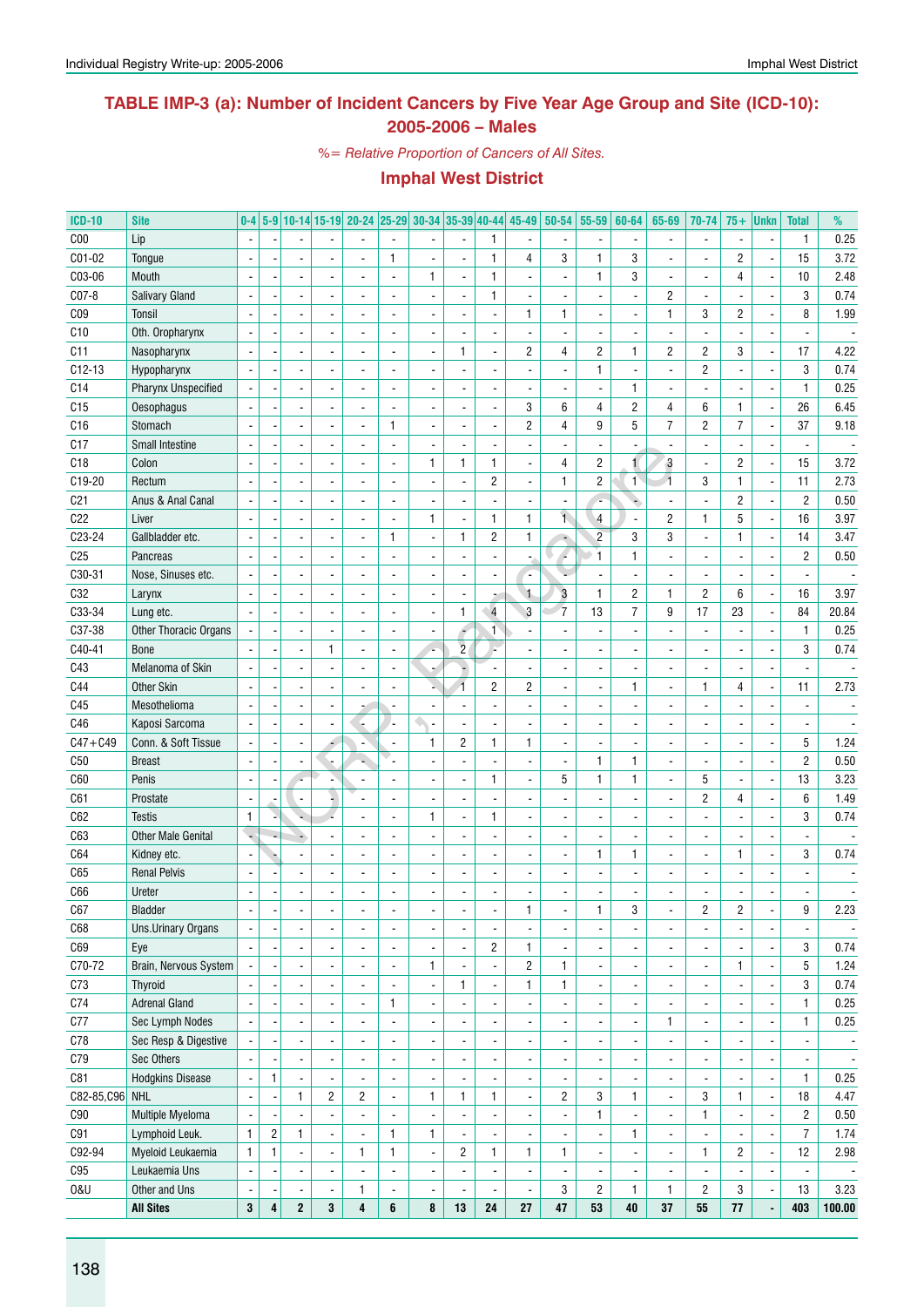# **TABLE IMP-3 (b): Number of Incident Cancers by Five Year Age Group and Site (ICD-10): 2005-2006 – Females**

*%= Relative Proportion of Cancers of All Sites.*

| <b>ICD-10</b>   | <b>Site</b>                  |                          |              |              |                                  |                          |                                                      |                          |                                            |                                                      | $0-4$ 5-9 10-14 15-19 20-24 25-29 30-34 35-39 40-44 45-49 50-54 |                                            | 55-59                                      | 60-64                          | 65-69                    | 70-74                    | $75+$                    | <b>Unkn</b>                                | <b>Total</b>                  | %                        |
|-----------------|------------------------------|--------------------------|--------------|--------------|----------------------------------|--------------------------|------------------------------------------------------|--------------------------|--------------------------------------------|------------------------------------------------------|-----------------------------------------------------------------|--------------------------------------------|--------------------------------------------|--------------------------------|--------------------------|--------------------------|--------------------------|--------------------------------------------|-------------------------------|--------------------------|
| C <sub>00</sub> | Lip                          |                          |              |              |                                  |                          |                                                      |                          |                                            |                                                      |                                                                 |                                            | $\blacksquare$                             |                                | $\overline{a}$           | $\overline{\phantom{a}}$ |                          |                                            |                               |                          |
| C01-02          | Tongue                       |                          |              |              |                                  |                          |                                                      |                          |                                            | ä,                                                   |                                                                 | $\overline{c}$                             | $\mathbf{1}$                               |                                | 3                        | $\mathbf{1}$             | 1                        | $\overline{a}$                             | 8                             | 1.53                     |
| C03-06          | Mouth                        |                          |              |              |                                  |                          | $\mathbf{1}$                                         | $\overline{\phantom{a}}$ |                                            | $\overline{\phantom{a}}$                             |                                                                 |                                            | $\mathbf{1}$                               |                                |                          | $\overline{\phantom{a}}$ |                          | $\overline{\phantom{a}}$                   | $\overline{2}$                | 0.38                     |
| $CO7-8$         | <b>Salivary Gland</b>        |                          | 1            |              |                                  | $\overline{\phantom{a}}$ | ÷.                                                   | $\overline{\phantom{a}}$ | 1                                          | $\overline{\phantom{a}}$                             | $\overline{a}$                                                  | $\mathbf{1}$                               | ÷,                                         | 3                              | $\overline{\phantom{0}}$ | $\overline{\phantom{a}}$ |                          | ä,                                         | 6                             | 1.15                     |
| C <sub>09</sub> | Tonsil                       | $\overline{\phantom{a}}$ |              |              |                                  | $\blacksquare$           | $\blacksquare$                                       | $\blacksquare$           | $\overline{a}$                             | $\Box$                                               | $\blacksquare$                                                  | $\overline{a}$                             | ÷,                                         | $\overline{\phantom{a}}$       | $\overline{a}$           | $\blacksquare$           | 1                        | ÷,                                         | $\mathbf{1}$                  | 0.19                     |
| C10             | Oth. Oropharynx              |                          |              |              |                                  |                          |                                                      | $\blacksquare$           | ۰                                          | $\overline{\phantom{a}}$                             | $\overline{\phantom{a}}$                                        |                                            | $\overline{\phantom{a}}$                   | $\overline{\phantom{a}}$       |                          | $\overline{\phantom{a}}$ |                          | $\qquad \qquad \blacksquare$               | $\overline{\phantom{a}}$      |                          |
| C11             | Nasopharynx                  | ÷,                       |              |              |                                  | ÷.                       | 1                                                    | $\blacksquare$           |                                            | $\blacksquare$                                       | $\mathbf{1}$                                                    | 1                                          | $\blacksquare$                             | 4                              | $\overline{c}$           | $\overline{a}$           |                          | ä,                                         | 9                             | 1.72                     |
| $C12-13$        | Hypopharynx                  |                          |              |              |                                  | $\overline{\phantom{a}}$ | $\blacksquare$                                       | $\blacksquare$           | ٠                                          | $\blacksquare$                                       | $\blacksquare$                                                  | $\blacksquare$                             | $\blacksquare$                             | $\overline{\phantom{a}}$       | $\overline{a}$           | $\overline{a}$           |                          | $\overline{a}$                             | $\blacksquare$                |                          |
| C14             | Pharynx Unspecified          |                          |              |              |                                  |                          |                                                      | ÷,                       |                                            | $\overline{\phantom{a}}$                             |                                                                 |                                            | $\overline{\phantom{a}}$                   |                                |                          | $\overline{\phantom{a}}$ | 1                        | $\overline{a}$                             | $\mathbf{1}$                  | 0.19                     |
| C15             | Oesophagus                   |                          |              |              |                                  |                          |                                                      | L.                       | $\overline{a}$                             | $\overline{\phantom{a}}$                             | $\mathbf{1}$                                                    | 1                                          | 2                                          | 3                              | $\overline{2}$           | $\overline{2}$           | 5                        | L                                          | 16                            | 3.07                     |
| C16             | Stomach                      |                          |              |              |                                  | $\overline{\phantom{a}}$ | $\mathbf{1}$                                         | $\overline{\phantom{a}}$ | $\overline{a}$                             | $\mathbf{1}$                                         | 2                                                               | $\mathbf{1}$                               | $\overline{\phantom{a}}$                   | 4                              | 5                        | $\blacksquare$           | $\mathbf{1}$             | ÷,                                         | 15                            | 2.87                     |
| C17             | Small Intestine              | ÷,                       |              |              |                                  | ÷.                       | $\overline{\phantom{a}}$                             | ä,                       | ä,                                         | $\blacksquare$                                       |                                                                 | $\blacksquare$                             | $\blacksquare$                             | $\overline{a}$                 |                          | $\mathbf{1}$             | $\overline{a}$           | ä,                                         | $\mathbf{1}$                  | 0.19                     |
| C18             | Colon                        |                          |              |              |                                  |                          |                                                      | $\overline{\phantom{a}}$ | ۰                                          | 2                                                    | 1                                                               |                                            | $\overline{\mathbf{c}}$                    | 1                              | 1                        | $\mathbf{1}$             | 3                        | $\overline{\phantom{a}}$                   | 11                            | 2.11                     |
| C19-20          | Rectum                       |                          |              |              |                                  | $\frac{1}{2}$            | 3                                                    | $\blacksquare$           | 1                                          | $\overline{a}$                                       | $\mathbf{1}$                                                    | 3                                          | $\overline{c}$                             | 4                              | 1                        | $\blacksquare$           | $\mathbf{1}$             | ä,                                         | 12                            | 2.30                     |
| C <sub>21</sub> | Anus & Anal Canal            |                          |              |              |                                  | ÷.                       | $\ddot{\phantom{a}}$                                 | ÷,                       | ÷,                                         | $\blacksquare$                                       |                                                                 |                                            | $\overline{\phantom{a}}$                   | $\overline{\phantom{a}}$       |                          | $\overline{a}$           |                          | ä,                                         | $\overline{a}$                |                          |
| C22             | Liver                        |                          |              |              |                                  |                          |                                                      | $\blacksquare$           |                                            | $\mathbf{1}$                                         | $\mathbf{1}$                                                    |                                            | $\ddot{\phantom{1}}$                       |                                | $\mathbf{1}$             | ä,                       |                          | $\overline{a}$                             | $\overline{4}$                | 0.77                     |
| C23-24          | Gallbladder etc.             | $\overline{a}$           |              |              |                                  | $\blacksquare$           | $\mathbf{1}$                                         | $\blacksquare$           | 1                                          | 3                                                    | 3                                                               | 8                                          | $\overline{4}$                             | $\mathbf{1}$                   | 3                        | 13                       | 4                        | ÷,                                         | 41                            | 7.85                     |
| C <sub>25</sub> | Pancreas                     | $\overline{a}$           |              |              |                                  | $\overline{a}$           | $\overline{\phantom{a}}$                             | $\blacksquare$           | ÷,                                         | $\blacksquare$                                       | $\overline{a}$                                                  | 1                                          | $\mathbf{1}$                               |                                | $\overline{a}$           | $\mathbf{1}$             |                          | ä,                                         | 3                             | 0.57                     |
| $C30-31$        | Nose, Sinuses etc.           |                          |              |              |                                  | $\frac{1}{2}$            |                                                      | $\blacksquare$           | ٠                                          | $\overline{\phantom{a}}$                             | $\blacksquare$                                                  | $\mathbf{1}$                               | Y.                                         |                                |                          | $\blacksquare$           |                          | $\blacksquare$                             | $\mathbf{1}$                  | 0.19                     |
| C32             | Larynx                       |                          |              |              |                                  |                          | 1                                                    | $\overline{a}$           |                                            | $\frac{1}{2}$                                        | $\ddagger$                                                      |                                            | $\mathbf{1}$                               | $\mathbf{1}$                   | $\mathbf{1}$             | ÷,                       | 3                        | ä,                                         | 8                             | 1.53                     |
| C33-34          | Lung etc.                    |                          |              |              |                                  | $\blacksquare$           | $\overline{\phantom{a}}$                             | $\blacksquare$           | $\overline{4}$                             | $\overline{a}$                                       | $\overline{c}$                                                  | 9                                          | $\overline{7}$                             | $\overline{7}$                 | 10                       | 15                       | 17                       | ÷,                                         | $\overline{71}$               | 13.60                    |
| C37-38          | Other Thoracic Organs        |                          |              |              |                                  |                          |                                                      | ÷,                       | ÷,                                         | é                                                    | v.                                                              |                                            | ÷,                                         |                                |                          | $\overline{a}$           |                          | ä,                                         |                               |                          |
| $C40-41$        | <b>Bone</b>                  |                          |              | $\mathbf{1}$ |                                  | 1                        | $\overline{c}$                                       | $\overline{\phantom{a}}$ |                                            | ÷                                                    |                                                                 | 1                                          | $\blacksquare$                             |                                |                          |                          |                          | ÷,                                         | 5                             | 0.96                     |
| C43             | Melanoma of Skin             |                          |              |              |                                  |                          |                                                      |                          | l,                                         | 'n,                                                  |                                                                 |                                            | ä,                                         |                                |                          |                          |                          | ä,                                         |                               |                          |
| C44             | <b>Other Skin</b>            |                          |              |              |                                  | $\overline{\phantom{a}}$ | $\blacksquare$                                       | $\overline{1}$           | $\mathbf{1}$                               | L.                                                   | $\overline{a}$                                                  | 3                                          | $\mathbf{1}$                               | 2                              | 3                        | $\overline{2}$           | 4                        | ä,                                         | 17                            | 3.26                     |
| C45             | Mesothelioma                 |                          |              |              |                                  |                          |                                                      | ÷.                       | ÷.                                         | $\overline{\phantom{a}}$                             |                                                                 |                                            | $\overline{\phantom{a}}$                   | ä,                             |                          | ä,                       |                          | $\overline{a}$                             | ä,                            | $\overline{\phantom{a}}$ |
| C46             | Kaposi Sarcoma               |                          |              |              |                                  |                          |                                                      | $\blacksquare$           |                                            |                                                      |                                                                 |                                            | $\overline{\phantom{a}}$                   |                                |                          | $\overline{\phantom{a}}$ |                          | $\overline{a}$                             |                               |                          |
| $C47 + C49$     | Conn. & Soft Tissue          |                          |              |              |                                  |                          |                                                      | 1                        | $\overline{\phantom{a}}$                   | $\mathbf{1}$                                         | $\overline{\phantom{a}}$                                        |                                            | $\blacksquare$                             | 1                              | ٠                        | $\overline{\phantom{a}}$ | 1                        | ä,                                         | $\overline{4}$                | 0.77                     |
| C50             | <b>Breast</b>                |                          |              |              | $\mathbf{1}$                     | ÷                        | $\overline{2}$                                       | $\bullet$ 8              | 10                                         | 9                                                    | 8                                                               | 10                                         | 3                                          | $\overline{7}$                 | 3                        | $\frac{1}{2}$            | 5                        | ä,                                         | 66                            | 12.64                    |
| C51             | Vulva                        |                          |              |              |                                  |                          |                                                      |                          | 1                                          | $\blacksquare$                                       |                                                                 | 1                                          | $\blacksquare$                             | $\mathbf{1}$                   |                          | ä,                       | $\mathbf{1}$             | $\overline{\phantom{a}}$                   | $\overline{4}$                | 0.77                     |
| C52             | Vagina                       |                          |              |              |                                  | ÷                        | ♦.                                                   | ÷,                       | $\overline{a}$                             | $\overline{a}$                                       |                                                                 | $\overline{a}$                             | $\overline{\phantom{a}}$                   | $\overline{a}$                 | $\overline{a}$           | $\overline{a}$           | $\overline{a}$           | $\overline{a}$                             | $\overline{a}$                | $\sim$                   |
| C <sub>53</sub> | Cervix Uteri                 | $\overline{a}$           |              |              |                                  | $\blacksquare$           | $\overline{\phantom{a}}$                             | 3                        | 4                                          | 11                                                   | 17                                                              | 19                                         | 8                                          | 6                              | $\overline{7}$           | 6                        | 2                        | ÷,                                         | 83                            | 15.90                    |
| C54             | Corpus Uteri                 | $\overline{a}$           |              | ÷,           | ۵                                | $\blacksquare$           | $\blacksquare$                                       | ä,                       | ÷,                                         | $\blacksquare$                                       | $\overline{\phantom{a}}$                                        | $\overline{a}$                             | ä,                                         | $\overline{a}$                 |                          | ä,                       |                          | $\overline{\phantom{a}}$                   | ÷,                            |                          |
| C55             | <b>Uterus Unspecified</b>    |                          |              |              |                                  | $\overline{\phantom{a}}$ |                                                      | $\blacksquare$           | 1                                          | $\overline{\phantom{a}}$                             |                                                                 |                                            | $\overline{\phantom{a}}$                   |                                |                          | $\overline{\phantom{a}}$ |                          | $\blacksquare$                             | $\mathbf{1}$                  | 0.19                     |
| C <sub>56</sub> | Ovary etc.                   |                          |              |              |                                  |                          |                                                      | $\overline{c}$           | 1                                          | 8                                                    | 5                                                               | 6                                          | $\mathbf{1}$                               | 4                              | 4                        |                          |                          | ä,                                         | 31                            | 5.94                     |
| C57             | <b>Other Female Genital</b>  |                          |              |              | $\blacksquare$                   | $\overline{a}$           | $\blacksquare$                                       | $\overline{\phantom{a}}$ |                                            | $\blacksquare$                                       | $\blacksquare$                                                  |                                            | $\blacksquare$                             | $\blacksquare$                 | ÷.                       | $\overline{a}$           |                          | $\blacksquare$                             | $\overline{\phantom{a}}$      |                          |
| C <sub>58</sub> | Placenta                     |                          |              |              | $\mathbf{1}$                     | 1                        |                                                      | $\blacksquare$           |                                            | $\overline{a}$                                       |                                                                 | 1                                          | $\blacksquare$                             |                                |                          | $\overline{\phantom{a}}$ |                          | ä,                                         | 3                             | 0.57                     |
| C64             | Kidney etc.                  |                          |              |              |                                  |                          |                                                      | ä,                       |                                            | $\overline{\phantom{a}}$                             |                                                                 |                                            | $\blacksquare$                             |                                | 1                        | $\blacksquare$           | 1                        | $\overline{\phantom{a}}$                   | $\overline{2}$                | 0.38                     |
| C65             | <b>Renal Pelvis</b>          |                          |              |              |                                  |                          |                                                      |                          |                                            | L,                                                   |                                                                 |                                            | ä,                                         |                                |                          |                          |                          |                                            |                               |                          |
|                 |                              |                          |              |              |                                  |                          |                                                      |                          |                                            |                                                      |                                                                 |                                            |                                            |                                |                          |                          |                          |                                            |                               |                          |
| C66<br>C67      | Ureter<br>Bladder            | $\overline{\phantom{a}}$ |              |              |                                  |                          | $\overline{\phantom{a}}$                             | $\overline{\phantom{a}}$ | ۰                                          | $\overline{\phantom{a}}$                             | $\overline{\phantom{a}}$                                        | $\overline{\phantom{a}}$                   | ٠                                          | $\overline{\phantom{a}}$       | ٠<br>$\overline{c}$      | ۰<br>$\mathbf{1}$        | $\overline{\phantom{a}}$ | $\overline{\phantom{a}}$                   | $\overline{\phantom{a}}$<br>4 | $\overline{\phantom{a}}$ |
| C68             | <b>Uns.Urinary Organs</b>    | $\overline{\phantom{a}}$ |              |              | $\overline{\phantom{a}}$         | $\overline{\phantom{a}}$ | $\overline{\phantom{a}}$<br>$\overline{\phantom{a}}$ | 1<br>÷,                  | $\overline{\phantom{a}}$<br>$\overline{a}$ | $\overline{\phantom{a}}$<br>$\overline{\phantom{a}}$ | $\overline{\phantom{a}}$<br>$\overline{a}$                      | $\overline{\phantom{a}}$<br>$\blacksquare$ | $\overline{\phantom{a}}$                   | $\overline{\phantom{a}}$<br>÷, | ÷,                       | $\frac{1}{2}$            | $\blacksquare$           | $\overline{\phantom{a}}$                   | $\blacksquare$                | 0.77<br>$\blacksquare$   |
| C69             |                              | $\blacksquare$           | $\mathbf{1}$ |              | $\blacksquare$<br>$\blacksquare$ | $\blacksquare$           |                                                      |                          | $\overline{\phantom{a}}$                   | $\blacksquare$                                       |                                                                 | $\overline{\phantom{a}}$                   | $\blacksquare$<br>$\overline{\phantom{a}}$ |                                | $\frac{1}{2}$            |                          | $\overline{\phantom{a}}$ | $\overline{a}$<br>$\overline{\phantom{a}}$ | $\mathbf{1}$                  | 0.19                     |
|                 | Eye<br>Brain, Nervous System |                          |              |              |                                  | $\overline{\phantom{a}}$ | $\overline{\phantom{a}}$                             | $\overline{\phantom{a}}$ |                                            |                                                      | $\overline{\phantom{a}}$                                        |                                            |                                            | $\overline{\phantom{a}}$       |                          | $\overline{\phantom{a}}$ |                          | ÷,                                         |                               |                          |
| C70-72          |                              | $\blacksquare$           |              |              |                                  | $\mathbf{1}$             | $\overline{\phantom{a}}$                             | $\blacksquare$           | ä,                                         | $\overline{\phantom{a}}$                             | $\blacksquare$                                                  | 1                                          | ÷,                                         |                                | ÷.                       | $\frac{1}{2}$            |                          |                                            | $\overline{2}$                | 0.38                     |
| C73             | <b>Thyroid</b>               |                          |              | $\mathbf{1}$ | 4                                | $\overline{c}$           | 5                                                    | $\overline{c}$           | 5                                          | $\overline{7}$                                       |                                                                 | 3                                          | $\overline{c}$                             | $\overline{2}$                 | 1                        | $\overline{2}$           | 1                        | $\overline{a}$                             | 37                            | 7.09                     |
| C74             | <b>Adrenal Gland</b>         | $\overline{a}$           |              |              |                                  | $\blacksquare$           | $\overline{a}$                                       | $\blacksquare$           |                                            | $\overline{\phantom{a}}$                             |                                                                 |                                            | $\blacksquare$                             |                                | ÷,                       | $\blacksquare$           |                          | $\overline{a}$                             | $\blacksquare$                | $\sim$                   |
| C77             | Sec Lymph Nodes              | $\blacksquare$           |              |              | $\mathbf{1}$                     | $\overline{\phantom{a}}$ | $\mathbf{1}$                                         | $\overline{\phantom{a}}$ | 1                                          | $\blacksquare$                                       | $\overline{\phantom{a}}$                                        | $\overline{\phantom{a}}$                   | $\blacksquare$                             | $\overline{\phantom{a}}$       | 1                        | $\overline{\phantom{a}}$ | $\blacksquare$           | $\overline{\phantom{a}}$                   | 4                             | 0.77                     |
| C78             | Sec Resp & Digestive         |                          |              |              | $\overline{\phantom{a}}$         | $\overline{\phantom{a}}$ | $\overline{\phantom{a}}$                             | $\overline{\phantom{a}}$ | ۰                                          | $\overline{\phantom{a}}$                             | $\overline{\phantom{a}}$                                        | $\overline{\phantom{a}}$                   | $\overline{\phantom{a}}$                   | $\overline{\phantom{a}}$       | ۰.                       | $\overline{\phantom{a}}$ |                          | $\qquad \qquad \blacksquare$               | $\overline{\phantom{a}}$      | $\overline{\phantom{a}}$ |
| C79             | Sec Others                   |                          |              |              | $\blacksquare$                   | $\overline{\phantom{a}}$ | $\overline{\phantom{a}}$                             | $\overline{\phantom{a}}$ | ۰                                          | $\overline{\phantom{a}}$                             | $\blacksquare$                                                  | $\overline{\phantom{a}}$                   | $\overline{\phantom{a}}$                   | $\overline{\phantom{a}}$       | $\frac{1}{2}$            | $\overline{\phantom{a}}$ |                          | $\overline{\phantom{a}}$                   | $\overline{\phantom{a}}$      | $\overline{\phantom{a}}$ |
| C81             | <b>Hodgkins Disease</b>      | $\overline{\phantom{a}}$ |              |              |                                  | $\overline{\phantom{a}}$ | $\blacksquare$                                       | $\mathbf{1}$             | $\overline{\phantom{a}}$                   | $\overline{\phantom{a}}$                             | $\blacksquare$                                                  | $\overline{\phantom{a}}$                   | $\overline{\phantom{a}}$                   | $\overline{\phantom{a}}$       | $\overline{\phantom{0}}$ | $\overline{\phantom{a}}$ | 1                        | $\overline{\phantom{a}}$                   | $\overline{2}$                | 0.38                     |
| C82-85,C96 NHL  |                              | $\overline{\phantom{a}}$ | $\mathbf{1}$ |              | $\overline{\phantom{a}}$         | $\mathbf{1}$             | $\overline{\phantom{a}}$                             | $\overline{\phantom{a}}$ | 1                                          | $\overline{2}$                                       | $\overline{2}$                                                  | $\mathbf{1}$                               | $\mathbf{1}$                               | $\overline{\phantom{a}}$       | $\mathbf{1}$             | $\blacksquare$           |                          | Ĭ,                                         | 10                            | 1.92                     |
| C90             | Multiple Myeloma             | $\overline{a}$           |              |              |                                  |                          | $\blacksquare$                                       |                          |                                            | $\blacksquare$                                       |                                                                 |                                            | $\blacksquare$                             | 1                              | $\mathbf{1}$             | $\overline{\phantom{a}}$ | 3                        | $\overline{\phantom{a}}$                   | $\overline{5}$                | 0.96                     |
| C91             | Lymphoid Leuk.               | $\overline{2}$           | 1            |              | $\overline{a}$                   | $\Box$                   | $\blacksquare$                                       | $\Box$                   | Ĭ.                                         | $\Box$                                               | $\mathbf{1}$                                                    | $\overline{\phantom{a}}$                   | $\overline{\phantom{a}}$                   | $\overline{a}$                 | $\overline{a}$           | $\blacksquare$           |                          | $\overline{a}$                             | 4                             | 0.77                     |
| C92-94          | Myeloid Leukaemia            | $\frac{1}{2}$            |              | 3            | $\mathbf{1}$                     | $\overline{\phantom{a}}$ | $\mathbf{1}$                                         | 1                        | 1                                          | $\mathbf{1}$                                         | $\overline{\phantom{a}}$                                        | $\overline{\phantom{a}}$                   | 1                                          | $\overline{\phantom{a}}$       | ۰.                       | $\overline{\phantom{a}}$ | $\blacksquare$           | $\blacksquare$                             | 9                             | 1.72                     |
| C95             | Leukaemia Uns                | $\blacksquare$           |              |              | ÷,                               | $\blacksquare$           | $\blacksquare$                                       | $\overline{\phantom{a}}$ | $\overline{\phantom{a}}$                   | $\blacksquare$                                       | $\overline{\phantom{a}}$                                        | $\overline{\phantom{a}}$                   | $\overline{\phantom{a}}$                   | $\overline{\phantom{a}}$       | $\overline{\phantom{0}}$ | $\overline{\phantom{a}}$ | $\blacksquare$           | $\blacksquare$                             | $\blacksquare$                | $\overline{\phantom{a}}$ |
| 0&U             | Other and Uns                | $\overline{\phantom{a}}$ |              |              | $\overline{\phantom{a}}$         |                          | $\overline{\phantom{a}}$                             | $\overline{\phantom{a}}$ | 5                                          | $\overline{\mathbf{c}}$                              | $\overline{\phantom{a}}$                                        | 3                                          | $\overline{\phantom{a}}$                   | $\overline{2}$                 | 1                        | 4                        | $\mathbf{1}$             | $\overline{\phantom{a}}$                   | 18                            | 3.45                     |
|                 | <b>All Sites</b>             | $\boldsymbol{2}$         | $\vert$      | 5            | 8                                | 6                        | 19                                                   | 20                       | 38                                         | 48                                                   | 46                                                              | 77                                         | 39                                         | 50                             | 54                       | 49                       | 57                       | ä,                                         | 522                           | 100.00                   |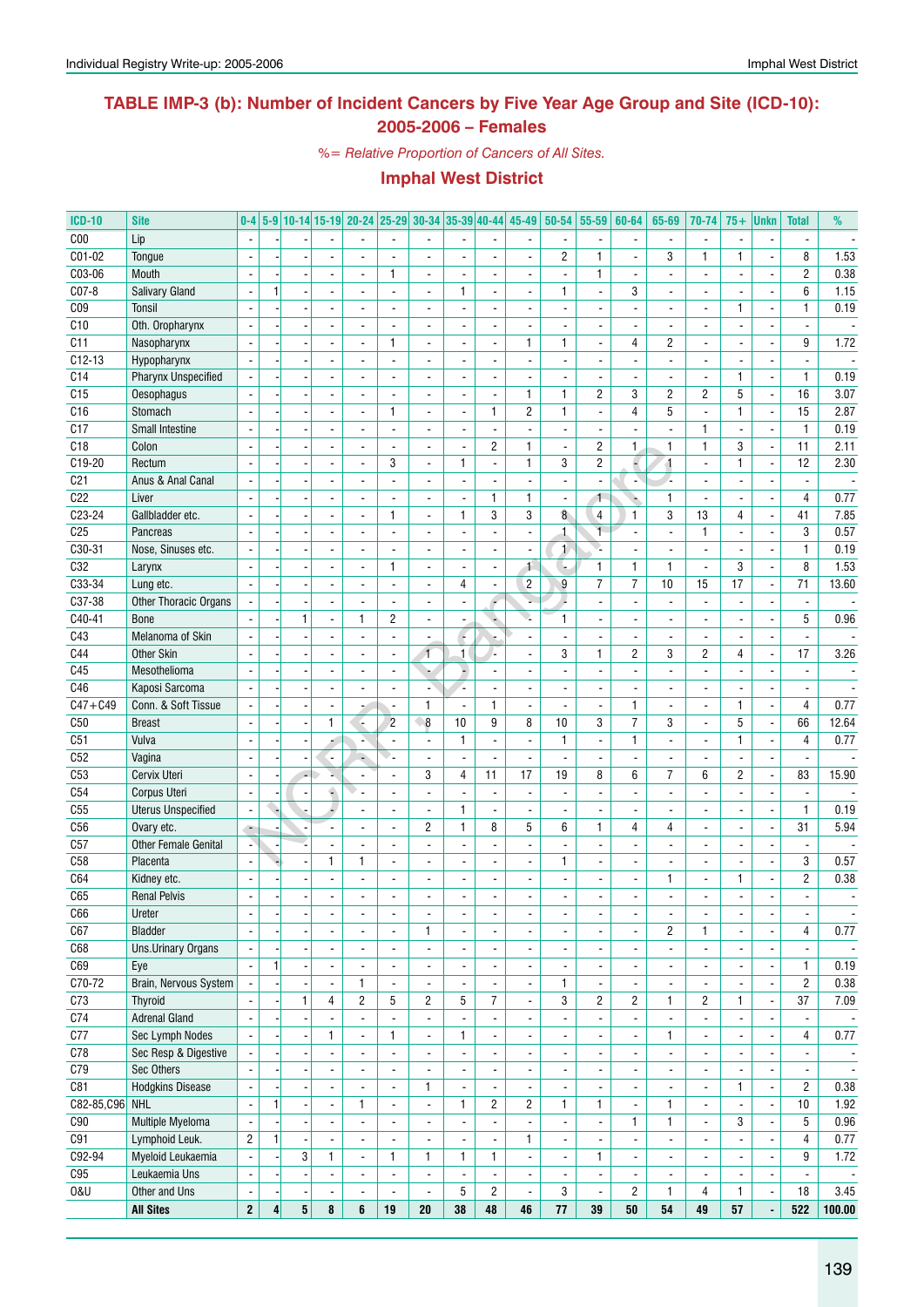# **Table: IMP–4(a):**

# **Average Annual Age Specific,Crude (CR), Age Adjusted (AAR) (with Standard Error(SE)) and Truncated (35-64 yrs) (TR) Incidence Rate per 100,000 population: 2005-2006 - Males Imphal West District**

| <b>ICD-10</b>   | $0-4$                           | $5-9$                                                | $10-14$   15-19                                      |                                            | $20 - 24$                       | $25 - 29$                                            | $30 - 34$                                            | 35-39                                                | $40 - 44$                                            | $45 - 49$                         | $50 - 54$                       | $55 - 59$                        | $60 - 64$                                  | 65-69                            | 70-74                            | >75                              | CR                              | AAR                             | <b>SE</b>                        | TR                              |
|-----------------|---------------------------------|------------------------------------------------------|------------------------------------------------------|--------------------------------------------|---------------------------------|------------------------------------------------------|------------------------------------------------------|------------------------------------------------------|------------------------------------------------------|-----------------------------------|---------------------------------|----------------------------------|--------------------------------------------|----------------------------------|----------------------------------|----------------------------------|---------------------------------|---------------------------------|----------------------------------|---------------------------------|
| C <sub>00</sub> |                                 | $\blacksquare$                                       | $\overline{\phantom{a}}$                             |                                            | $\overline{\phantom{a}}$        | $\overline{\phantom{a}}$                             |                                                      | $\blacksquare$                                       | 3.4                                                  |                                   |                                 |                                  |                                            |                                  |                                  | $\overline{a}$                   | 0.2                             | 0.2                             | 0.20                             | 0.7                             |
| C01-02          |                                 |                                                      | ÷,                                                   | $\frac{1}{2}$                              | $\overline{a}$                  | 2.3                                                  | $\overline{\phantom{a}}$                             | $\blacksquare$                                       | 3.4                                                  | 16.2                              | 14.0                            | 7.1                              | 29.0                                       |                                  | $\blacksquare$                   | 23.3                             | 3.2                             | 4.0                             | 1.05                             | 10.7                            |
| C03-06          |                                 | $\overline{\phantom{a}}$                             | $\overline{\phantom{a}}$                             | $\overline{\phantom{a}}$                   | $\blacksquare$                  | $\overline{\phantom{a}}$                             | 2.5                                                  | $\blacksquare$                                       | 3.4                                                  |                                   |                                 | 7.1                              | 29.0                                       | $\blacksquare$                   | $\blacksquare$                   | 46.6                             | 2.1                             | 2.7                             | 0.90                             | 5.3                             |
| C07-8           |                                 |                                                      | $\overline{\phantom{a}}$                             | $\overline{\phantom{a}}$                   | $\overline{\phantom{a}}$        |                                                      |                                                      | $\overline{a}$                                       | 3.4                                                  |                                   |                                 | $\overline{\phantom{a}}$         |                                            | 23.2                             | $\overline{\phantom{a}}$         | $\overline{\phantom{a}}$         | 0.6                             | 0.9                             | 0.53                             | 0.7                             |
| CO <sub>9</sub> |                                 |                                                      | $\overline{\phantom{a}}$                             | $\frac{1}{2}$                              | $\overline{a}$                  |                                                      | $\overline{\phantom{a}}$                             | $\overline{\phantom{a}}$                             |                                                      | 4.0                               | 4.7                             | $\blacksquare$                   |                                            | 11.6                             | 40.1                             | 23.3                             | 1.7                             | 2.1                             | 0.75                             | 1.5                             |
| C10             |                                 | $\blacksquare$                                       | $\overline{\phantom{a}}$                             | $\overline{\phantom{a}}$                   | $\overline{\phantom{a}}$        |                                                      | $\blacksquare$                                       | $\overline{\phantom{a}}$                             | $\overline{a}$                                       |                                   |                                 | $\overline{\phantom{a}}$         |                                            | $\overline{\phantom{a}}$         | $\overline{\phantom{a}}$         | $\overline{\phantom{a}}$         |                                 | $\overline{\phantom{a}}$        |                                  |                                 |
| C11             |                                 | $\blacksquare$                                       | $\overline{\phantom{a}}$                             | $\overline{\phantom{a}}$                   | $\overline{\phantom{a}}$        |                                                      | $\blacksquare$                                       | 2.8                                                  | $\blacksquare$                                       | 8.1                               | 18.6                            | 14.2                             | 9.7                                        | 23.2                             | 26.7                             | 35.0                             | 3.6                             | 4.5                             | 1.10                             | 8.2                             |
| $C12-13$        |                                 | $\blacksquare$                                       | $\overline{\phantom{a}}$                             | $\overline{\phantom{a}}$                   | $\overline{\phantom{a}}$        |                                                      | $\overline{\phantom{a}}$                             | $\overline{\phantom{a}}$                             |                                                      |                                   |                                 | 7.1                              |                                            | $\overline{\phantom{a}}$         | 26.7                             | $\overline{\phantom{a}}$         | 0.6                             | 0.8                             | 0.47                             | 0.9                             |
| C <sub>14</sub> | $\blacksquare$                  | $\blacksquare$                                       | $\overline{\phantom{a}}$                             | $\overline{\phantom{a}}$                   | $\overline{\phantom{a}}$        |                                                      | $\overline{\phantom{a}}$                             | $\overline{\phantom{a}}$                             |                                                      |                                   |                                 |                                  | 9.7                                        |                                  |                                  | $\overline{\phantom{a}}$         | 0.2                             | 0.4                             | 0.39                             | 1.2                             |
| C <sub>15</sub> |                                 | $\blacksquare$                                       | $\overline{\phantom{a}}$                             | $\overline{\phantom{a}}$                   | $\overline{\phantom{a}}$        |                                                      | $\blacksquare$                                       | $\overline{\phantom{a}}$                             | $\blacksquare$                                       | 12.1                              | 27.9                            | 28.4                             | 19.3                                       | 46.3                             | 80.2                             | 11.7                             | 5.5                             | 7.3                             | 1.44                             | 13.0                            |
| C <sub>16</sub> | $\overline{\phantom{a}}$        | $\blacksquare$                                       | $\blacksquare$                                       | $\blacksquare$                             | $\blacksquare$                  | 2.3                                                  | $\blacksquare$                                       | $\overline{\phantom{a}}$                             | $\overline{\phantom{a}}$                             | 8.1                               | 18.6                            | 63.9                             | 48.3                                       | 81.1                             | 26.7                             | 81.6                             | 7.8                             | 10.7                            | 1.79                             | 19.0                            |
| C17             | $\overline{\phantom{a}}$        | $\blacksquare$                                       | $\blacksquare$                                       | $\blacksquare$                             | $\overline{\phantom{a}}$        | $\overline{\phantom{a}}$                             | $\blacksquare$                                       | $\blacksquare$                                       | ÷,                                                   |                                   |                                 |                                  |                                            | $\overline{\phantom{a}}$         |                                  |                                  |                                 | $\overline{\phantom{a}}$        |                                  |                                 |
| C18             | $\overline{\phantom{a}}$        | $\blacksquare$                                       | $\blacksquare$                                       | $\blacksquare$                             | $\overline{\phantom{a}}$        | $\overline{\phantom{a}}$                             | 2.5                                                  | 2.8                                                  | 3.4                                                  | $\overline{\phantom{a}}$          | 18.6                            | 14.2                             | 9.7                                        | 34.7                             |                                  | 23.3                             | 3.2                             | 3.9                             | 1.04                             | 7.3                             |
| C19-20          |                                 | $\blacksquare$                                       | $\blacksquare$                                       | $\blacksquare$                             | $\overline{\phantom{a}}$        | $\overline{\phantom{a}}$                             | $\blacksquare$                                       | $\blacksquare$                                       | 6.8                                                  |                                   | 4.7                             | 14.2                             | 9.7                                        | 11.6                             | 40.1                             | 11.7                             | 2.3                             | 3.0                             | 0.91                             | 5.1                             |
| C <sub>21</sub> |                                 |                                                      | $\blacksquare$                                       | ٠                                          | $\blacksquare$                  | $\blacksquare$                                       | $\blacksquare$                                       | $\blacksquare$                                       |                                                      |                                   |                                 |                                  |                                            |                                  |                                  | 23.3                             | 0.4                             | 0.5                             | 0.33                             |                                 |
| C22             |                                 |                                                      | $\blacksquare$                                       | ٠                                          | $\blacksquare$                  | $\overline{a}$                                       | 2.5                                                  | $\blacksquare$                                       | 3.4                                                  | 4.0                               | 4.7                             | 28.4                             |                                            | 23.2                             | 13.4                             | 58.3                             | 3.4                             | 4.1                             | 1.04                             | 5.8                             |
| C23-24          |                                 |                                                      | $\blacksquare$                                       | ٠                                          | $\blacksquare$                  | 2.3                                                  | $\blacksquare$                                       | 2.8                                                  | 6.8                                                  | 4.0                               |                                 | 14.2                             | 29.0                                       | 34.7                             | $\blacksquare$                   | 11.7                             | 2.9                             | 4.0                             | 1.11                             | 8.2                             |
| C <sub>25</sub> |                                 |                                                      | $\overline{a}$                                       | ٠                                          |                                 |                                                      |                                                      | $\overline{a}$                                       |                                                      |                                   |                                 | 7.1                              | 9.7                                        | $\blacksquare$                   | ä,                               | ÷,                               | 0.4                             | 0.7                             | 0.48                             | 2.2                             |
| C30-31          |                                 |                                                      | $\overline{a}$                                       | $\overline{a}$                             |                                 |                                                      |                                                      |                                                      |                                                      |                                   |                                 |                                  |                                            | $\overline{\phantom{a}}$         | $\overline{a}$                   |                                  |                                 | $\overline{a}$                  |                                  |                                 |
| C32             | $\frac{1}{2}$                   |                                                      | ä,                                                   | $\overline{\phantom{0}}$                   | $\blacksquare$                  |                                                      | $\blacksquare$                                       | ÷,                                                   |                                                      | 4.0                               | 14.0                            | 7.1                              | 19.3                                       | 11.6                             | 26.7                             | 69.9                             | 3.4                             | 4.3                             | 1.09                             | 6.4                             |
| C33-34          | $\frac{1}{2}$                   |                                                      | ä,                                                   | $\overline{\phantom{0}}$                   | $\blacksquare$                  | ٠                                                    | $\overline{a}$                                       | 2.8                                                  | 13.5                                                 | 12.1                              | 32.6                            | 92.2                             | 67.6                                       | 104.2                            | 227.2                            | 268.1                            | 17.6                            | 22.8                            | 2.53                             | 31.4                            |
| C37-38          |                                 |                                                      | $\overline{a}$                                       | $\blacksquare$                             | $\blacksquare$                  |                                                      | $\blacksquare$                                       | $\overline{a}$                                       | 3.4                                                  |                                   |                                 |                                  |                                            | $\blacksquare$                   | $\blacksquare$                   |                                  | 0.2                             | 0.2                             | 0.20                             | 0.7                             |
| C40-41          |                                 |                                                      | ä,                                                   | 2.0                                        | $\blacksquare$                  |                                                      | $\blacksquare$                                       | 5.6                                                  |                                                      |                                   |                                 |                                  |                                            |                                  |                                  |                                  | 0.6                             | 0.5                             | 0.30                             | 1.1                             |
| C43             |                                 |                                                      | ä,                                                   | ä,                                         |                                 |                                                      | $\blacksquare$                                       |                                                      |                                                      |                                   |                                 |                                  |                                            |                                  |                                  |                                  |                                 | ä,                              |                                  |                                 |
| C44             |                                 |                                                      | $\blacksquare$                                       | ä,                                         |                                 |                                                      |                                                      | 2.8                                                  | 6.8                                                  | 8.1                               |                                 |                                  | 9.7                                        |                                  | 13.4                             | 46.6                             | 2.3                             | 2.6                             | 0.82                             | 4.7                             |
| C45             |                                 |                                                      | ÷,                                                   | ä,                                         |                                 |                                                      |                                                      |                                                      |                                                      |                                   |                                 |                                  |                                            |                                  |                                  |                                  |                                 |                                 |                                  |                                 |
| C46             |                                 |                                                      |                                                      | ä,                                         |                                 |                                                      | $\overline{\phantom{a}}$                             | - 1                                                  |                                                      |                                   |                                 |                                  |                                            |                                  |                                  |                                  |                                 |                                 |                                  |                                 |
| $C47 + C49$     |                                 |                                                      |                                                      | ä,                                         |                                 | ٠                                                    | 2.5                                                  | 5.6                                                  | 3.4                                                  | 4.0                               |                                 |                                  |                                            |                                  |                                  |                                  | 1.1                             | 0.9                             | 0.42                             | 2.5                             |
| C50             |                                 |                                                      |                                                      |                                            |                                 |                                                      |                                                      |                                                      |                                                      |                                   |                                 | 7.1                              | 9.7                                        |                                  |                                  |                                  | 0.4                             | 0.7                             | 0.48                             | 2.2                             |
| C60             |                                 |                                                      | $\overline{a}$                                       | ä,                                         | ς.                              |                                                      |                                                      | $\overline{a}$                                       | 3.4                                                  |                                   | 23.3                            | 7.1                              | 9.7                                        |                                  | 66.8                             |                                  | 2.7                             | 3.4                             | 0.95                             | 6.6                             |
| C61             |                                 |                                                      | $\overline{a}$                                       | ÷,                                         | ÷,                              |                                                      |                                                      | $\overline{a}$                                       |                                                      |                                   |                                 |                                  |                                            |                                  | 26.7                             | 46.6                             | 1.3                             | 1.5                             | 0.60                             |                                 |
| C62             | 2.6                             |                                                      | $\overline{a}$                                       | ÷,                                         |                                 |                                                      | 2.5                                                  | $\overline{a}$                                       | 3.4                                                  |                                   |                                 |                                  |                                            |                                  |                                  |                                  | 0.6                             | 0.7                             | 0.40                             | 0.7                             |
| C63             |                                 |                                                      | $\overline{a}$                                       |                                            |                                 |                                                      |                                                      |                                                      |                                                      |                                   |                                 |                                  |                                            |                                  |                                  |                                  |                                 |                                 |                                  |                                 |
| C64             |                                 |                                                      | $\overline{a}$                                       | $\qquad \qquad \blacksquare$               |                                 |                                                      |                                                      |                                                      |                                                      |                                   |                                 | 7.1                              | 9.7                                        |                                  |                                  | 11.7                             | 0.6                             | 0.9                             | 0.53                             | 2.2                             |
| C65             |                                 |                                                      | $\blacksquare$                                       | $\qquad \qquad \blacksquare$               |                                 |                                                      |                                                      |                                                      |                                                      |                                   |                                 |                                  |                                            |                                  |                                  |                                  |                                 |                                 |                                  |                                 |
| C66             |                                 |                                                      |                                                      |                                            |                                 |                                                      |                                                      |                                                      |                                                      |                                   |                                 |                                  |                                            |                                  |                                  |                                  |                                 |                                 |                                  |                                 |
| C67             | $\overline{\phantom{a}}$        | ٠                                                    | ٠                                                    | ٠                                          | ٠                               |                                                      | $\overline{\phantom{a}}$                             | $\overline{\phantom{a}}$                             | ۰                                                    | 4.0                               | -                               | 7.1                              | 29.0                                       | $\overline{\phantom{a}}$         | 26.7                             | 23.3                             | 1.9                             | 2.7                             | 0.92                             | 5.4                             |
| C68             | $\blacksquare$                  |                                                      | $\blacksquare$                                       | $\overline{\phantom{a}}$                   | $\overline{\phantom{a}}$        |                                                      | $\overline{\phantom{a}}$                             | $\blacksquare$                                       | $\overline{\phantom{a}}$                             |                                   |                                 | $\overline{\phantom{a}}$         |                                            |                                  | $\overline{\phantom{a}}$         | $\overline{\phantom{a}}$         | $\overline{\phantom{a}}$        | $\overline{\phantom{a}}$        | $\overline{\phantom{a}}$         | $\overline{\phantom{a}}$        |
| C69             | $\overline{\phantom{a}}$        | $\overline{\phantom{a}}$                             | $\overline{\phantom{a}}$                             | $\overline{\phantom{a}}$                   | $\overline{\phantom{a}}$        | -                                                    | $\blacksquare$                                       | $\overline{\phantom{a}}$                             | 6.8                                                  | 4.0                               | -                               | -                                |                                            |                                  | $\overline{\phantom{a}}$         | $\overline{\phantom{a}}$         | 0.6                             | 0.6                             | 0.38                             | 2.1                             |
| C70-72          | $\overline{\phantom{a}}$        | $\overline{\phantom{a}}$                             | $\overline{\phantom{a}}$                             | $\overline{\phantom{a}}$                   | $\overline{\phantom{a}}$        | $\overline{\phantom{a}}$                             | 2.5                                                  | $\overline{\phantom{a}}$                             | $\blacksquare$                                       | 8.1                               | 4.7                             | $\overline{\phantom{a}}$         |                                            | $\overline{\phantom{a}}$         | $\overline{\phantom{a}}$         | 11.7                             | 1.1                             | 1.1                             | 0.50                             | 2.3                             |
| C73             | $\overline{\phantom{a}}$        | $\overline{\phantom{a}}$                             | $\overline{\phantom{a}}$                             | -                                          | $\overline{\phantom{a}}$        | $\overline{\phantom{a}}$                             | $\overline{\phantom{a}}$                             | 2.8                                                  | $\blacksquare$                                       | 4.0                               | 4.7                             | $\overline{\phantom{a}}$         |                                            | $\overline{\phantom{a}}$         | $\overline{\phantom{a}}$         | $\overline{\phantom{a}}$         | 0.6                             | 0.6                             | 0.38                             | 2.1                             |
| C74             | $\overline{\phantom{a}}$        | $\overline{\phantom{a}}$                             | $\overline{\phantom{a}}$                             | -                                          | $\blacksquare$                  | 2.3                                                  | $\blacksquare$                                       | $\qquad \qquad \blacksquare$                         | $\overline{\phantom{a}}$                             | г.                                |                                 | $\overline{\phantom{0}}$         |                                            | ÷,                               | $\qquad \qquad \blacksquare$     | $\overline{\phantom{a}}$         | 0.2                             | 0.2                             | 0.18                             | $\overline{\phantom{a}}$        |
| C77             | $\overline{\phantom{a}}$        | $\overline{\phantom{a}}$                             | ٠                                                    | -                                          | $\overline{\phantom{a}}$        | $\overline{\phantom{a}}$                             | $\overline{\phantom{a}}$                             | $\qquad \qquad \blacksquare$                         | $\overline{\phantom{a}}$                             | ÷,                                | $\overline{\phantom{0}}$        | $\qquad \qquad \blacksquare$     |                                            | 11.6                             | $\qquad \qquad \blacksquare$     | $\overline{\phantom{a}}$         | 0.2                             | 0.3                             | 0.35                             | $\overline{\phantom{a}}$        |
| C78             | $\overline{\phantom{a}}$        | $\overline{\phantom{a}}$                             | $\overline{\phantom{a}}$                             | $\overline{\phantom{a}}$                   | $\overline{\phantom{a}}$        | $\frac{1}{2}$                                        | $\overline{\phantom{a}}$                             | $\overline{\phantom{a}}$                             | $\overline{\phantom{a}}$                             | ÷,                                | $\overline{\phantom{0}}$        | $\qquad \qquad \blacksquare$     | $\overline{\phantom{a}}$                   | $\overline{\phantom{a}}$         | $\qquad \qquad \blacksquare$     |                                  |                                 | $\overline{\phantom{a}}$        |                                  |                                 |
| C79             | $\overline{\phantom{a}}$        |                                                      |                                                      |                                            | $\overline{\phantom{a}}$        |                                                      |                                                      |                                                      |                                                      |                                   |                                 |                                  | $\overline{\phantom{a}}$                   | $\overline{\phantom{a}}$         |                                  | $\overline{\phantom{a}}$         | $\overline{\phantom{a}}$        | $\overline{\phantom{a}}$        | $\overline{\phantom{a}}$         | $\overline{\phantom{a}}$        |
| C81             |                                 | $\overline{\phantom{a}}$<br>2.4                      | $\overline{\phantom{a}}$<br>$\overline{\phantom{a}}$ | $\overline{\phantom{a}}$                   | $\overline{\phantom{a}}$        | $\overline{\phantom{a}}$                             | $\overline{\phantom{a}}$                             | $\overline{\phantom{a}}$<br>$\overline{\phantom{a}}$ | $\overline{\phantom{a}}$                             | $\overline{\phantom{a}}$          | $\qquad \qquad \blacksquare$    | $\qquad \qquad \blacksquare$     | $\overline{\phantom{a}}$                   | $\overline{\phantom{a}}$         | $\overline{\phantom{a}}$         | $\overline{\phantom{a}}$         | $\overline{\phantom{a}}$<br>0.2 | 0.2                             | $\overline{\phantom{a}}$<br>0.24 | $\overline{\phantom{a}}$        |
| C82-85, C96     | $\overline{\phantom{a}}$        |                                                      | 2.0                                                  | $\overline{\phantom{a}}$<br>4.0            | 3.9                             | $\overline{\phantom{a}}$                             | $\overline{\phantom{a}}$<br>2.5                      | 2.8                                                  | $\overline{\phantom{a}}$<br>3.4                      | $\overline{\phantom{a}}$          | $\overline{\phantom{a}}$<br>9.3 | $\overline{\phantom{a}}$<br>21.3 | 9.7                                        |                                  | $\overline{\phantom{a}}$<br>40.1 | $\overline{\phantom{a}}$<br>11.7 | 3.8                             | 4.1                             | 1.00                             | $\overline{\phantom{a}}$<br>6.7 |
| C90             | $\overline{\phantom{a}}$        | $\overline{\phantom{a}}$                             |                                                      |                                            |                                 | $\overline{\phantom{a}}$                             |                                                      |                                                      |                                                      | $\overline{\phantom{a}}$          |                                 | 7.1                              |                                            | $\overline{\phantom{a}}$         | 13.4                             |                                  | 0.4                             | 0.6                             | 0.39                             | 0.9                             |
| C91             | $\overline{\phantom{a}}$<br>2.6 | $\overline{\phantom{a}}$                             | $\overline{\phantom{a}}$<br>2.0                      | $\overline{\phantom{a}}$                   | $\overline{\phantom{a}}$        | $\overline{\phantom{a}}$<br>2.3                      | $\overline{\phantom{a}}$                             | $\overline{\phantom{a}}$                             | $\overline{\phantom{a}}$                             | $\overline{\phantom{a}}$          | $\overline{\phantom{a}}$        |                                  | 9.7                                        | $\overline{\phantom{a}}$         |                                  | $\overline{\phantom{a}}$         |                                 |                                 |                                  |                                 |
|                 |                                 | 4.7<br>2.4                                           |                                                      | $\overline{\phantom{a}}$                   | $\overline{\phantom{a}}$        | 2.3                                                  | 2.5                                                  | $\overline{\phantom{a}}$                             | $\blacksquare$                                       | $\overline{\phantom{a}}$          | $\blacksquare$                  | $\overline{\phantom{a}}$         |                                            | $\overline{\phantom{a}}$         | $\overline{\phantom{a}}$         | $\overline{\phantom{a}}$         | 1.5                             | 1.7<br>2.6                      | 0.67                             | 1.2                             |
| C92-94<br>C95   | 2.6                             |                                                      | $\overline{\phantom{a}}$                             | $\overline{\phantom{a}}$                   | 1.9                             |                                                      | $\overline{\phantom{a}}$                             | 5.6                                                  | 3.4                                                  | 4.0                               | 4.7                             | $\overline{\phantom{a}}$         | $\overline{\phantom{a}}$<br>$\blacksquare$ | $\overline{\phantom{a}}$         | 13.4                             | 23.3                             | 2.5                             |                                 | 0.78                             | 3.3                             |
| <b>0&amp;U</b>  | $\overline{\phantom{a}}$        | $\overline{\phantom{a}}$<br>$\overline{\phantom{a}}$ | $\overline{\phantom{a}}$<br>$\overline{\phantom{a}}$ | $\overline{\phantom{a}}$<br>$\blacksquare$ | $\overline{\phantom{a}}$<br>1.9 | $\overline{\phantom{a}}$<br>$\overline{\phantom{a}}$ | $\overline{\phantom{a}}$<br>$\overline{\phantom{a}}$ | $\overline{\phantom{a}}$<br>$\overline{\phantom{a}}$ | $\overline{\phantom{a}}$<br>$\overline{\phantom{a}}$ | $\overline{\phantom{a}}$          | $\blacksquare$<br>14.0          | $\overline{\phantom{a}}$<br>14.2 | 9.7                                        | $\overline{\phantom{a}}$<br>11.6 | $\overline{\phantom{a}}$<br>26.7 | $\overline{\phantom{a}}$<br>35.0 | $\overline{\phantom{a}}$<br>2.7 | $\overline{\phantom{a}}$<br>3.4 | $\overline{\phantom{a}}$<br>0.96 | $\sim$<br>5.3                   |
|                 | $\overline{\phantom{a}}$<br>7.9 | 9.4                                                  | 4.0                                                  | 6.0                                        | 7.8                             | 13.6                                                 | 20.3                                                 | 36.5                                                 | 81.0                                                 | $\overline{\phantom{a}}$<br>109.2 | 218.8                           |                                  | 376.1 386.4                                | 428.5                            | 735.2                            | 897.4                            |                                 | $84.6$ 106.3                    |                                  | $5.42$ 177.6                    |
| AII             |                                 |                                                      |                                                      |                                            |                                 |                                                      |                                                      |                                                      |                                                      |                                   |                                 |                                  |                                            |                                  |                                  |                                  |                                 |                                 |                                  |                                 |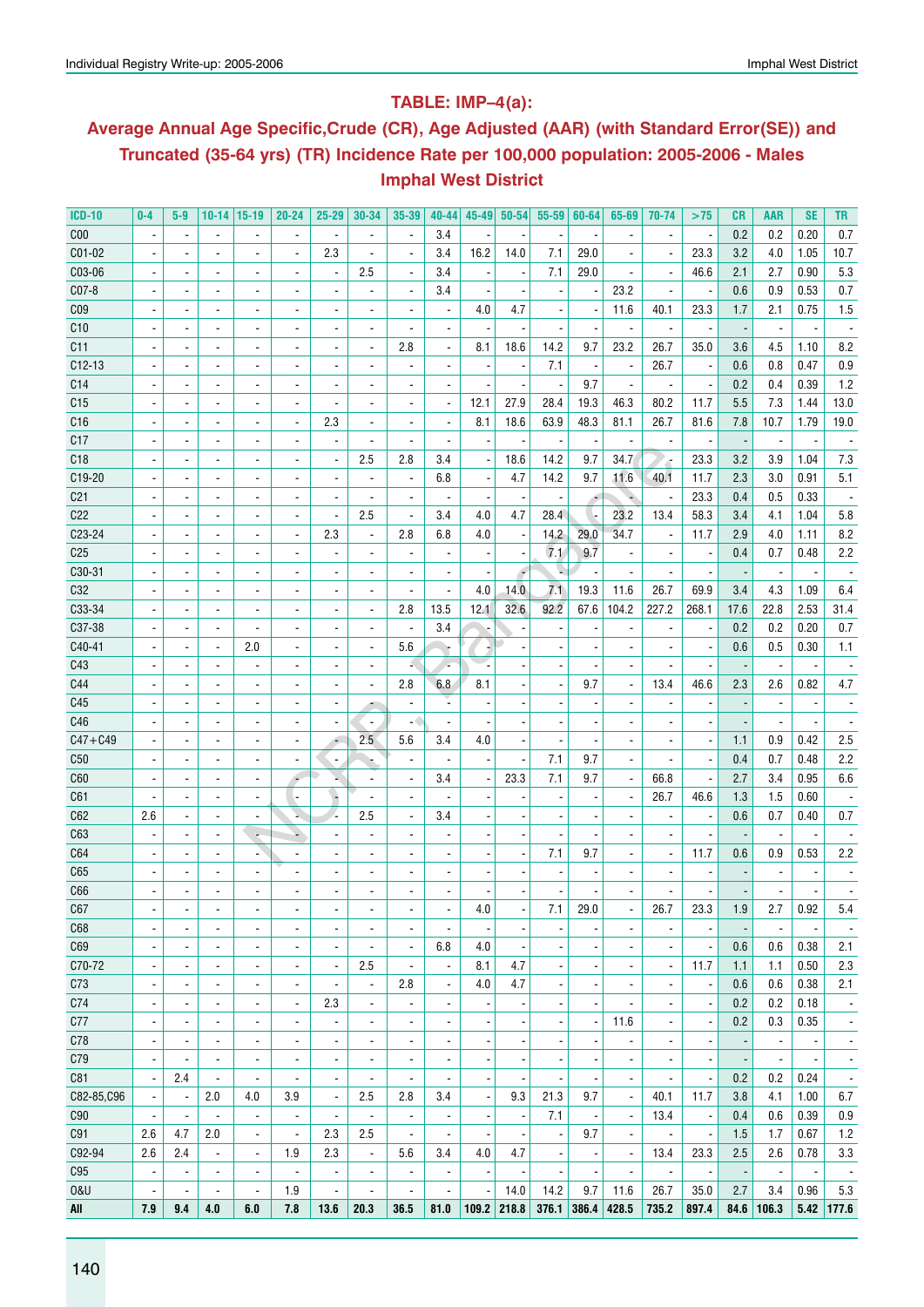# **Table: IMP–4(b):**

# **Average Annual Age Specific,Crude (CR), Age Adjusted (AAR) (with Standard Error(SE)) and Truncated (35-64 yrs) (TR) Incidence Rate per 100,000 population: 2005-2006 - Females Imphal West District**

| <b>ICD-10</b>   | $0-4$                    | $5-9$                    |                                            | $10-14$   15-19          | $20 - 24$                | $25 - 29$                | 30-34                    | $35 - 39$                | $40 - 44$                                  | $45 - 49$                | $50 - 54$                | $55 - 59$                | $60 - 64$                | 65-69                    | 70-74                        | >75                      | CR                       | <b>AAR</b>               | <b>SE</b>                | TR                       |
|-----------------|--------------------------|--------------------------|--------------------------------------------|--------------------------|--------------------------|--------------------------|--------------------------|--------------------------|--------------------------------------------|--------------------------|--------------------------|--------------------------|--------------------------|--------------------------|------------------------------|--------------------------|--------------------------|--------------------------|--------------------------|--------------------------|
| C <sub>00</sub> |                          |                          |                                            |                          |                          |                          |                          | $\blacksquare$           |                                            |                          |                          |                          |                          |                          |                              |                          |                          |                          |                          |                          |
| C01-02          |                          |                          | $\overline{a}$                             | $\blacksquare$           |                          |                          |                          | $\overline{a}$           | ä,                                         |                          | 9.9                      | 7.7                      |                          | 31.7                     | 11.8                         | 9.4                      | 1.7                      | 2.2                      | 0.78                     | 2.6                      |
| C03-06          |                          |                          | $\overline{\phantom{a}}$                   | $\overline{\phantom{a}}$ | $\blacksquare$           | 2.1                      | $\blacksquare$           | $\blacksquare$           | $\frac{1}{2}$                              |                          |                          | 7.7                      |                          |                          |                              |                          | 0.4                      | 0.5                      | 0.35                     | 1.0                      |
| C07-8           | $\blacksquare$           | 2.5                      | $\blacksquare$                             | $\blacksquare$           | $\blacksquare$           | ä,                       | $\blacksquare$           | 2.7                      | $\overline{\phantom{0}}$                   |                          | 4.9                      | $\blacksquare$           | 24.9                     | $\overline{a}$           | $\overline{\phantom{a}}$     | $\overline{\phantom{a}}$ | 1.2                      | 1.7                      | 0.70                     | 4.5                      |
| C <sub>09</sub> |                          | $\overline{\phantom{a}}$ | $\overline{\phantom{a}}$                   | $\overline{\phantom{a}}$ | $\blacksquare$           |                          | ÷,                       | $\blacksquare$           | $\frac{1}{2}$                              |                          |                          |                          |                          |                          | $\blacksquare$               | 9.4                      | 0.2                      | 0.2                      | 0.19                     |                          |
| C10             |                          |                          | $\blacksquare$                             | $\overline{\phantom{a}}$ |                          |                          |                          | $\blacksquare$           |                                            |                          |                          |                          |                          |                          |                              |                          |                          |                          |                          |                          |
| C11             |                          |                          | $\blacksquare$                             | $\blacksquare$           | $\blacksquare$           | 2.1                      |                          | $\blacksquare$           | $\overline{\phantom{0}}$                   | 4.0                      | 4.9                      |                          | 33.3                     | 21.1                     |                              | $\overline{\phantom{a}}$ | 1.9                      | 2.6                      | 0.89                     | 5.9                      |
| $C12-13$        |                          | $\overline{\phantom{a}}$ | $\blacksquare$                             | $\blacksquare$           | $\overline{a}$           | ÷,                       | ÷,                       | $\overline{a}$           | $\overline{a}$                             |                          |                          | $\overline{\phantom{a}}$ |                          | $\blacksquare$           | $\overline{a}$               | $\overline{\phantom{a}}$ |                          |                          |                          |                          |
| C14             |                          |                          | $\overline{\phantom{a}}$                   | $\overline{\phantom{a}}$ |                          |                          |                          | -                        |                                            |                          |                          |                          |                          | $\blacksquare$           |                              | 9.4                      | 0.2                      | 0.2                      | 0.19                     |                          |
| C15             |                          |                          | $\overline{a}$                             | $\blacksquare$           |                          |                          |                          | $\overline{a}$           | $\blacksquare$                             | 4.0                      | 4.9                      | 15.4                     | 24.9                     | 21.1                     | 23.6                         | 47.0                     | 3.3                      | 4.1                      | 1.06                     | 6.8                      |
| C16             | ٠                        | $\blacksquare$           | $\overline{\phantom{a}}$                   | $\overline{\phantom{a}}$ | $\blacksquare$           | 2.1                      | $\blacksquare$           | $\blacksquare$           | 3.3                                        | 7.9                      | 4.9                      | $\overline{\phantom{a}}$ | 33.3                     | 52.8                     | ä,                           | 9.4                      | 3.1                      | 4.2                      | 1.10                     | 7.3                      |
| C17             | $\blacksquare$           | $\blacksquare$           | $\overline{\phantom{a}}$                   | $\overline{\phantom{a}}$ | $\blacksquare$           | $\overline{a}$           | $\blacksquare$           | $\overline{\phantom{a}}$ | $\overline{\phantom{a}}$                   | $\overline{\phantom{a}}$ |                          | $\overline{\phantom{a}}$ | $\overline{\phantom{a}}$ | $\blacksquare$           | 11.8                         | $\overline{\phantom{a}}$ | 0.2                      | 0.2                      | 0.24                     | $\sim$                   |
| C18             | ٠                        | $\overline{\phantom{a}}$ | $\overline{\phantom{a}}$                   | $\overline{\phantom{a}}$ | $\overline{\phantom{a}}$ | ٠                        | $\overline{\phantom{a}}$ | $\blacksquare$           | 6.7                                        | 4.0                      |                          | 15.4                     | 8.3                      | 10.6                     | 11.8                         | 28.2                     | 2.3                      | 2.7                      | 0.84                     | 5.1                      |
| C19-20          |                          |                          | $\overline{a}$                             | $\overline{a}$           |                          | 6.3                      |                          | 2.7                      | $\blacksquare$                             | 4.0                      | 14.8                     | 15.4                     |                          | 10.6                     | đ                            | 9.4                      | 2.5                      | 2.8                      | 0.82                     | 5.7                      |
| C <sub>21</sub> | $\blacksquare$           |                          | $\blacksquare$                             | $\blacksquare$           | $\overline{\phantom{a}}$ | $\overline{a}$           | $\blacksquare$           | $\blacksquare$           | $\blacksquare$                             |                          |                          |                          |                          | ٠.                       | 44                           |                          |                          | $\blacksquare$           |                          |                          |
| C22             |                          | $\blacksquare$           | $\blacksquare$                             | $\overline{a}$           |                          |                          | $\overline{a}$           | $\overline{a}$           | 3.3                                        | 4.0                      |                          | 7.7                      |                          | 10.6                     |                              | $\overline{\phantom{a}}$ | 0.8                      | 1.1                      | 0.54                     | 2.4                      |
| C23-24          |                          | $\blacksquare$           | $\overline{\phantom{a}}$                   | $\overline{\phantom{a}}$ | $\blacksquare$           | 2.1                      | $\blacksquare$           | 2.7                      | 10.0                                       | 11.9                     | 39.6                     | 30.8                     | 8.3                      | 31.7                     | 153.6                        | 37.6                     | 8.5                      | 10.0                     | 1.58                     | 16.2                     |
| C <sub>25</sub> |                          |                          | $\overline{\phantom{a}}$                   | $\blacksquare$           |                          |                          |                          | $\blacksquare$           |                                            |                          | 4.9                      | 7.7                      |                          | $\overline{\phantom{a}}$ | 11.8                         | $\overline{\phantom{a}}$ | 0.6                      | 0.8                      | 0.46                     | 1.8                      |
| C30-31          | $\overline{\phantom{a}}$ | $\blacksquare$           | $\overline{\phantom{a}}$                   | $\overline{\phantom{a}}$ | $\blacksquare$           | ÷,                       | $\blacksquare$           | $\blacksquare$           | $\blacksquare$                             |                          | 4.9                      | $\overline{\phantom{a}}$ | ╰                        | $\overline{\phantom{a}}$ | $\overline{\phantom{a}}$     | $\overline{\phantom{a}}$ | 0.2                      | 0.2                      | 0.25                     | 0.8                      |
| C32             | $\blacksquare$           | $\blacksquare$           | $\overline{\phantom{a}}$                   | $\overline{\phantom{a}}$ | $\overline{a}$           | 2.1                      | ÷,                       | $\overline{a}$           | $\blacksquare$                             | 4.0                      |                          | 7.7                      | 8.3                      | 10.6                     | ÷,                           | 28.2                     | 1.7                      | 1.9                      | 0.70                     | 2.8                      |
| C33-34          |                          |                          |                                            |                          |                          |                          | $\blacksquare$           | 10.9                     |                                            | 7.9                      | 44.5                     | 53.9                     | 58.2                     | 105.5                    | 177.2                        | 159.9                    | 14.7                     | 17.7                     | 2.16                     | 25.3                     |
| C37-38          |                          | $\overline{\phantom{a}}$ | $\overline{\phantom{a}}$<br>$\overline{a}$ | $\overline{\phantom{a}}$ | $\overline{\phantom{a}}$ | $\overline{\phantom{a}}$ |                          | $\overline{a}$           | $\overline{\phantom{a}}$<br>$\blacksquare$ |                          |                          |                          |                          |                          |                              |                          |                          | $\blacksquare$           |                          |                          |
| C40-41          | $\overline{\phantom{a}}$ | $\blacksquare$           | 2.0                                        | $\overline{\phantom{a}}$ | 1.9                      | 4.2                      | $\blacksquare$           | $\overline{a}$           | $\overline{\phantom{0}}$                   |                          | 4.9                      |                          |                          | $\overline{a}$           | ä,                           |                          | 1.0                      | 0.9                      | 0.42                     | 0.8                      |
| C43             |                          |                          |                                            |                          |                          |                          |                          |                          | $\overline{\phantom{0}}$                   |                          |                          |                          |                          |                          |                              | $\overline{\phantom{a}}$ |                          |                          |                          |                          |
|                 |                          |                          | $\overline{\phantom{a}}$                   |                          |                          |                          |                          | 2.7                      |                                            |                          | 14.8                     | 7.7                      | 16.6                     | 31.7                     |                              | 37.6                     | 3.5                      | 4.2                      | 1.05                     |                          |
| C44             |                          |                          | $\overline{\phantom{a}}$                   | $\overline{\phantom{a}}$ |                          | $\overline{\phantom{a}}$ | 2.4                      |                          | ÷.                                         |                          |                          |                          |                          |                          | 23.6                         |                          |                          |                          |                          | 6.1                      |
| C45             | $\overline{a}$           | ä,                       | $\overline{\phantom{a}}$                   | $\overline{\phantom{a}}$ |                          | ä,                       |                          | $\overline{\phantom{a}}$ | Ξ.                                         |                          |                          |                          |                          |                          |                              |                          |                          | $\blacksquare$           |                          |                          |
| C46             | $\overline{\phantom{a}}$ | $\blacksquare$           | $\blacksquare$                             | $\blacksquare$           | $\overline{\phantom{a}}$ | $\blacksquare$           | $\overline{\phantom{a}}$ | $\overline{\phantom{a}}$ | ÷.                                         |                          |                          | $\overline{\phantom{a}}$ |                          | $\blacksquare$           | $\overline{\phantom{a}}$     |                          |                          | $\blacksquare$           | $\overline{\phantom{a}}$ |                          |
| $C47 + C49$     |                          | $\overline{\phantom{a}}$ | $\blacksquare$                             | $\blacksquare$           | $\blacksquare$           | $\overline{a}$           | $2.4\,$                  | $\blacksquare$           | $3.\overline{3}$                           |                          |                          | $\overline{\phantom{a}}$ | 8.3                      | $\overline{a}$           | $\blacksquare$               | 9.4                      | 0.8                      | 0.9                      | 0.46                     | 1.7                      |
| C50             |                          |                          | $\blacksquare$                             | 2.0                      | $\blacksquare$           | 4.2                      | 19.6                     | 27.3                     | 29.9                                       | 31.8                     | 49.4                     | 23.1                     | 58.2                     | 31.7                     | $\overline{\phantom{a}}$     | 47.0                     | 13.7                     | 14.6                     | 1.87                     | 35.7                     |
| C51             |                          |                          | $\blacksquare$                             | $\blacksquare$           | $\blacksquare$           | ÷.                       |                          | 2.7                      | $\overline{\phantom{a}}$                   |                          | 4.9                      |                          | 8.3                      | $\blacksquare$           | $\overline{\phantom{a}}$     | 9.4                      | 0.8                      | 0.9                      | 0.48                     | 2.4                      |
| C52             | $\overline{\phantom{a}}$ | $\blacksquare$           | $\blacksquare$                             | $\overline{a}$           | $\blacksquare$           | $\overline{\phantom{a}}$ |                          |                          |                                            |                          |                          |                          |                          |                          | ä,                           |                          |                          | $\overline{a}$           |                          |                          |
| C53             |                          |                          | $\blacksquare$                             | $\overline{\phantom{a}}$ | н.                       |                          | 7.3                      | 10.9                     | 36.6                                       | 67.5                     | 93.9                     | 61.5                     | 49.9                     | 73.9                     | 70.9                         | 18.8                     | 17.2                     | 20.5                     | 2.29                     | 51.8                     |
| C54             |                          |                          | $\blacksquare$                             | $\blacksquare$           | $\overline{\phantom{0}}$ | ÷                        |                          |                          |                                            |                          |                          |                          |                          |                          |                              |                          |                          |                          |                          |                          |
| C55             | $\overline{a}$           | ä,                       | $\overline{\phantom{a}}$                   | $\overline{\phantom{a}}$ | ٠                        | ٠.                       | $\overline{a}$           | 2.7                      | ä,                                         |                          |                          |                          |                          | $\overline{a}$           |                              |                          | 0.2                      | 0.2                      | 0.16                     | $0.5\,$                  |
| C <sub>56</sub> | $\overline{\phantom{a}}$ | $\blacksquare$           | $\overline{\phantom{a}}$                   | ۰.                       |                          | $\overline{\phantom{a}}$ | 4.9                      | 2.7                      | 26.6                                       | 19.8                     | 29.7                     | 7.7                      | 33.3                     | 42.2                     | ٠                            | $\overline{\phantom{a}}$ | 6.4                      | 7.6                      | 1.41                     | 19.6                     |
| C57             | $\overline{\phantom{a}}$ | $\overline{\phantom{a}}$ | $\overline{\phantom{a}}$                   | ٠                        |                          | ٠                        | $\overline{\phantom{a}}$ | $\overline{\phantom{a}}$ | $\overline{\phantom{a}}$                   |                          |                          |                          |                          |                          | $\overline{\phantom{a}}$     | $\overline{\phantom{a}}$ |                          | $\overline{\phantom{a}}$ | $\overline{\phantom{a}}$ |                          |
| C58             |                          |                          | $\blacksquare$                             | 2.0                      | 1.9                      |                          |                          | $\overline{\phantom{a}}$ |                                            |                          | 4.9                      |                          |                          |                          |                              |                          | 0.6                      | 0.6                      | 0.34                     | 0.8                      |
| C64             |                          |                          |                                            |                          |                          |                          |                          | $\blacksquare$           |                                            |                          |                          |                          |                          | 10.6                     |                              | 9.4                      | 0.4                      | 0.5                      | 0.37                     |                          |
| C65             |                          |                          |                                            |                          |                          |                          |                          |                          |                                            |                          |                          |                          |                          |                          |                              | $\overline{\phantom{a}}$ | $\blacksquare$           | ÷,                       |                          |                          |
| C66             | $\overline{\phantom{a}}$ |                          | $\overline{\phantom{a}}$                   | $\overline{\phantom{a}}$ | $\overline{\phantom{a}}$ | $\overline{\phantom{a}}$ | $\overline{\phantom{a}}$ | $\blacksquare$           | $\overline{\phantom{m}}$                   | $\overline{\phantom{a}}$ |                          | $\overline{\phantom{a}}$ |                          | $\overline{\phantom{a}}$ | $\qquad \qquad \blacksquare$ | $\overline{\phantom{a}}$ | $\overline{\phantom{a}}$ | $\overline{\phantom{a}}$ |                          | $\overline{\phantom{a}}$ |
| C67             | $\blacksquare$           | $\blacksquare$           | $\blacksquare$                             | $\blacksquare$           | $\overline{\phantom{a}}$ | $\overline{a}$           | 2.4                      | $\blacksquare$           | ÷,                                         |                          |                          | $\overline{\phantom{a}}$ |                          | 21.1                     | 11.8                         | $\overline{\phantom{a}}$ | 0.8                      | 1.0                      | 0.53                     | $\overline{\phantom{a}}$ |
| C68             | $\overline{\phantom{a}}$ | $\overline{\phantom{a}}$ | $\overline{\phantom{a}}$                   | $\overline{\phantom{a}}$ | $\overline{\phantom{a}}$ | $\overline{\phantom{a}}$ | $\overline{\phantom{a}}$ | $\overline{\phantom{a}}$ | ۰.                                         | $\overline{a}$           |                          | $\overline{\phantom{a}}$ |                          | $\blacksquare$           | $\overline{\phantom{a}}$     | $\overline{\phantom{a}}$ | $\overline{\phantom{a}}$ | $\overline{\phantom{a}}$ | $\overline{\phantom{a}}$ | $\overline{\phantom{a}}$ |
| C69             | $\overline{\phantom{a}}$ | 2.5                      | $\blacksquare$                             | $\blacksquare$           | $\blacksquare$           | $\blacksquare$           | $\overline{\phantom{a}}$ | $\overline{\phantom{a}}$ | $\blacksquare$                             | $\overline{\phantom{a}}$ | $\overline{\phantom{a}}$ | $\blacksquare$           | $\blacksquare$           | $\overline{\phantom{a}}$ | $\overline{\phantom{a}}$     | $\overline{\phantom{a}}$ | 0.2                      | 0.3                      | 0.25                     | $\overline{\phantom{a}}$ |
| C70-72          | $\overline{\phantom{a}}$ | $\overline{\phantom{a}}$ | $\overline{\phantom{a}}$                   | $\overline{\phantom{a}}$ | 1.9                      | $\overline{\phantom{a}}$ | $\overline{\phantom{a}}$ | $\overline{\phantom{a}}$ | $\overline{\phantom{a}}$                   | $\overline{\phantom{a}}$ | 4.9                      | $\overline{a}$           |                          | $\overline{\phantom{a}}$ | $\qquad \qquad \blacksquare$ | $\overline{\phantom{a}}$ | 0.4                      | 0.4                      | 0.29                     | 0.8                      |
| C73             | $\blacksquare$           | $\overline{\phantom{a}}$ | 2.0                                        | 7.9                      | 3.7                      | 10.4                     | 4.9                      | 13.7                     | 23.3                                       | $\overline{\phantom{a}}$ | 14.8                     | 15.4                     | 16.6                     | 10.6                     | 23.6                         | 9.4                      | 7.7                      | 7.5                      | 1.28                     | 13.7                     |
| C74             | $\overline{\phantom{a}}$ | $\blacksquare$           | $\overline{\phantom{a}}$                   | $\blacksquare$           | $\overline{\phantom{a}}$ | $\overline{\phantom{a}}$ | $\overline{\phantom{a}}$ | $\overline{\phantom{a}}$ | $\overline{\phantom{a}}$                   | $\overline{\phantom{a}}$ |                          | $\overline{\phantom{a}}$ |                          | $\blacksquare$           | $\overline{\phantom{a}}$     | $\overline{\phantom{a}}$ |                          | $\blacksquare$           | $\blacksquare$           | $\overline{\phantom{a}}$ |
| C77             | $\overline{\phantom{a}}$ | $\overline{\phantom{a}}$ | $\overline{\phantom{a}}$                   | 2.0                      | $\overline{\phantom{a}}$ | 2.1                      | $\overline{\phantom{a}}$ | 2.7                      | $\overline{\phantom{a}}$                   | $\overline{\phantom{a}}$ |                          | $\blacksquare$           |                          | 10.6                     | $\overline{\phantom{a}}$     | $\overline{\phantom{a}}$ | 0.8                      | 0.8                      | 0.43                     | 0.5                      |
| C78             | $\overline{\phantom{a}}$ | ٠                        | $\overline{\phantom{a}}$                   | $\overline{\phantom{a}}$ | $\overline{\phantom{a}}$ | $\overline{\phantom{a}}$ | $\overline{\phantom{a}}$ | $\overline{\phantom{a}}$ | -                                          |                          |                          | $\overline{a}$           |                          |                          | $\qquad \qquad \blacksquare$ | ÷                        |                          | ٠                        |                          | $\overline{\phantom{a}}$ |
| C79             | $\overline{\phantom{a}}$ | $\overline{\phantom{a}}$ | $\overline{\phantom{a}}$                   | $\overline{\phantom{a}}$ | $\overline{\phantom{a}}$ | $\overline{\phantom{a}}$ | $\overline{\phantom{a}}$ | $\overline{\phantom{a}}$ | $\overline{\phantom{a}}$                   |                          |                          |                          |                          | $\overline{\phantom{a}}$ | $\overline{\phantom{a}}$     | $\overline{\phantom{a}}$ | $\overline{\phantom{a}}$ | $\blacksquare$           | $\overline{\phantom{a}}$ | $\overline{\phantom{a}}$ |
| C81             | $\overline{\phantom{a}}$ | $\overline{\phantom{a}}$ | $\overline{\phantom{a}}$                   | $\overline{\phantom{a}}$ | $\overline{\phantom{a}}$ | $\overline{\phantom{a}}$ | 2.4                      | $\blacksquare$           | $\overline{\phantom{a}}$                   | $\overline{\phantom{a}}$ | ٠                        | $\overline{\phantom{a}}$ | $\overline{\phantom{a}}$ | $\blacksquare$           | $\overline{\phantom{a}}$     | 9.4                      | 0.4                      | 0.3                      | 0.24                     | $\overline{\phantom{a}}$ |
| C82-85, C96     | $\overline{\phantom{a}}$ | 2.5                      | $\overline{\phantom{a}}$                   | $\overline{\phantom{a}}$ | 1.9                      | $\overline{\phantom{a}}$ | $\overline{\phantom{a}}$ | 2.7                      | 6.7                                        | 7.9                      | 4.9                      | 7.7                      | $\overline{\phantom{a}}$ | 10.6                     | $\overline{\phantom{a}}$     | $\overline{\phantom{a}}$ | 2.1                      | 2.3                      | 0.75                     | 5.1                      |
| C90             | $\overline{\phantom{a}}$ | $\overline{\phantom{a}}$ | $\overline{\phantom{a}}$                   | $\overline{\phantom{a}}$ | $\overline{\phantom{a}}$ | $\overline{\phantom{a}}$ | $\blacksquare$           | $\overline{\phantom{a}}$ | $\overline{\phantom{a}}$                   |                          |                          | $\overline{\phantom{a}}$ | 8.3                      | 10.6                     | $\overline{\phantom{a}}$     | 28.2                     | 1.0                      | 1.2                      | 0.56                     | 1.1                      |
| C91             | 5.6                      | 2.5                      | $\blacksquare$                             | $\overline{\phantom{a}}$ | $\blacksquare$           | $\overline{\phantom{a}}$ | $\blacksquare$           | $\overline{\phantom{a}}$ | $\overline{\phantom{a}}$                   | 4.0                      | $\overline{\phantom{a}}$ |                          |                          | $\blacksquare$           | $\overline{\phantom{a}}$     | $\overline{\phantom{a}}$ | 0.8                      | 1.2                      | 0.59                     | $0.8\,$                  |
| C92-94          | $\overline{\phantom{a}}$ | $\overline{\phantom{a}}$ | 6.1                                        | 2.0                      | $\overline{\phantom{a}}$ | 2.1                      | 2.4                      | 2.7                      | 3.3                                        | $\overline{\phantom{a}}$ | $\overline{\phantom{a}}$ | 7.7                      | $\blacksquare$           | $\overline{\phantom{a}}$ | $\overline{\phantom{a}}$     | $\overline{\phantom{a}}$ | 1.9                      | 1.7                      | 0.59                     | 2.2                      |
| C95             | $\overline{\phantom{a}}$ | $\overline{\phantom{a}}$ | $\overline{\phantom{a}}$                   | $\overline{\phantom{a}}$ | $\overline{\phantom{a}}$ | $\overline{\phantom{a}}$ | $\overline{\phantom{a}}$ | $\overline{\phantom{a}}$ | $\overline{\phantom{a}}$                   |                          |                          |                          |                          | $\overline{\phantom{a}}$ | $\blacksquare$               | $\overline{\phantom{a}}$ |                          | $\overline{\phantom{a}}$ | $\overline{\phantom{a}}$ |                          |
| <b>0&amp;U</b>  | $\overline{\phantom{a}}$ | $\blacksquare$           | $\blacksquare$                             | $\blacksquare$           | $\overline{a}$           | ä,                       | $\overline{a}$           | 13.7                     | 6.7                                        | $\overline{a}$           | 14.8                     | $\blacksquare$           | 16.6                     | 10.6                     | 47.3                         | 9.4                      | 3.7                      | 4.1                      | 0.99                     | 8.5                      |
| All             | 5.6                      | 10.1                     | 10.2                                       | 15.7                     | 11.1                     | 39.7                     | 48.9                     | 103.8                    | 159.7                                      | 182.6                    | 380.7                    | 300.0                    | 415.7                    | 569.8                    | 578.9                        | 536.1                    | 108.0                    | 124.8                    |                          | $5.61$ 240.1             |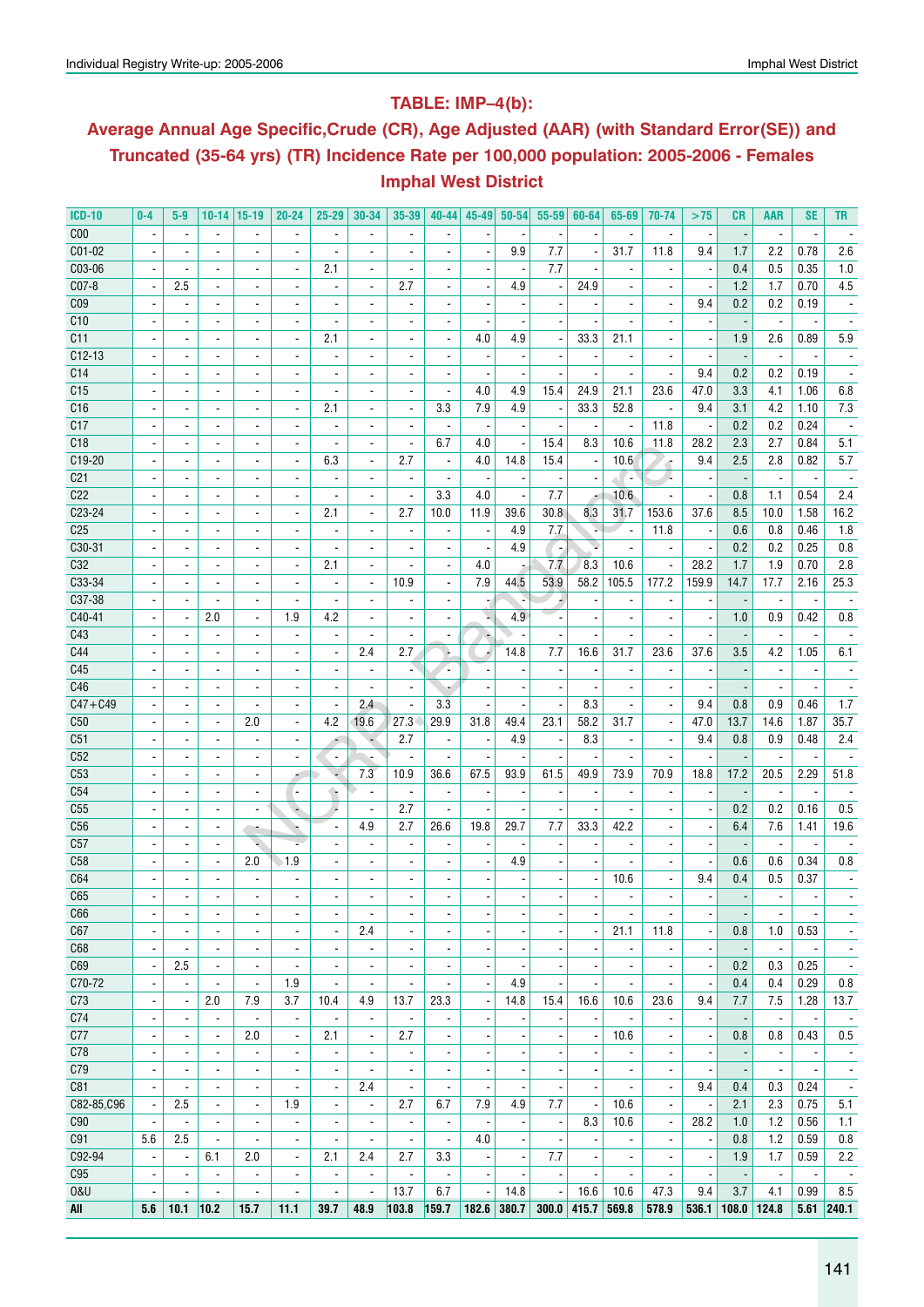#### **Table: IMP-5(a): Number (#) and Proportion (%) of Cancers by Site (ICD-10) and Method of Diagnosis: 2005-2006 - Males Imphal West District**

|                       |                            |                              | <b>Microscopic</b>       |                          | X-Ray / imaging          |                          | <b>Clinical</b>              |                                            | <b>Others</b>            | D.C.0                    |                              | <b>Total</b>                               |               |
|-----------------------|----------------------------|------------------------------|--------------------------|--------------------------|--------------------------|--------------------------|------------------------------|--------------------------------------------|--------------------------|--------------------------|------------------------------|--------------------------------------------|---------------|
| <b>ICD-10</b>         | <b>Site</b>                | #                            | %                        | #                        | $\overline{\frac{9}{0}}$ | $\#$                     | $\overline{\frac{9}{0}}$     | $\overline{\#}$                            | $\overline{\frac{9}{0}}$ | $\overline{\#}$          | $\frac{9}{6}$                | $\overline{\#}$                            | $\frac{9}{6}$ |
| C <sub>00</sub>       | Lip                        | $\mathbf{1}$                 | 100.                     | $\blacksquare$           | ÷,                       | $\overline{\phantom{a}}$ | $\blacksquare$               | $\qquad \qquad \blacksquare$               | $\overline{\phantom{a}}$ |                          | $\blacksquare$               | $\mathbf{1}$                               | 100.0         |
| C01-02                | Tongue                     | 15                           | 100.                     | $\blacksquare$           | $\overline{\phantom{a}}$ | $\blacksquare$           | $\blacksquare$               | $\blacksquare$                             | $\overline{\phantom{a}}$ | $\overline{a}$           | $\frac{1}{2}$                | 15                                         | 100.0         |
| C03-06                | Mouth                      | 10                           | 100.                     | $\blacksquare$           | $\blacksquare$           | $\blacksquare$           | $\blacksquare$               | $\blacksquare$                             | $\blacksquare$           | L.                       | ÷,                           | 10                                         | 100.0         |
| C07-8                 | <b>Salivary Gland</b>      | 3                            | 100.                     | $\blacksquare$           | $\blacksquare$           | $\blacksquare$           | $\blacksquare$               | $\overline{\phantom{a}}$                   | $\overline{a}$           | ä,                       | $\overline{\phantom{a}}$     | 3                                          | 100.0         |
| C <sub>09</sub>       | <b>Tonsil</b>              | 8                            | 100.                     | $\blacksquare$           | $\overline{a}$           | $\blacksquare$           | ÷.                           | $\overline{\phantom{a}}$                   | $\blacksquare$           | $\overline{a}$           | $\overline{a}$               | 8                                          | 100.0         |
| C10                   | Oth. Oropharynx            |                              | ÷,                       | ÷,                       |                          |                          |                              |                                            |                          |                          |                              | $\overline{a}$                             |               |
| C11                   | Nasopharynx                | 17                           | 100.                     | $\blacksquare$           |                          | ä,                       | ä,                           | ٠                                          |                          |                          |                              | 17                                         | 100.0         |
| $C12-13$              | Hypopharynx                | 3                            | 100.                     | $\overline{\phantom{a}}$ |                          | $\overline{a}$           | ٠                            | ٠                                          |                          |                          | ٠                            | 3                                          | 100.0         |
| C <sub>14</sub>       | <b>Pharynx Unspecified</b> | 1                            | 100.                     | $\overline{\phantom{a}}$ | $\overline{\phantom{a}}$ | $\overline{\phantom{m}}$ | $\qquad \qquad \blacksquare$ | ٠                                          |                          |                          |                              | $\mathbf{1}$                               | 100.0         |
| C15                   | <b>Oesophagus</b>          | 25                           | 96.2                     | $\overline{\phantom{a}}$ | $\overline{\phantom{a}}$ | $\overline{\phantom{m}}$ | $\overline{\phantom{a}}$     | 1                                          | 3.8                      | ٠                        | $\blacksquare$               | 26                                         | 100.0         |
| C16                   | Stomach                    | 36                           | 97.3                     | $\overline{\phantom{a}}$ | $\overline{\phantom{a}}$ | $\overline{\phantom{a}}$ | ÷                            | $\mathbf{1}$                               | 2.7                      | ٠                        | $\blacksquare$               | 37                                         | 100.0         |
| C17                   | Small Intestine            | L,                           | ÷,                       | $\blacksquare$           | $\blacksquare$           | $\blacksquare$           | ÷,                           | $\blacksquare$                             | $\blacksquare$           | ä,                       | $\blacksquare$               | $\overline{\phantom{a}}$                   |               |
| C18                   | Colon                      | 15                           | 100.                     | $\blacksquare$           |                          | ä,                       | ä,                           | $\overline{\phantom{a}}$                   |                          |                          | ä,                           | 15                                         | 100.0         |
| C19-20                | Rectum                     | 11                           | 100.                     | $\overline{\phantom{a}}$ | $\overline{\phantom{a}}$ | $\blacksquare$           | $\blacksquare$               | $\qquad \qquad \blacksquare$               |                          |                          | ÷                            | 11                                         | 100.0         |
| C <sub>21</sub>       | Anus & Anal Canal          | $\overline{c}$               | 100.                     | $\overline{\phantom{a}}$ | $\blacksquare$           | $\blacksquare$           | $\overline{\phantom{a}}$     | $\blacksquare$                             |                          |                          | $\overline{a}$               | $\overline{c}$                             | 100.0         |
| C22                   | Liver                      | 14                           | 87.5                     | $\blacksquare$           |                          | $\blacksquare$           | $\blacksquare$               | $\mathbf{1}$                               | 6.3                      | 1                        | 6.3                          | 16                                         | 100.0         |
| C23-24                | Gallbladder etc.           | 12                           | 85.7                     | 1                        | 7.1                      | $\blacksquare$           | ٠                            | 1                                          | 7.1                      | ä,                       | $\blacksquare$               | 14                                         | 100.0         |
| C <sub>25</sub>       | Pancreas                   | $\mathbf{1}$                 | 50.0                     | $\mathbf{1}$             | 50.0                     | $\blacksquare$           | ä,                           | ٠                                          | $\overline{a}$           | $\overline{a}$           | ÷,                           | $\overline{c}$                             | 100.0         |
| C30-31                | Nose, Sinuses etc.         | L.                           |                          | $\blacksquare$           |                          | L.                       | ¢                            | ù.                                         | $\overline{a}$           | $\overline{a}$           | ä,                           | $\overline{a}$                             |               |
| C32                   | Larynx                     | 16                           | 100.                     | $\blacksquare$           |                          |                          | Ĭ.                           |                                            |                          |                          |                              | 16                                         | 100.0         |
| C33-34                | Lung etc.                  | 78                           | 92.9                     | 6                        | 7.1                      | ٠                        | ۳                            | ٠                                          |                          | ٠                        |                              | 84                                         | 100.0         |
| C37-38                | <b>Other Thoracic</b>      | 1                            | 100.                     | $\overline{\phantom{a}}$ | $\overline{\phantom{a}}$ | F                        | ÷.                           | $\overline{\phantom{a}}$                   |                          |                          |                              | $\mathbf{1}$                               | 100.0         |
| C40-41<br>C43         | <b>Bone</b>                | 3                            | 100.                     | $\overline{\phantom{a}}$ | $\overline{a}$           | ¥.                       | $\overline{\phantom{a}}$     | $\overline{\phantom{a}}$                   | $\overline{\phantom{a}}$ | ٠                        | $\overline{\phantom{a}}$     | 3                                          | 100.0         |
|                       | Melanoma of Skin           | ÷,                           |                          | $\overline{\phantom{a}}$ |                          | $\rightarrow$            | $\qquad \qquad \blacksquare$ | $\qquad \qquad \blacksquare$               | $\blacksquare$           | $\overline{\phantom{0}}$ | $\overline{\phantom{a}}$     | $\blacksquare$                             |               |
| C44<br>C45            | Other Skin<br>Mesothelioma | 11                           | 100.                     | $\overline{\phantom{a}}$ |                          | ÷,                       | ÷,                           | $\blacksquare$                             | $\blacksquare$           | ä,                       | $\blacksquare$               | 11                                         | 100.0         |
| C46                   | Kaposi Sarcoma             | ä,<br>ä,                     | $\overline{\phantom{a}}$ | $\overline{\phantom{a}}$ |                          | ÷,<br>ä,                 | ÷,<br>ä,                     | $\blacksquare$<br>$\overline{\phantom{a}}$ |                          |                          | ä,<br>ä,                     | $\overline{\phantom{a}}$<br>$\blacksquare$ |               |
| $\overline{C}$ 47+C49 | Conn. & Soft Tissue        | 5                            | 100.                     | Ļ                        | $\overline{\phantom{a}}$ | $\overline{\phantom{a}}$ | $\blacksquare$               | $\blacksquare$                             | $\blacksquare$           | ä,                       | $\blacksquare$               | 5                                          | 100.0         |
| C50                   | <b>Breast</b>              | $\overline{c}$               | 100.                     | $\overline{\phantom{a}}$ | $\overline{\phantom{a}}$ | $\blacksquare$           | $\qquad \qquad \blacksquare$ | $\blacksquare$                             | $\overline{\phantom{a}}$ | ÷,                       | $\overline{a}$               | $\mathbf{2}$                               | 100.0         |
| C60                   | Penis                      | 13                           | 100.                     |                          | $\blacksquare$           | $\blacksquare$           | $\blacksquare$               | $\blacksquare$                             | $\blacksquare$           | ä,                       | $\overline{\phantom{a}}$     | 13                                         | 100.0         |
| C61                   | Prostate                   | 6                            | 100.                     | $\overline{\phantom{a}}$ | $\overline{a}$           | $\overline{\phantom{a}}$ | ä,                           | ٠                                          | $\overline{a}$           | ٠                        | ÷,                           | 6                                          | 100.0         |
| C62                   | <b>Testis</b>              | $\overline{3}$               | 100.                     | ÷,                       |                          | ÷,                       |                              |                                            |                          |                          |                              | 3                                          | 100.0         |
| C63                   | <b>Other Male Genital</b>  |                              | $\blacksquare$           | $\blacksquare$           |                          |                          | ä,                           | ٠                                          |                          |                          |                              |                                            |               |
| C64                   | Kidney etc.                | 3                            | 100.                     |                          |                          | $\blacksquare$           | ٠                            | ٠                                          |                          | ٠                        | ÷,                           | 3                                          | 100.0         |
| C65                   | <b>Renal Pelvis</b>        | $\qquad \qquad \blacksquare$ | $\overline{\phantom{a}}$ | ٠                        | $\overline{\phantom{a}}$ | $\overline{\phantom{a}}$ | $\overline{\phantom{a}}$     | $\qquad \qquad \blacksquare$               | $\overline{\phantom{a}}$ | -                        | $\qquad \qquad \blacksquare$ | $\overline{\phantom{a}}$                   | ٠             |
| C66                   | Ureter                     | $\qquad \qquad \blacksquare$ | $\overline{\phantom{a}}$ | $\overline{\phantom{a}}$ | $\overline{\phantom{a}}$ | $\overline{\phantom{a}}$ | -                            | ۰                                          | $\overline{\phantom{a}}$ | -                        | $\qquad \qquad \blacksquare$ | $\blacksquare$                             |               |
| C67                   | <b>Bladder</b>             | 8                            | 88.9                     | $\blacksquare$           | $\overline{\phantom{a}}$ | $\overline{\phantom{a}}$ | ٠                            | $\mathbf{1}$                               | 11.1                     | ÷,                       | $\blacksquare$               | 9                                          | 100.0         |
| C68                   | <b>Uns.Urinary Organs</b>  | $\frac{1}{2}$                | $\blacksquare$           | $\overline{\phantom{a}}$ | $\overline{\phantom{a}}$ | $\overline{\phantom{a}}$ | ۰                            | $\overline{\phantom{a}}$                   | $\blacksquare$           | ÷,                       | $\blacksquare$               | ä,                                         |               |
| C69                   | Eye                        | 3                            | 100.                     | $\overline{\phantom{a}}$ | $\overline{\phantom{a}}$ | ٠                        | -                            | ۰                                          | $\overline{\phantom{a}}$ | -                        | $\qquad \qquad \blacksquare$ | 3                                          | 100.0         |
| C70-72                | Brain, Nervous             | 3                            | 60.0                     | $\overline{c}$           | 40.0                     | $\blacksquare$           | $\blacksquare$               | $\blacksquare$                             | $\overline{\phantom{a}}$ | ٠                        | $\frac{1}{2}$                | 5                                          | 100.0         |
| C73                   | <b>Thyroid</b>             | 3                            | 100.                     | $\overline{\phantom{a}}$ | $\overline{\phantom{a}}$ | $\overline{\phantom{a}}$ | $\overline{\phantom{a}}$     | $\overline{\phantom{a}}$                   | $\blacksquare$           | $\overline{\phantom{0}}$ | $\blacksquare$               | 3                                          | 100.0         |
| C74                   | <b>Adrenal Gland</b>       | $\mathbf{1}$                 | 100.                     | $\overline{\phantom{a}}$ | $\blacksquare$           | $\overline{\phantom{a}}$ | $\overline{\phantom{0}}$     | $\blacksquare$                             | $\blacksquare$           | $\overline{\phantom{0}}$ | $\overline{\phantom{a}}$     | $\mathbf{1}$                               | 100.0         |
| C77                   | Sec Lymph Nodes            | $\mathbf{1}$                 | 100.                     | $\overline{\phantom{a}}$ | $\overline{\phantom{a}}$ | $\blacksquare$           | ÷,                           | $\blacksquare$                             | $\blacksquare$           | $\overline{\phantom{0}}$ | ä,                           | $\mathbf{1}$                               | 100.0         |
| C78                   | Sec Resp                   | &                            | $\blacksquare$           | $\overline{\phantom{a}}$ | $\overline{\phantom{a}}$ | $\overline{\phantom{a}}$ | ÷,                           | $\qquad \qquad \blacksquare$               | $\overline{\phantom{a}}$ | ä,                       | ÷,                           | $\overline{\phantom{a}}$                   | $\sim$ $-$    |
| C79                   | Sec Others                 |                              |                          | $\overline{\phantom{a}}$ |                          | $\overline{\phantom{a}}$ | -                            | ۰                                          | $\overline{\phantom{a}}$ | -                        | -                            | $\overline{\phantom{a}}$                   |               |
| C81                   | <b>Hodgkins Disease</b>    | 1                            | 100.                     | ٠                        | $\overline{\phantom{a}}$ | $\overline{\phantom{a}}$ | $\overline{\phantom{a}}$     | ۰                                          | $\overline{\phantom{a}}$ | -                        | $\qquad \qquad \blacksquare$ | $\mathbf{1}$                               | 100.0         |
| C82-85,C96            | <b>NHL</b>                 | 18                           | 100.                     | ٠                        | $\overline{\phantom{a}}$ | $\overline{\phantom{a}}$ | $\overline{\phantom{a}}$     | $\overline{\phantom{a}}$                   | $\overline{\phantom{a}}$ | ÷,                       | $\qquad \qquad \blacksquare$ | 18                                         | 100.0         |
| C90                   | Multiple Myeloma           | $\overline{c}$               | 100.                     | $\overline{\phantom{a}}$ | $\overline{\phantom{a}}$ | $\overline{\phantom{a}}$ | ٠                            | $\qquad \qquad \blacksquare$               | $\overline{\phantom{a}}$ | ٠                        | $\blacksquare$               | $\overline{c}$                             | 100.0         |
| C91                   | Lymphoid Leuk.             | $\overline{7}$               | 100.                     | $\blacksquare$           | $\overline{\phantom{a}}$ | $\overline{\phantom{a}}$ | ÷,                           | $\blacksquare$                             | $\overline{\phantom{a}}$ |                          | $\blacksquare$               | $\overline{7}$                             | 100.0         |
| C92-94                | Myeloid Leukaemia          | 12                           | 100.                     | $\blacksquare$           | $\overline{\phantom{a}}$ | $\overline{\phantom{a}}$ | $\overline{\phantom{0}}$     | $\overline{\phantom{a}}$                   | $\overline{\phantom{a}}$ | ÷,                       | $\overline{\phantom{a}}$     | 12                                         | 100.0         |
| C95                   | Leukaemia Uns              | $\overline{\phantom{a}}$     |                          | $\overline{\phantom{a}}$ | $\overline{\phantom{a}}$ | $\overline{\phantom{a}}$ | $\overline{\phantom{a}}$     | $\overline{\phantom{a}}$                   | $\overline{\phantom{a}}$ | ٠                        | $\blacksquare$               | $\blacksquare$                             |               |
| 0&U                   | Other and Uns              | 11                           | 84.6                     | $\overline{\mathbf{c}}$  | 15.4                     | $\overline{\phantom{a}}$ | $\overline{\phantom{a}}$     | $\overline{\phantom{a}}$                   |                          | ä,                       | $\frac{1}{2}$                | 13                                         | 100.0         |
|                       | <b>All sites</b>           | 385                          | 95.5                     | 12                       | 3.0                      | $\blacksquare$           | ۰                            | $\bf 5$                                    | $1.2$                    | $\mathbf{1}$             | 0.2                          | 403                                        | 100.0         |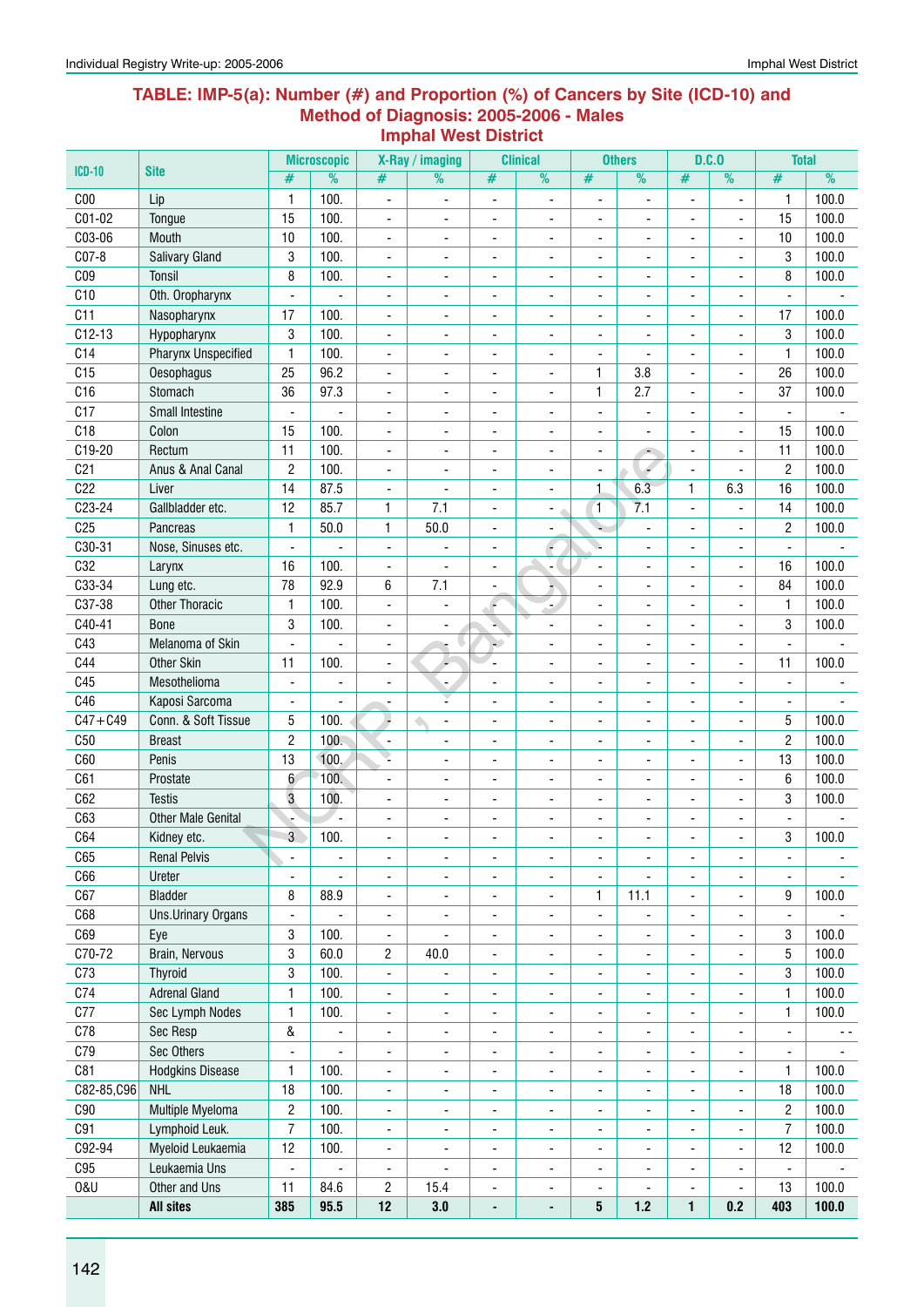### **Table: IMP-5(b): Number (#) and Proportion (%) of Cancers by Site (ICD-10) and Method of Diagnosis : 2005-2006 - Females Imphal West District**

|                             |                            |                          | <b>Microscopic</b>       |                                                      | <b>X-Ray/imaging</b>             |                                  | <b>Clinical</b>          |                                                      | <b>Others</b>                  |                                            | D.C.0                           | <b>Total</b>                  |                |
|-----------------------------|----------------------------|--------------------------|--------------------------|------------------------------------------------------|----------------------------------|----------------------------------|--------------------------|------------------------------------------------------|--------------------------------|--------------------------------------------|---------------------------------|-------------------------------|----------------|
| $ICD-10$                    | <b>Site</b>                | #                        | $\overline{\frac{9}{6}}$ | #                                                    | $\overline{\frac{9}{0}}$         | #                                | %                        | #                                                    | $\overline{\frac{9}{0}}$       | #                                          | $\overline{\frac{9}{0}}$        | #                             | $\frac{9}{6}$  |
| C <sub>00</sub>             | Lip                        | ÷,                       |                          | ۰                                                    | ä,                               | ÷,                               | ٠                        |                                                      | ÷,                             | ä,                                         |                                 | ۰                             |                |
| $C01-02$                    | Tongue                     | 8                        | 100.                     | $\overline{\phantom{a}}$                             | $\overline{\phantom{a}}$         | $\overline{\phantom{a}}$         | ٠                        | $\overline{\phantom{a}}$                             | ٠                              | $\blacksquare$                             | $\overline{\phantom{a}}$        | 8                             | 100.0          |
| C03-06                      | Mouth                      | $\mathbf{2}$             | 100.                     | $\overline{\phantom{a}}$                             | $\blacksquare$                   | $\blacksquare$                   | $\blacksquare$           | $\blacksquare$                                       | $\overline{\phantom{0}}$       | ä,                                         | $\blacksquare$                  | 2                             | 100.0          |
| $C07-8$                     | <b>Salivary Gland</b>      | 6                        | 100.                     | $\blacksquare$                                       | $\blacksquare$                   | $\blacksquare$                   | ٠                        | $\blacksquare$                                       | ٠                              | $\blacksquare$                             | ä,                              | 6                             | 100.0          |
| C <sub>09</sub>             | Tonsil                     | $\mathbf{1}$             | 100.                     | ۰                                                    | $\overline{a}$                   | $\overline{\phantom{a}}$         | ٠                        | $\overline{\phantom{a}}$                             | ٠                              | $\blacksquare$                             | $\overline{\phantom{a}}$        | 1                             | 100.0          |
| C10                         | Oth. Oropharynx            | $\blacksquare$           |                          | -                                                    |                                  | $\qquad \qquad \blacksquare$     | ٠                        | $\overline{\phantom{a}}$                             | ٠                              |                                            |                                 | $\overline{\phantom{a}}$      |                |
| C11                         | Nasopharynx                | 8                        | 88.9                     | 1                                                    | 11.1                             | ä,                               | ٠                        | $\overline{a}$                                       | ä,                             |                                            |                                 | 9                             | 100.0          |
| $C12-13$                    | Hypopharynx                | $\blacksquare$           | $\blacksquare$           | $\blacksquare$                                       | $\overline{a}$                   | $\blacksquare$                   |                          | $\overline{\phantom{a}}$                             | $\overline{\phantom{0}}$       | $\overline{a}$                             |                                 | $\overline{\phantom{0}}$      |                |
| C <sub>14</sub>             | <b>Pharynx Unspecified</b> | $\overline{\phantom{a}}$ | $\overline{\phantom{a}}$ | $\overline{\phantom{a}}$                             |                                  | $\blacksquare$                   | ٠                        | $\blacksquare$                                       | $\blacksquare$                 | $\mathbf{1}$                               | 100.0                           | 1                             | 100.0          |
| C15                         | Oesophagus                 | 15                       | 93.8                     | 1                                                    | 6.3                              | $\blacksquare$                   | ٠                        | $\blacksquare$                                       | ÷.                             | $\blacksquare$                             | $\blacksquare$                  | 16                            | 100.0          |
| $\overline{C16}$            | Stomach                    | 15                       | 100.                     | $\blacksquare$                                       | $\blacksquare$                   | $\blacksquare$                   | $\blacksquare$           | $\overline{\phantom{a}}$                             | ä,                             |                                            | ä,                              | 15                            | 100.0          |
| $\overline{C17}$            | Small Intestine            | $\mathbf{1}$             | 100.                     | $\overline{\phantom{a}}$                             | $\blacksquare$                   | $\blacksquare$                   | $\blacksquare$           | $\blacksquare$                                       | $\overline{\phantom{0}}$       | ä,                                         | $\blacksquare$                  | $\mathbf{1}$                  | 100.0          |
| $\overline{C18}$            | Colon                      | $\overline{11}$          | 100.                     | $\overline{\phantom{a}}$                             | $\overline{\phantom{a}}$         | $\overline{\phantom{a}}$         | $\overline{\phantom{a}}$ | $\overline{\phantom{a}}$                             | $\overline{\phantom{0}}$       | $\blacksquare$                             | $\overline{\phantom{a}}$        | $\overline{11}$               | 100.0          |
| $C19-20$                    | Rectum                     | 12                       | 100.                     | $\overline{\phantom{a}}$                             | $\overline{a}$                   | $\overline{\phantom{a}}$         | ٠                        | $\overline{\phantom{a}}$                             |                                |                                            | $\overline{\phantom{a}}$        | 12                            | 100.0          |
| C <sub>21</sub>             | Anus & Anal Canal          | $\overline{a}$           |                          | $\blacksquare$                                       | $\overline{\phantom{a}}$         | $\overline{\phantom{a}}$         | $\blacksquare$           | $\overline{\phantom{a}}$                             | Ξ                              | ÷,                                         | $\blacksquare$                  | $\frac{1}{2}$                 |                |
| C <sub>22</sub>             | Liver                      | 3                        | 75.0                     | ÷,                                                   | $\overline{a}$                   | $\blacksquare$                   | $\blacksquare$           | 1                                                    | 25.0                           | $\mathbf{r}$                               | $\blacksquare$                  | 4                             | 100.0          |
| $C23-24$<br>C <sub>25</sub> | Gallbladder etc.           | 38                       | 92.7                     | 2                                                    | 4.9                              | $\overline{\phantom{a}}$         |                          | 1                                                    | 2.4<br>÷,                      | ä,                                         | $\blacksquare$                  | 41                            | 100.0<br>100.0 |
| $C30-31$                    | Pancreas                   | 3                        | 100.<br>100.             | $\overline{\phantom{a}}$                             | $\blacksquare$                   | $\overline{\phantom{a}}$         | $\overline{\phantom{a}}$ | ٠.<br>$\overline{\phantom{a}}$                       |                                | $\blacksquare$<br>$\overline{\phantom{a}}$ | $\blacksquare$                  | 3                             | 100.0          |
| C <sub>32</sub>             | Nose, Sinuses etc.         | $\mathbf{1}$<br>8        | 100.                     | $\blacksquare$                                       | $\blacksquare$<br>$\blacksquare$ | $\blacksquare$<br>$\blacksquare$ | $\overline{a}$           |                                                      | L.<br>$\overline{\phantom{a}}$ | $\blacksquare$                             | $\blacksquare$                  | 1<br>8                        | 100.0          |
| $C33-34$                    | Larynx<br>Lung etc.        | 61                       | 85.9                     | $\overline{\phantom{a}}$<br>8                        | 11.3                             | 1                                | 1.4                      | ۰,<br>$\blacksquare$                                 | $\overline{\phantom{0}}$       | 1                                          | $\blacksquare$<br>1.4           | $\overline{71}$               | 100.0          |
| C37-38                      | <b>Other Thoracic</b>      | $\overline{\phantom{a}}$ |                          |                                                      |                                  | -                                |                          |                                                      |                                | ٠                                          |                                 |                               |                |
| $C40-41$                    | <b>Bone</b>                | 5                        | 100.                     | $\overline{\phantom{a}}$<br>$\overline{\phantom{a}}$ | $\overline{a}$                   |                                  | ٠<br>z                   | $\overline{\phantom{a}}$<br>$\overline{\phantom{a}}$ | -<br>۰                         |                                            | $\overline{\phantom{a}}$        | $\overline{\phantom{a}}$<br>5 | 100.0          |
| C43                         | Melanoma of Skin           | $\overline{\phantom{a}}$ | $\overline{a}$           | $\overline{\phantom{a}}$                             | $\blacksquare$                   | ۰.                               | ਵ                        | $\blacksquare$                                       | ä,                             | L.                                         | $\overline{\phantom{a}}$        | $\overline{a}$                |                |
| C44                         | Other Skin                 | 17                       | 100.                     | $\blacksquare$                                       | $\overline{a}$                   | ÷                                |                          | $\overline{\phantom{a}}$                             | ä,                             | $\overline{a}$                             | ä,                              | 17                            | 100.0          |
| C45                         | Mesothelioma               | $\blacksquare$           | $\blacksquare$           | $\overline{\phantom{a}}$                             | ÷                                | Ŀ                                |                          | $\blacksquare$                                       | ٠                              | $\blacksquare$                             | ٠                               | ٠                             |                |
| C46                         | Kaposi Sarcoma             | $\blacksquare$           |                          | $\overline{\phantom{a}}$                             | z                                | $\blacksquare$                   | ٠                        | $\overline{\phantom{a}}$                             | $\overline{\phantom{0}}$       | $\blacksquare$                             | $\blacksquare$                  | $\blacksquare$                |                |
| $C47 + C49$                 | Conn. & Soft Tissue        | 4                        | 100.                     | $\overline{\phantom{a}}$                             |                                  | $\blacksquare$                   | $\blacksquare$           | $\blacksquare$                                       | ä,                             | $\overline{\phantom{a}}$                   | ÷,                              | 4                             | 100.0          |
| C50                         | <b>Breast</b>              | 66                       | 100.                     | ÷                                                    | $\blacksquare$                   | $\blacksquare$                   | $\blacksquare$           | $\overline{\phantom{a}}$                             | $\overline{\phantom{0}}$       | $\overline{a}$                             | $\blacksquare$                  | 66                            | 100.0          |
| C51                         | Vulva                      | $\overline{4}$           | 100.                     | ۷                                                    | ۰<br>$\overline{\phantom{a}}$    | $\overline{\phantom{a}}$         | ٠                        | $\overline{\phantom{a}}$                             | $\overline{\phantom{0}}$       | $\blacksquare$                             | $\overline{\phantom{a}}$        | 4                             | 100.0          |
| C52                         | Vagina                     |                          | ÷.                       | ÷,                                                   | $\overline{a}$                   | $\overline{\phantom{m}}$         |                          | $\overline{\phantom{a}}$                             | ۰                              |                                            |                                 |                               |                |
| C53                         | Cervix Uteri               | 82                       | 98.8                     | ₹                                                    | $\overline{\phantom{a}}$         | 1                                | 1.2                      | $\overline{\phantom{a}}$                             | $\overline{\phantom{a}}$       |                                            | $\overline{\phantom{a}}$        | 83                            | 100.0          |
| C54                         | Corpus Uteri               |                          | ÷                        | ÷.                                                   | $\blacksquare$                   | $\blacksquare$                   | $\blacksquare$           | $\blacksquare$                                       | ä,                             | $\overline{\phantom{0}}$                   | ۰.                              | $\overline{\phantom{a}}$      |                |
| C55                         | <b>Uterus Unspecified</b>  | $\mathbf{1}$             | 100.                     | $\overline{\phantom{a}}$                             | $\blacksquare$                   | $\overline{\phantom{a}}$         | ٠                        | $\blacksquare$                                       | $\overline{\phantom{0}}$       | $\blacksquare$                             | $\blacksquare$                  | 1                             | 100.0          |
| C56                         | Ovary etc.                 | 30                       | 96.8                     | $\overline{\phantom{a}}$                             | $\blacksquare$                   | $\overline{\phantom{a}}$         | ٠                        | 1                                                    | 3.2                            | $\blacksquare$                             | $\blacksquare$                  | 31                            | 100.0          |
| C57                         | <b>Other Female</b>        | v.                       | $\overline{\phantom{a}}$ | ÷,                                                   | $\blacksquare$                   | $\blacksquare$                   | $\blacksquare$           | $\blacksquare$                                       | ÷,                             | ÷,                                         | $\blacksquare$                  | $\blacksquare$                | $\blacksquare$ |
| C58                         | Placenta                   | 2                        | 66.7                     | ۰                                                    | ۰                                | ٠                                | ٠                        | 1                                                    | 33.3                           | -                                          | $\blacksquare$                  | 3                             | 100.0          |
| C64                         | Kidney etc.                | $\overline{2}$           | 100.                     | $\overline{\phantom{a}}$                             | $\overline{\phantom{a}}$         | $\overline{\phantom{a}}$         | $\overline{\phantom{a}}$ | $\overline{\phantom{a}}$                             |                                | ÷                                          | $\overline{\phantom{a}}$        | $\overline{2}$                | 100.0          |
| C65                         | <b>Renal Pelvis</b>        | $\overline{\phantom{a}}$ | $\overline{\phantom{a}}$ | $\overline{\phantom{a}}$                             | $\overline{\phantom{a}}$         | $\overline{\phantom{a}}$         | $\overline{\phantom{a}}$ | $\overline{\phantom{a}}$                             | ٠                              | ÷                                          | $\overline{\phantom{a}}$        | $\overline{\phantom{a}}$      |                |
| C66                         | Ureter                     | $\blacksquare$           |                          | $\overline{\phantom{a}}$                             | $\overline{\phantom{a}}$         | $\blacksquare$                   | $\blacksquare$           | $\overline{\phantom{a}}$                             | $\overline{\phantom{0}}$       | ä,                                         | $\overline{\phantom{a}}$        | ÷,                            |                |
| C67                         | <b>Bladder</b>             | 4                        | 100.                     | $\overline{\phantom{a}}$                             | $\overline{\phantom{a}}$         | $\overline{\phantom{a}}$         | $\overline{\phantom{a}}$ | $\overline{\phantom{a}}$                             | $\blacksquare$                 | $\overline{\phantom{a}}$                   | $\overline{\phantom{a}}$        | 4                             | 100.0          |
| C68                         | <b>Uns.Urinary Organs</b>  | $\overline{\phantom{a}}$ | $\overline{\phantom{a}}$ | $\overline{\phantom{a}}$                             | ÷                                | $\overline{\phantom{a}}$         | ٠                        | $\overline{\phantom{a}}$                             | ÷,                             | ÷                                          | $\overline{\phantom{a}}$        | $\overline{\phantom{a}}$      |                |
| C69                         | Eye                        | $\mathbf{1}$             | 100.                     | $\overline{\phantom{a}}$                             | ÷                                | $\overline{\phantom{a}}$         | $\overline{\phantom{a}}$ | $\overline{\phantom{a}}$                             | $\overline{\phantom{0}}$       | $\overline{\phantom{a}}$                   | $\blacksquare$                  | 1                             | 100.0          |
| C70-72                      | Brain, Nervous             | $\mathbf{1}$             | 50.0                     | 1                                                    | 50.0                             | $\blacksquare$                   | $\blacksquare$           | $\overline{\phantom{a}}$                             | ÷,                             | $\blacksquare$                             | $\blacksquare$                  | $\overline{c}$                | 100.0          |
| C <sub>73</sub>             | <b>Thyroid</b>             | 37                       | 100.                     | $\overline{\phantom{a}}$                             | $\blacksquare$                   | $\blacksquare$                   | $\blacksquare$           | $\blacksquare$                                       | $\overline{\phantom{a}}$       | $\blacksquare$                             | $\blacksquare$                  | $\overline{37}$               | 100.0          |
| C <sub>74</sub>             | <b>Adrenal Gland</b>       | $\overline{\phantom{a}}$ |                          | $\overline{\phantom{a}}$                             | $\overline{\phantom{a}}$         | $\overline{\phantom{a}}$         | $\overline{\phantom{a}}$ | $\blacksquare$                                       | ٠                              | $\overline{\phantom{0}}$                   | ٠                               | $\overline{\phantom{a}}$      |                |
| C <sub>77</sub>             | Sec Lymph Nodes            | 4                        | 100.                     | $\overline{\phantom{a}}$                             | $\overline{\phantom{a}}$         | $\overline{\phantom{a}}$         | ٠                        | $\overline{\phantom{a}}$                             | ۰                              | $\overline{\phantom{a}}$                   | ٠                               | 4                             | 100.0          |
| C78                         | Sec Resp                   | &                        | $\overline{\phantom{a}}$ | ٠                                                    | $\overline{\phantom{a}}$         | $\overline{\phantom{a}}$         | ٠                        | $\overline{\phantom{a}}$                             | $\overline{\phantom{0}}$       | $\overline{\phantom{a}}$                   | ۰                               | $\blacksquare$                |                |
| C79                         | Sec Others                 | $\blacksquare$           | ÷.                       | $\blacksquare$                                       | $\overline{\phantom{a}}$         | $\overline{\phantom{a}}$         | $\overline{\phantom{a}}$ | $\overline{\phantom{a}}$                             | ÷,                             | $\blacksquare$                             | $\overline{\phantom{a}}$        | $\overline{\phantom{a}}$      |                |
| C81                         | <b>Hodgkins Disease</b>    | $\overline{c}$           | 100.                     | $\blacksquare$                                       | $\overline{\phantom{a}}$         | $\overline{\phantom{a}}$         | $\overline{\phantom{a}}$ | $\blacksquare$                                       | ÷,                             | $\overline{\phantom{a}}$                   | $\blacksquare$                  | $\overline{c}$                | 100.0          |
| C82-85, C96                 | <b>NHL</b>                 | 10                       | 100.                     | $\overline{\phantom{a}}$                             | $\overline{\phantom{a}}$         | $\overline{\phantom{a}}$         | $\overline{\phantom{a}}$ | $\overline{\phantom{a}}$                             | $\overline{\phantom{0}}$       | $\overline{\phantom{a}}$                   | $\overline{\phantom{a}}$        | 10                            | 100.0          |
| C90                         | Multiple Myeloma           | 5                        | 100.                     | $\overline{\phantom{a}}$                             | $\blacksquare$                   | $\overline{\phantom{a}}$         | $\overline{\phantom{a}}$ | $\overline{\phantom{a}}$                             | ۰                              | $\overline{\phantom{a}}$                   | $\overline{\phantom{a}}$        | 5                             | 100.0          |
| C91                         | Lymphoid Leuk.             | 4                        | 100.                     | $\overline{\phantom{a}}$                             | $\overline{\phantom{a}}$         | $\overline{\phantom{a}}$         | $\overline{\phantom{a}}$ | $\overline{\phantom{a}}$                             | $\overline{\phantom{0}}$       | $\overline{\phantom{a}}$                   | $\overline{\phantom{a}}$        | 4                             | 100.0          |
| C92-94                      | Myeloid Leukaemia          | 9                        | 100.                     | $\overline{\phantom{a}}$                             | $\overline{\phantom{a}}$         | $\overline{\phantom{a}}$         | $\blacksquare$           | $\overline{\phantom{a}}$                             | ٠                              | ä,                                         | ٠                               | 9                             | 100.0          |
| C95<br><b>0&amp;U</b>       | Leukaemia<br>Other and Uns | Uns                      | 88.9                     | $\overline{\phantom{a}}$                             | $\overline{\phantom{a}}$         | $\overline{\phantom{a}}$         | $\overline{\phantom{a}}$ | $\overline{\phantom{a}}$                             | $\overline{\phantom{0}}$       | $\overline{\phantom{a}}$                   | $\overline{\phantom{a}}$        | $\blacksquare$                |                |
|                             |                            | 16                       |                          | 2<br>15                                              | 11.1                             | $\overline{\phantom{a}}$         | ٠                        | ٠                                                    | ٠                              | $\blacksquare$<br>$\mathbf{2}$             | $\overline{\phantom{a}}$<br>0.4 | 18                            | 100.0          |
|                             | <b>All Sites</b>           | 499                      | 95.6                     |                                                      | 2.9                              | $\mathbf 2$                      | 0.4                      | 4                                                    | 0.8                            |                                            |                                 | 522                           | 100.0          |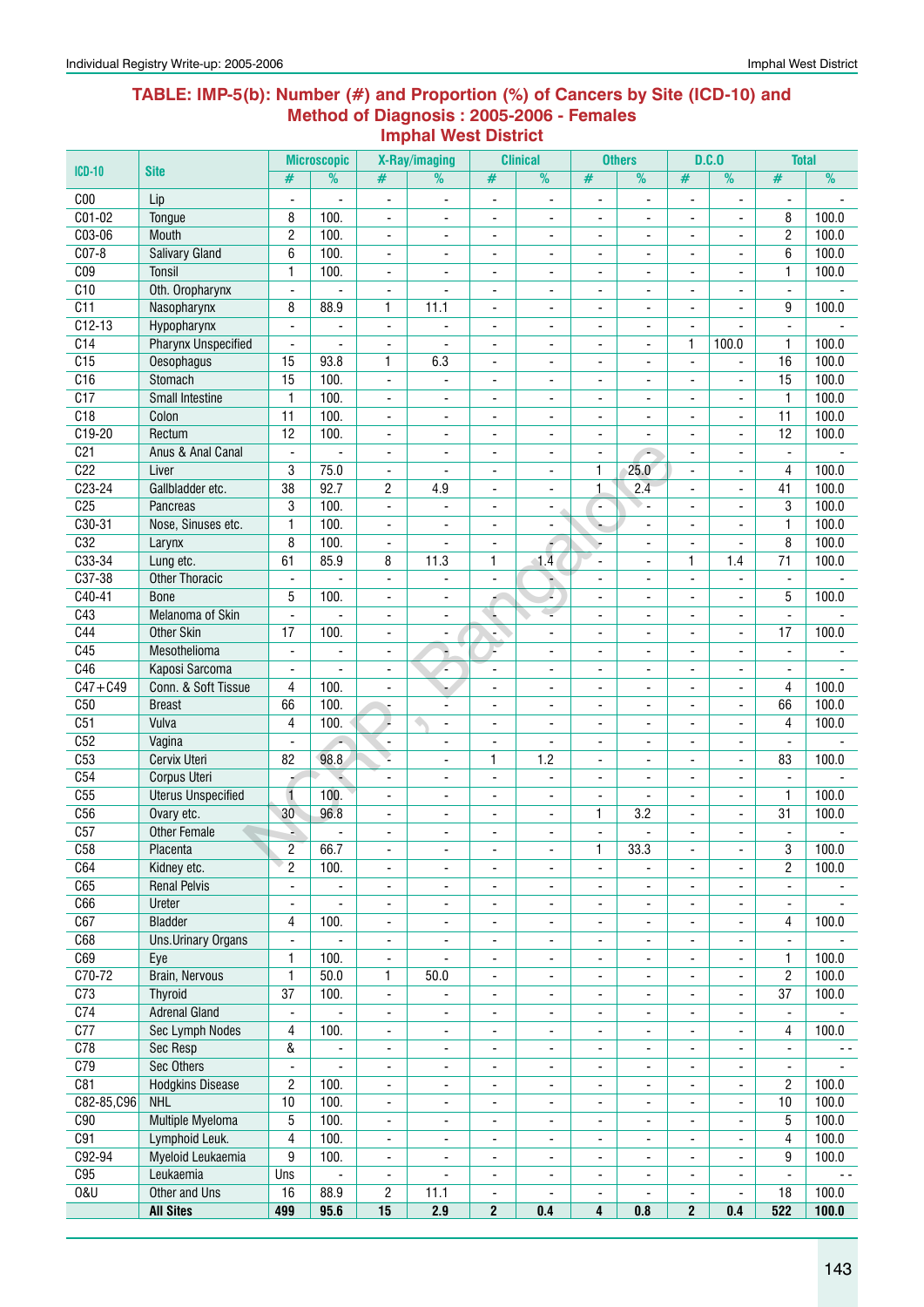# **Table: IMP-6(a): Number (#) and Proportion (%) of Cancers by Site (ICD-10) and Detailed Microscopic Diagnosis, 2005-2006 - Males : Imphal West District**

|                 |                              |                          | Pri. Hist      | Sec. Hist                |                |                     | <b>Cytology</b> | <b>Blood Film</b>            |                | <b>Bone Marrow</b>       |                          | <b>Others</b>            |                 | <b>Total</b>   |                |
|-----------------|------------------------------|--------------------------|----------------|--------------------------|----------------|---------------------|-----------------|------------------------------|----------------|--------------------------|--------------------------|--------------------------|-----------------|----------------|----------------|
| <b>ICD-10</b>   | <b>Site</b>                  | #                        | $\frac{9}{6}$  | #                        | $\frac{9}{6}$  | #                   | $\frac{9}{6}$   | #                            | $\frac{9}{6}$  | #                        | %                        | #                        | $\overline{\%}$ | #              | %              |
| C <sub>00</sub> | Lip                          | 1                        | 100.0          | $\blacksquare$           |                | $\overline{a}$      |                 |                              |                |                          |                          |                          |                 | 1              | 100.0          |
| C01-02          | Tongue                       | 10                       | 66.7           | $\blacksquare$           |                | 5                   | 33.3            | $\overline{\phantom{a}}$     |                |                          | $\blacksquare$           |                          |                 | 15             | 100.0          |
| C03-06          | Mouth                        | 6                        | 60.0           | $\overline{a}$           | $\blacksquare$ | 4                   | 40.0            | ä,                           |                | ä,                       | $\blacksquare$           | $\blacksquare$           | $\overline{a}$  | 10             | 100.0          |
| C07-8           | <b>Salivary Gland</b>        | $\overline{c}$           | 66.7           | $\sim$                   | $\blacksquare$ | 1                   | 33.3            | $\blacksquare$               | $\blacksquare$ | $\blacksquare$           | $\blacksquare$           | $\blacksquare$           | $\blacksquare$  | 3              | 100.0          |
| C <sub>09</sub> | Tonsil                       | 5                        | 62.5           | $\blacksquare$           |                | 3                   | 37.5            | ä,                           |                |                          |                          |                          | $\blacksquare$  | 8              | 100.0          |
| C10             | Oth. Oropharynx              |                          |                |                          |                |                     |                 |                              |                |                          |                          |                          |                 |                |                |
| C11             | Nasopharynx                  | 10                       | 58.8           |                          |                | 7                   | 41.2            |                              |                |                          |                          |                          |                 | 17             | 100.0          |
| $C12-13$        | Hypopharynx                  | 3                        | 100.0          | L.                       | $\overline{a}$ |                     |                 | $\blacksquare$               |                |                          |                          |                          |                 | 3              | 100.0          |
| C <sub>14</sub> | Pharynx Unspecified          | $\mathbf{1}$             | 100.0          | $\blacksquare$           |                |                     |                 | ä,                           |                |                          | $\blacksquare$           |                          |                 | $\mathbf{1}$   | 100.0          |
| C15             | Oesophagus                   | 23                       | 88.5           | $\blacksquare$           | $\blacksquare$ | 2                   | 7.7             | $\blacksquare$               | $\blacksquare$ | ä,                       | $\ddot{\phantom{a}}$     | $\mathbf{1}$             | 3.8             | 26             | 100.0          |
| C16             | Stomach                      | 26                       | 70.3           | $\overline{c}$           | 5.4            | 8                   | 21.6            | ÷                            |                | ä,                       | $\overline{a}$           | $\mathbf{1}$             | 2.7             | 37             | 100.0          |
| C17             | <b>Small Intestine</b>       | $\blacksquare$           |                | $\sim$                   |                | $\overline{a}$      |                 | $\blacksquare$               |                |                          |                          |                          | L.              | $\blacksquare$ |                |
| C18             | Colon                        | 9                        | 60.0           | $\mathbf{1}$             | 6.7            | 5                   | 33.3            |                              |                |                          |                          |                          | L,              | 15             | 100.0          |
| C19-20          | Rectum                       | 11                       | 100.0          |                          |                |                     |                 |                              |                |                          |                          |                          |                 | 11             | 100.0          |
| C <sub>21</sub> | Anus & Anal Canal            | $\overline{2}$           | 100.0          | $\blacksquare$           | $\blacksquare$ | $\overline{a}$      |                 |                              |                |                          |                          |                          |                 | $\overline{c}$ | 100.0          |
| C22             | Liver                        | 4                        | 25.0           | L.                       | $\blacksquare$ | 10                  | 62.5            | $\blacksquare$               |                | ÷                        |                          | $\overline{c}$           | 12.5            | 16             | 100.0          |
| C23-24          | Gallbladder etc.             | 6                        | 42.9           | $\blacksquare$           | $\blacksquare$ | 6                   | 42.9            | ٠                            |                |                          | $\blacksquare$           | $\overline{c}$           | 14.3            | 14             | 100.0          |
| C <sub>25</sub> | Pancreas                     | $\overline{a}$           | ÷.             | $\overline{a}$           | $\overline{a}$ | 1                   | 50.0            | ÷                            |                |                          | $\overline{a}$           | $\mathbf{1}$             | 50.0            | $\overline{2}$ | 100.0          |
|                 |                              |                          |                |                          |                | L.                  |                 |                              |                |                          |                          |                          |                 |                |                |
| C30-31<br>C32   | Nose, Sinuses etc.           |                          |                |                          |                | 3                   |                 |                              |                |                          |                          |                          |                 | 16             |                |
| C33-34          | Larynx                       | 13                       | 81.3           |                          |                | 62                  | 18.8            |                              |                |                          |                          |                          | $\overline{a}$  |                | 100.0          |
|                 | Lung etc.                    | 16                       | 19.0           | $\overline{a}$           | $\blacksquare$ |                     | 73.8            | $\blacksquare$               |                |                          | $\blacksquare$           | 6                        | 7.1             | 84             | 100.0          |
| C37-38          | <b>Other Thoracic Organs</b> | $\blacksquare$           |                |                          |                | $\mathbf{1}$        | 100.0           |                              |                |                          | $\blacksquare$           |                          |                 | $\mathbf{1}$   | 100.0          |
| C40-41          | <b>Bone</b>                  | 1                        | 33.3           |                          |                | $\overline{c}$<br>L | 66.7            |                              |                | ä,                       |                          |                          |                 | 3              | 100.0          |
| C43             | Melanoma of Skin             | $\blacksquare$           |                | ÷                        |                |                     | ₽               | $\blacksquare$               |                | $\blacksquare$           |                          | $\sim$                   | $\overline{a}$  |                |                |
| C44             | <b>Other Skin</b>            | 6                        | 54.5           |                          |                | 5 <sup>5</sup>      | 45.5            |                              |                |                          |                          |                          | $\overline{a}$  | 11             | 100.0          |
| C45             | Mesothelioma                 |                          |                |                          |                |                     |                 |                              |                |                          |                          |                          |                 |                |                |
| C46             | Kaposi Sarcoma               | $\blacksquare$           |                |                          |                |                     |                 |                              |                |                          |                          |                          |                 |                |                |
| $C47 + C49$     | Conn. & Soft Tissue          | 4                        | 80.0           | $\blacksquare$           | -0             | $\mathbf{1}$        | 20.0            |                              |                |                          |                          |                          |                 | 5              | 100.0          |
| C50             | <b>Breast</b>                | $\blacksquare$           |                | $\overline{1}$           | 50.0           | $\mathbf{1}$        | 50.0            | ä,                           |                |                          | ä,                       |                          | $\overline{a}$  | $\overline{2}$ | 100.0          |
| C60             | Penis                        | 11                       | 84.6           |                          | $\blacksquare$ | 2                   | 15.4            | ٠                            | $\blacksquare$ |                          | $\blacksquare$           | $\blacksquare$           | $\blacksquare$  | 13             | 100.0          |
| C61             | Prostate                     | 6                        | 100.0          | $\blacksquare$           | $\overline{a}$ | $\overline{a}$      |                 | $\blacksquare$               | $\blacksquare$ | ä,                       | $\overline{a}$           | $\sim$                   | $\blacksquare$  | 6              | 100.0          |
| C62             | <b>Testis</b>                | 3                        | 100.0          | $\blacksquare$           |                |                     |                 |                              |                |                          |                          |                          | L.              | 3              | 100.0          |
| C63             | <b>Other Male Genital</b>    |                          |                |                          |                |                     |                 |                              |                |                          |                          |                          |                 |                |                |
| C64             | Kidney etc.                  |                          | 33.3           |                          |                | 2                   | 66.7            |                              |                |                          |                          |                          | $\overline{a}$  | 3              | 100.0          |
| C65             | <b>Renal Pelvis</b>          | $\blacksquare$           | $\blacksquare$ | $\blacksquare$           | $\blacksquare$ |                     |                 | $\blacksquare$               | $\blacksquare$ | $\overline{\phantom{0}}$ | $\blacksquare$           |                          |                 |                | $\blacksquare$ |
| C66             | Ureter                       | $\blacksquare$           |                |                          | $\blacksquare$ |                     |                 | ٠                            |                | ä,                       |                          |                          |                 |                |                |
| C67             | <b>Bladder</b>               | 8                        | 88.9           | $\blacksquare$           | $\blacksquare$ | $\blacksquare$      | $\blacksquare$  | $\blacksquare$               | $\blacksquare$ | ä,                       | $\blacksquare$           | $\mathbf{1}$             | 11.1            | 9              | 100.0          |
| C68             | <b>Uns.Urinary Organs</b>    | $\blacksquare$           |                |                          |                |                     |                 |                              |                | $\overline{\phantom{a}}$ |                          | $\blacksquare$           |                 |                |                |
| C69             | Eye                          | 3                        | 100.0          |                          |                |                     |                 |                              |                |                          |                          |                          |                 | 3              | 100.0          |
| C70-72          | Brain, Nervous System        | 3                        | 60.0           | $\blacksquare$           |                |                     |                 |                              |                |                          |                          | $\overline{c}$           | 40.0            | 5              | 100.0          |
| C73             | <b>Thyroid</b>               | $\overline{\phantom{a}}$ |                | $\blacksquare$           | $\blacksquare$ | 3                   | 100.0           | $\overline{\phantom{a}}$     |                | -                        | $\overline{\phantom{0}}$ | $\overline{\phantom{a}}$ |                 | 3              | 100.0          |
| C74             | <b>Adrenal Gland</b>         | 1                        | 100.0          | $\blacksquare$           | $\blacksquare$ | $\blacksquare$      |                 | $\blacksquare$               | $\blacksquare$ | $\overline{\phantom{0}}$ | $\blacksquare$           | $\blacksquare$           |                 | $\mathbf{1}$   | 100.0          |
| C77             | Sec Lymph Nodes              | $\mathbf{1}$             | 100.0          | $\blacksquare$           | $\blacksquare$ | $\blacksquare$      | $\blacksquare$  | $\frac{1}{2}$                | $\blacksquare$ | $\overline{\phantom{a}}$ | $\overline{a}$           | $\blacksquare$           | $\blacksquare$  | $\mathbf{1}$   | 100.0          |
| C78             | Sec Resp & Digestive         | $\blacksquare$           |                | $\overline{\phantom{a}}$ | $\blacksquare$ | $\blacksquare$      | $\overline{a}$  | ۰                            | $\blacksquare$ | ٠                        | $\overline{a}$           | $\blacksquare$           | $\blacksquare$  | $\blacksquare$ |                |
| C79             | Sec Others                   | $\blacksquare$           |                |                          |                |                     |                 | ٠                            |                |                          |                          |                          |                 | $\blacksquare$ |                |
| C81             | <b>Hodgkins Disease</b>      | $\blacksquare$           |                |                          |                | $\mathbf{1}$        | 100.0           |                              |                |                          |                          |                          | ä,              | $\mathbf{1}$   | 100.0          |
| C82-85, C96     | <b>NHL</b>                   | 7                        | 38.9           | $\blacksquare$           | $\blacksquare$ | 10                  | 55.6            | $\qquad \qquad \blacksquare$ |                | 1                        | 5.6                      | $\blacksquare$           |                 | 18             | 100.0          |
| C90             | Multiple Myeloma             | $\blacksquare$           |                | $\blacksquare$           | $\blacksquare$ | $\blacksquare$      |                 | $\qquad \qquad \blacksquare$ | $\blacksquare$ | $\overline{c}$           | 100.0                    | $\blacksquare$           |                 | $\overline{c}$ | 100.0          |
| C91             | Lymphoid Leuk.               | $\overline{\phantom{a}}$ | ÷,             | $\overline{a}$           | $\blacksquare$ | $\blacksquare$      | $\blacksquare$  | ٠                            | $\blacksquare$ | $\overline{7}$           | 100.0                    | $\blacksquare$           | $\overline{a}$  | $\overline{7}$ | 100.0          |
| C92-94          | Myeloid Leukaemia            | $\overline{\phantom{a}}$ | $\blacksquare$ | $\overline{a}$           | $\blacksquare$ | $\blacksquare$      | $\blacksquare$  | ۰                            | $\blacksquare$ | 12                       | 100.0                    | $\blacksquare$           | $\blacksquare$  | 12             | 100.0          |
| C95             | Leukaemia Uns                | $\blacksquare$           |                | $\blacksquare$           |                | $\blacksquare$      |                 | $\blacksquare$               | L.             | $\blacksquare$           |                          | $\blacksquare$           | $\blacksquare$  | $\blacksquare$ |                |
| <b>0&amp;U</b>  | Other and Uns                | $\overline{7}$           | 53.8           | 1                        | 7.7            | 3                   | 23.1            |                              |                |                          |                          | $\overline{c}$           | 15.4            | 13             | 100.0          |
|                 | <b>All Sites</b>             | 210                      | 52.1           | 5                        | $1.2$          | 148                 | 36.7            | $\overline{\phantom{0}}$     | $\overline{a}$ | 22                       | 5.5                      | 18                       | 4.5             | 403            | 100.0          |
|                 |                              |                          |                |                          |                |                     |                 |                              |                |                          |                          |                          |                 |                |                |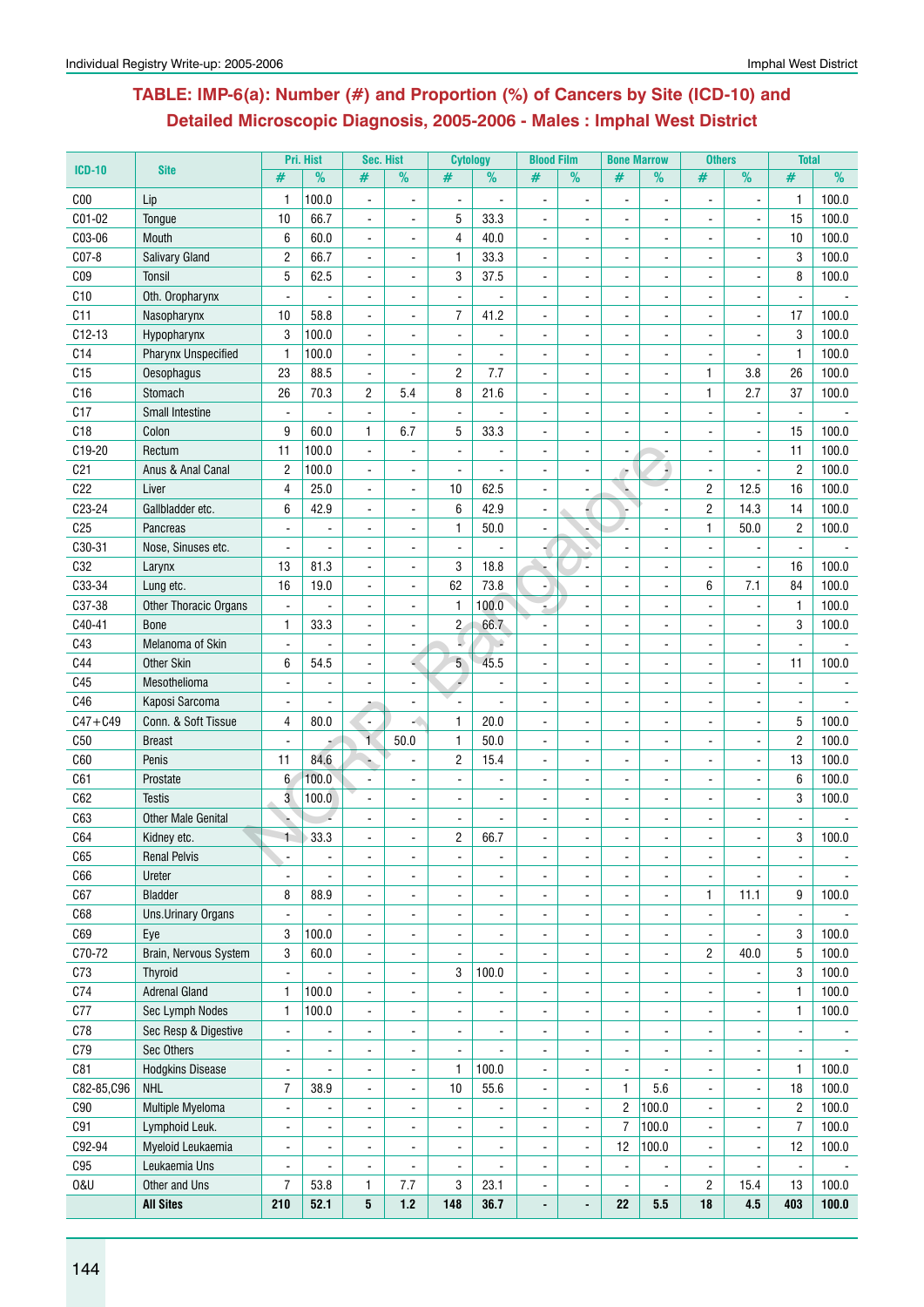# **Table: IMP-6(b): Number (#) and Proportion (%) of Cancers by Site (ICD-10) and Detailed Microscopic Diagnosis, 2005-2006 - Females : Imphal West District**

|                 |                             |                          | Pri. Hist      | Sec. Hist             |                          | <b>Cytology</b>          |                      | <b>Blood Film</b> |                          | <b>Bone Marrow</b>       |                | <b>Others</b>  |                     | <b>Total</b>   |       |
|-----------------|-----------------------------|--------------------------|----------------|-----------------------|--------------------------|--------------------------|----------------------|-------------------|--------------------------|--------------------------|----------------|----------------|---------------------|----------------|-------|
| $ICD-10$        | <b>Site</b>                 | #                        | %              | #                     | %                        | #                        | $\frac{9}{6}$        | #                 | $\frac{9}{6}$            | #                        | $\frac{9}{6}$  | #              | $\frac{9}{6}$       | #              | %     |
| C <sub>00</sub> | Lip                         |                          |                |                       |                          |                          |                      |                   |                          |                          |                |                |                     |                |       |
| C01-02          | Tongue                      | 5                        | 62.5           | ÷,                    |                          | 3                        | 37.5                 |                   |                          |                          |                |                |                     | 8              | 100.0 |
| C03-06          | Mouth                       | $\overline{c}$           | 100.0          | $\blacksquare$        | $\blacksquare$           | $\blacksquare$           | $\ddot{\phantom{a}}$ |                   |                          |                          |                |                |                     | $\overline{2}$ | 100.0 |
| C07-8           | Salivary Gland              | 3                        | 50.0           | $\sim$                | $\overline{a}$           | 3                        | 50.0                 | ä,                |                          | ÷                        | $\overline{a}$ | $\overline{a}$ |                     | 6              | 100.0 |
| CO <sub>9</sub> | Tonsil                      | $\mathbf{r}$             |                |                       |                          | $\mathbf{1}$             | 100.0                |                   |                          |                          |                |                |                     | $\mathbf{1}$   | 100.0 |
| C10             | Oth. Oropharynx             |                          |                |                       |                          | $\blacksquare$           |                      |                   |                          | $\blacksquare$           |                |                |                     |                |       |
| C11             | Nasopharynx                 | 3                        | 33.3           |                       |                          | 5                        | 55.6                 |                   |                          |                          |                | $\mathbf{1}$   | 11.1                | 9              | 100.0 |
| $C12-13$        | Hypopharynx                 | $\blacksquare$           |                | $\blacksquare$        | $\overline{a}$           |                          |                      | ÷.                | $\blacksquare$           | ä,                       | $\sim$         |                |                     |                |       |
| C14             | <b>Pharynx Unspecified</b>  | $\blacksquare$           |                |                       |                          |                          |                      |                   |                          |                          |                | $\mathbf{1}$   | 100.0               | $\mathbf{1}$   | 100.0 |
| C <sub>15</sub> | Oesophagus                  | 12                       | 75.0           |                       |                          | 3                        | 18.8                 |                   |                          |                          |                | $\mathbf{1}$   | 6.3                 | 16             | 100.0 |
| C16             | Stomach                     | 14                       | 93.3           | $\blacksquare$        | $\blacksquare$           | $\mathbf{1}$             | 6.7                  | ä,                |                          |                          | $\blacksquare$ |                | ä,                  | 15             | 100.0 |
| C17             | Small Intestine             | $\mathbf{1}$             | 100.0          | $\blacksquare$        | $\overline{a}$           | $\mathbf{r}$             |                      | ÷.                | ÷                        | ÷                        | ÷              | $\mathbf{r}$   | $\bar{\phantom{a}}$ | $\mathbf{1}$   | 100.0 |
| C18             | Colon                       | 4                        | 36.4           | $\mathbf{1}$          | 9.1                      | 6                        | 54.5                 | ÷.                | L.                       | ä,                       | $\blacksquare$ | $\sim$         | $\blacksquare$      | 11             | 100.0 |
| C19-20          | Rectum                      | 12                       | 100.0          | $\blacksquare$        | $\blacksquare$           |                          |                      | ۰                 |                          |                          |                |                |                     | 12             | 100.0 |
| C <sub>21</sub> | Anus & Anal Canal           |                          |                |                       |                          |                          |                      |                   |                          |                          | ÷              |                | $\overline{a}$      | $\overline{a}$ |       |
| C22             | Liver                       | ÷,                       |                | $\blacksquare$        | $\blacksquare$           | 3                        | 75.0                 | $\blacksquare$    | $\blacksquare$           | ۰                        | ¥              | $\mathbf{1}$   | 25.0                | $\overline{4}$ | 100.0 |
| C23-24          | Gallbladder etc.            | 16                       | 39.0           | $\overline{c}$        | 4.9                      | 20                       | 48.8                 |                   |                          |                          |                | 3              | 7.3                 | 41             | 100.0 |
| C <sub>25</sub> | Pancreas                    | $\mathbf{1}$             | 33.3           | $\mathbf{1}$          | 33.3                     | $\mathbf{1}$             | 33.3                 |                   |                          |                          |                |                |                     | 3              | 100.0 |
| C30-31          | Nose, Sinuses etc.          | $\mathbf{1}$             | 100.0          | $\blacksquare$        | $\overline{a}$           | $\mathbf{r}$             | ÷                    | ÷.                |                          |                          | $\overline{a}$ | $\mathbf{r}$   | $\overline{a}$      | $\mathbf{1}$   | 100.0 |
| C <sub>32</sub> | Larynx                      | 8                        | 100.0          | $\tilde{\phantom{a}}$ | ÷                        | ÷,                       |                      |                   |                          |                          | $\overline{a}$ |                | $\overline{a}$      | 8              | 100.0 |
| C33-34          | Lung etc.                   | 9                        | 12.7           | $\overline{c}$        | 2.8                      | 50                       | 70.4                 | ÷                 | ä,                       |                          | L.             | 10             | 14.1                | 71             | 100.0 |
| C37-38          | Other Thoracic Organs       | $\blacksquare$           |                |                       |                          |                          |                      | ÷.                |                          |                          |                |                |                     |                |       |
| C40-41          | <b>Bone</b>                 | $\overline{c}$           | 40.0           | $\blacksquare$        | $\overline{a}$           | 3                        | 60.0                 |                   |                          |                          | $\blacksquare$ |                |                     | 5              | 100.0 |
| C43             | Melanoma of Skin            | ä,                       |                | $\blacksquare$        |                          |                          |                      | ۰                 |                          |                          |                |                |                     |                |       |
| C44             | <b>Other Skin</b>           | 13                       | 76.5           |                       |                          | $\overline{4}$           | 23.5                 |                   |                          |                          |                |                |                     | 17             | 100.0 |
| C45             | Mesothelioma                | $\overline{\phantom{a}}$ |                | $\blacksquare$        |                          | ù,                       | Ľ                    | ۰                 |                          |                          |                |                |                     |                |       |
| C46             | Kaposi Sarcoma              | $\mathbf{r}$             | $\overline{a}$ | $\blacksquare$        |                          |                          |                      | ÷.                | ÷                        | ÷                        | $\blacksquare$ | $\mathbf{r}$   | $\mathbf{r}$        | $\mathbf{r}$   |       |
| $C47 + C49$     | Conn. & Soft Tissue         | 3                        | 75.0           | $\blacksquare$        | $\blacksquare$           | $\mathbf{1}$             | 25.0                 | ÷.                | L.                       | ä,                       | L.             | $\sim$         | $\blacksquare$      | 4              | 100.0 |
| C50             | <b>Breast</b>               | 39                       | 59.1           | 1                     | 1.5                      | 26                       | 39.4                 | ٠                 |                          | $\blacksquare$           | $\blacksquare$ |                | $\blacksquare$      | 66             | 100.0 |
| C51             | Vulva                       | 4                        | 100.0          | $\blacksquare$        | -0                       |                          |                      | $\frac{1}{2}$     |                          | $\blacksquare$           | $\blacksquare$ |                |                     | 4              | 100.0 |
| C52             | Vagina                      | $\blacksquare$           |                |                       | $\overline{a}$           | ÷.                       |                      | $\blacksquare$    |                          |                          | $\blacksquare$ |                | $\overline{a}$      | $\blacksquare$ |       |
| C53             | Cervix Uteri                | 73                       | 88.0           |                       |                          | 9                        | 10.8                 |                   |                          |                          |                | $\mathbf{1}$   | 1.2                 | 83             | 100.0 |
| C54             | Corpus Uteri                |                          |                |                       |                          |                          |                      |                   |                          |                          |                |                |                     |                |       |
| C55             | <b>Uterus Unspecified</b>   | Ļ.                       | S.             | $\overline{a}$        | $\blacksquare$           | $\mathbf{1}$             | 100.0                |                   |                          | $\overline{\phantom{a}}$ | $\blacksquare$ |                | $\overline{a}$      | $\mathbf{1}$   | 100.0 |
| C <sub>56</sub> | Ovary etc.                  | 21                       | 67.7           | $\mathbf{1}$          | 3.2                      | $\overline{7}$           | 22.6                 | $\overline{a}$    |                          | $\mathbf{1}$             | 3.2            | $\mathbf{1}$   | 3.2                 | 31             | 100.0 |
| C57             | <b>Other Female Genital</b> | ¥.                       | $\blacksquare$ | $\blacksquare$        | $\blacksquare$           | $\mathbf{r}$             | $\blacksquare$       | ÷.                |                          | $\blacksquare$           | $\sim$         | $\blacksquare$ | $\blacksquare$      | $\blacksquare$ |       |
| C58             | Placenta                    | $\mathbf{1}$             | 33.3           |                       |                          | 1                        | 33.3                 |                   |                          | ۰                        |                | 1              | 33.3                | 3              | 100.0 |
| C64             | Kidney etc.                 |                          |                |                       |                          | 2                        | 100.0                | ä,                |                          |                          |                |                |                     | $\overline{c}$ | 100.0 |
| C65             | <b>Renal Pelvis</b>         | $\blacksquare$           |                | $\blacksquare$        | $\blacksquare$           | $\overline{\phantom{a}}$ |                      | L,                | ä,                       | $\blacksquare$           | ÷,             |                |                     |                |       |
| C66             | Ureter                      | $\blacksquare$           |                | $\ddot{\phantom{a}}$  |                          | ÷                        | ä,                   | L.                |                          |                          |                |                |                     |                |       |
| C67             | Bladder                     | 4                        | 100.0          | $\blacksquare$        |                          |                          |                      | $\frac{1}{2}$     |                          |                          |                |                |                     | 4              | 100.0 |
| C68             | <b>Uns.Urinary Organs</b>   | $\blacksquare$           |                | $\sim$                | ÷                        | $\blacksquare$           | $\blacksquare$       | ä,                | $\blacksquare$           | $\blacksquare$           | $\blacksquare$ | $\blacksquare$ | $\blacksquare$      | $\blacksquare$ |       |
| C69             | Eye                         | 1                        | 100.0          | $\blacksquare$        | $\blacksquare$           | $\blacksquare$           | $\blacksquare$       | ä,                | ä,                       | ä,                       | $\blacksquare$ | $\blacksquare$ | $\blacksquare$      | $\mathbf{1}$   | 100.0 |
| C70-72          | Brain, Nervous System       | $\mathbf{1}$             | $50.0$         | $\blacksquare$        | $\blacksquare$           | $\blacksquare$           | ä,                   | ۰                 | $\overline{a}$           | $\overline{\phantom{a}}$ | $\blacksquare$ | $\mathbf{1}$   | 50.0                | $\overline{2}$ | 100.0 |
| C73             | Thyroid                     | 23                       | 62.2           | $\blacksquare$        | $\blacksquare$           | 14                       | 37.8                 | ۰                 | $\overline{\phantom{0}}$ | ٠                        | $\blacksquare$ | $\blacksquare$ |                     | 37             | 100.0 |
| C74             | <b>Adrenal Gland</b>        | $\blacksquare$           |                | $\blacksquare$        | $\blacksquare$           | $\blacksquare$           | $\blacksquare$       | $\blacksquare$    | $\blacksquare$           | $\overline{\phantom{a}}$ | $\blacksquare$ | $\blacksquare$ | $\blacksquare$      | $\blacksquare$ |       |
| C77             | Sec Lymph Nodes             | 4                        | 100.0          | $\blacksquare$        | $\blacksquare$           |                          |                      | $\blacksquare$    |                          | $\overline{\phantom{a}}$ | L.             |                | $\blacksquare$      | 4              | 100.0 |
| C78             | Sec Resp & Digestive        | $\blacksquare$           |                |                       | $\blacksquare$           |                          |                      |                   |                          |                          |                |                |                     |                |       |
| C79             | Sec Others                  | $\blacksquare$           |                | $\blacksquare$        |                          | $\blacksquare$           |                      | $\frac{1}{2}$     |                          | $\overline{\phantom{a}}$ |                | $\blacksquare$ |                     |                |       |
| C81             | <b>Hodgkins Disease</b>     | $\blacksquare$           |                | $\sim$                | $\blacksquare$           | $\overline{c}$           | 100.0                | ÷.                | $\blacksquare$           | $\blacksquare$           | $\blacksquare$ | $\blacksquare$ | $\blacksquare$      | $\overline{2}$ | 100.0 |
| C82-85,C96      | <b>NHL</b>                  | 4                        | 40.0           | $\blacksquare$        | $\blacksquare$           | 6                        | 60.0                 | ä,                | $\blacksquare$           | $\blacksquare$           |                | $\mathbf{r}$   | $\blacksquare$      | 10             | 100.0 |
| C90             | Multiple Myeloma            | $\blacksquare$           |                |                       | $\blacksquare$           |                          |                      | ٠                 | $\blacksquare$           | 5                        | 100.0          | $\blacksquare$ |                     | 5              | 100.0 |
| C91             | Lymphoid Leuk.              | $\blacksquare$           |                |                       |                          |                          |                      | ۰                 | $\blacksquare$           | 4                        | 100.0          | $\blacksquare$ |                     | 4              | 100.0 |
| C92-94          | Myeloid Leukaemia           | $\blacksquare$           | ÷,             | $\blacksquare$        | $\overline{\phantom{a}}$ | ä,                       | ä,                   | L,                | $\blacksquare$           | 9                        | 100.0          | ä,             |                     | 9              | 100.0 |
| C95             | Leukaemia Uns               | $\blacksquare$           |                | $\blacksquare$        |                          |                          |                      |                   |                          | $\blacksquare$           |                |                |                     | $\blacksquare$ |       |
| <b>0&amp;U</b>  | Other and Uns               | 15                       | 83.3           | $\blacksquare$        |                          | $\mathbf{1}$             | 5.6                  | $\frac{1}{2}$     |                          | $\blacksquare$           |                | $\overline{c}$ | 11.1                | 18             | 100.0 |
|                 | <b>All Sites</b>            | 299                      | 57.3           | 8                     | 1.5                      | 173                      | 33.1                 | ۰                 | $\overline{\phantom{0}}$ | 19                       | 3.6            | 23             | 4.4                 | 522            | 100.0 |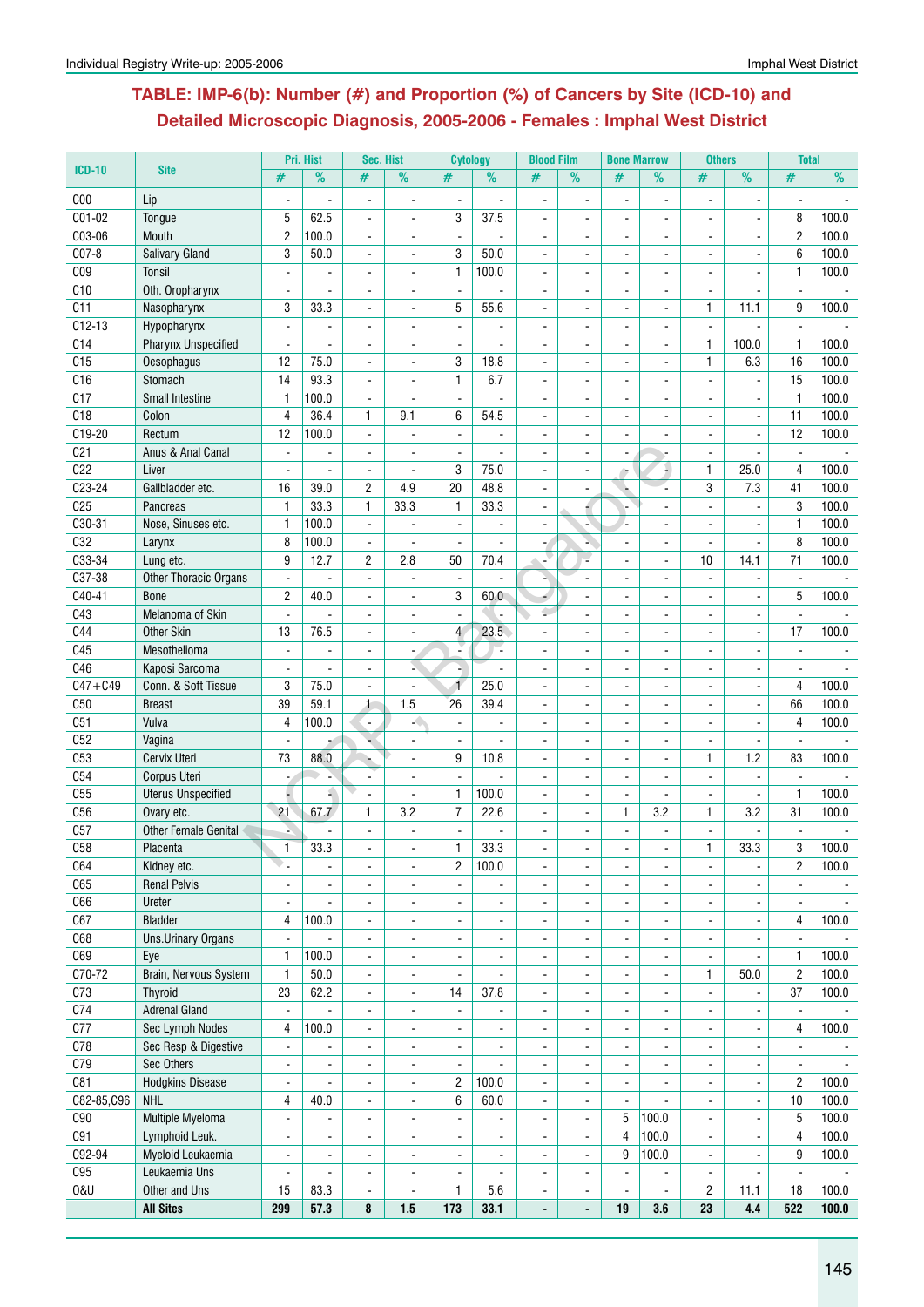# **TABLE IMP-7 (a): Number of Cancer Deaths by Five Year Age Group and Site (ICD-10): 2005-2006 – Males**

*%= Relative Proportion of Cancers of All Sites.*

| <b>ICD-10</b>   | <b>Site</b>               |                          |                          |                          |                              |                          |                          |                             |                          |                          |                          | $0-4$ 5-9 10-14 15-19 20-24 25-29 30-34 35-39 40-44 45-49 50-54 | 55-59                    | 60-64                    | 65-69                        | 70-74                    | $75+$                    | <b>Unkn</b>                  | <b>Total</b>             | %                        |
|-----------------|---------------------------|--------------------------|--------------------------|--------------------------|------------------------------|--------------------------|--------------------------|-----------------------------|--------------------------|--------------------------|--------------------------|-----------------------------------------------------------------|--------------------------|--------------------------|------------------------------|--------------------------|--------------------------|------------------------------|--------------------------|--------------------------|
| C <sub>00</sub> | Lip                       |                          |                          |                          |                              |                          |                          |                             |                          |                          |                          |                                                                 |                          |                          |                              |                          |                          |                              |                          |                          |
| C01-02          | Tongue                    |                          |                          |                          |                              |                          |                          |                             |                          |                          |                          |                                                                 |                          |                          |                              |                          |                          |                              |                          |                          |
| C03-06          | Mouth                     |                          |                          |                          |                              |                          |                          |                             |                          |                          |                          |                                                                 |                          |                          |                              |                          |                          |                              |                          |                          |
| C07-8           | Salivary Gland            |                          |                          |                          |                              |                          |                          |                             |                          |                          |                          |                                                                 |                          |                          |                              |                          |                          |                              |                          |                          |
| CO <sub>9</sub> | Tonsil                    |                          |                          |                          |                              |                          |                          |                             |                          | $\overline{a}$           |                          |                                                                 |                          |                          |                              |                          |                          |                              |                          |                          |
| C10             | Oth. Oropharynx           |                          |                          |                          |                              |                          |                          |                             |                          | $\overline{a}$           |                          |                                                                 | ÷,                       |                          |                              |                          |                          |                              |                          |                          |
| C11             | Nasopharynx               |                          |                          |                          |                              |                          |                          |                             |                          | ÷,                       |                          |                                                                 | ÷,                       | 1                        |                              | $\mathbf{1}$             |                          | $\overline{a}$               | $\overline{2}$           | 3.33                     |
| $C12-13$        | Hypopharynx               |                          |                          |                          |                              |                          |                          |                             |                          | ÷,                       |                          |                                                                 | ÷,                       |                          |                              | $\overline{a}$           |                          |                              | $\overline{a}$           |                          |
| C14             | Pharynx Unspecified       |                          |                          |                          |                              |                          |                          |                             |                          | $\overline{a}$           |                          |                                                                 | $\overline{a}$           |                          |                              |                          |                          |                              |                          |                          |
| C15             | Oesophagus                |                          |                          |                          |                              |                          |                          |                             |                          | $\overline{a}$           |                          |                                                                 | ä,                       | 1                        | 1                            | $\mathbf{1}$             |                          | $\overline{a}$               | 3                        | 5.00                     |
| C16             | Stomach                   |                          |                          |                          |                              |                          |                          |                             |                          | ÷,                       | 1                        | 1                                                               | $\overline{c}$           |                          | $\overline{4}$               | $\overline{a}$           | 3                        | $\overline{a}$               | 11                       | 18.33                    |
| C17             | Small Intestine           |                          |                          |                          |                              |                          |                          |                             |                          | $\overline{a}$           |                          |                                                                 | $\overline{\phantom{a}}$ |                          |                              |                          |                          |                              | $\overline{\phantom{a}}$ |                          |
| C18             | Colon                     |                          |                          |                          |                              |                          |                          |                             |                          |                          |                          |                                                                 |                          |                          |                              |                          |                          |                              |                          |                          |
|                 |                           |                          |                          |                          |                              |                          |                          |                             |                          | ä,                       |                          |                                                                 | ä,                       |                          |                              |                          |                          |                              | $\mathbf{1}$             | 1.67                     |
| C19-20          | Rectum                    |                          |                          |                          |                              |                          |                          |                             |                          | $\mathbf{1}$             |                          |                                                                 | $\overline{\phantom{a}}$ |                          |                              | $\mathbf{1}$             |                          |                              | $\overline{2}$           | 3.33                     |
| C <sub>21</sub> | Anus & Anal Canal         |                          |                          |                          |                              |                          |                          |                             |                          | ÷,                       |                          |                                                                 | c                        |                          |                              | $\overline{a}$           |                          |                              | $\blacksquare$           |                          |
| C22             | Liver                     |                          |                          |                          |                              |                          |                          |                             |                          | ÷,                       |                          | $\overline{1}$                                                  |                          |                          |                              | $\mathbf{1}$             | 1                        | $\overline{a}$               | 3                        | 5.00                     |
| C23-24          | Gallbladder etc.          |                          |                          |                          |                              |                          |                          |                             |                          | ÷,                       |                          |                                                                 |                          | 1                        |                              | $\overline{a}$           |                          | $\overline{a}$               | $\mathbf{1}$             | 1.67                     |
| C <sub>25</sub> | Pancreas                  |                          |                          |                          |                              |                          |                          |                             |                          | ÷,                       |                          |                                                                 | $\sim$                   | $\mathbf{1}$             |                              |                          |                          |                              | $\mathbf{1}$             | 1.67                     |
| C30-31          | Nose, Sinuses etc.        |                          |                          |                          |                              |                          |                          |                             |                          | ÷,                       |                          |                                                                 |                          |                          |                              |                          |                          |                              |                          |                          |
| C32             | Larynx                    |                          |                          |                          |                              |                          |                          |                             |                          | Þ                        |                          |                                                                 |                          |                          |                              |                          |                          |                              |                          |                          |
| C33-34          | Lung etc.                 |                          |                          |                          |                              |                          |                          |                             |                          | $\overline{c}$           | 1                        |                                                                 | 3                        | 3                        | $\overline{c}$               | 10                       | 10                       | $\overline{a}$               | 31                       | 51.67                    |
| C37-38          | Other Thoracic Organs     |                          |                          |                          |                              |                          |                          |                             |                          | ÷,                       |                          |                                                                 | $\overline{a}$           |                          |                              | $\overline{\phantom{a}}$ |                          |                              |                          |                          |
| C40-41          | <b>Bone</b>               |                          |                          |                          |                              |                          |                          |                             |                          |                          |                          |                                                                 |                          |                          |                              |                          |                          |                              |                          |                          |
| C43             | Melanoma of Skin          |                          |                          |                          |                              |                          |                          |                             |                          |                          |                          |                                                                 |                          |                          |                              |                          |                          |                              |                          |                          |
| C44             | <b>Other Skin</b>         |                          |                          |                          |                              |                          |                          |                             |                          | ÷,                       |                          |                                                                 |                          |                          |                              |                          |                          |                              |                          |                          |
| C45             | Mesothelioma              |                          |                          |                          |                              |                          |                          | $\overline{a}$              |                          | ÷,                       |                          |                                                                 |                          |                          |                              |                          |                          |                              |                          |                          |
| C46             | Kaposi Sarcoma            |                          |                          |                          |                              |                          |                          | $\bullet$<br>$\overline{a}$ |                          | ÷,                       |                          |                                                                 |                          |                          |                              |                          |                          |                              |                          |                          |
| $C47 + C49$     | Conn. & Soft Tissue       |                          |                          |                          |                              |                          |                          |                             |                          | ÷,                       |                          |                                                                 |                          |                          |                              |                          |                          |                              |                          |                          |
| C50             | <b>Breast</b>             |                          |                          |                          |                              |                          |                          |                             |                          | ä,                       |                          |                                                                 |                          |                          |                              |                          |                          |                              |                          |                          |
| C60             | Penis                     |                          |                          |                          |                              |                          |                          |                             |                          | ä,                       |                          |                                                                 |                          |                          |                              |                          |                          |                              |                          |                          |
| C61             | Prostate                  |                          |                          |                          |                              |                          |                          |                             |                          | ä,                       |                          |                                                                 |                          |                          |                              |                          |                          |                              |                          |                          |
| C62             | <b>Testis</b>             |                          |                          |                          |                              |                          |                          |                             |                          | $\overline{\phantom{a}}$ |                          |                                                                 |                          |                          |                              |                          |                          |                              |                          |                          |
| C63             | <b>Other Male Genital</b> |                          |                          |                          |                              |                          |                          |                             |                          | $\overline{\phantom{a}}$ |                          |                                                                 | ÷,                       |                          |                              |                          |                          | ٠                            |                          |                          |
| C64             | Kidney etc.               |                          |                          |                          |                              |                          |                          |                             |                          | $\overline{\phantom{a}}$ |                          |                                                                 | 1                        |                          |                              |                          |                          | ٠                            | $\mathbf{1}$             | 1.67                     |
| C65             | <b>Renal Pelvis</b>       |                          |                          |                          |                              |                          |                          |                             |                          | $\overline{\phantom{a}}$ |                          |                                                                 |                          |                          |                              |                          |                          |                              |                          |                          |
| C66             |                           |                          |                          |                          |                              |                          |                          |                             |                          |                          |                          |                                                                 |                          |                          |                              |                          |                          |                              |                          |                          |
|                 | Ureter                    |                          |                          |                          |                              |                          |                          |                             |                          |                          |                          |                                                                 |                          |                          |                              |                          |                          |                              |                          |                          |
| C67             | Bladder                   | $\overline{\phantom{a}}$ | $\overline{\phantom{a}}$ | ٠                        |                              | $\overline{\phantom{a}}$ | $\overline{\phantom{a}}$ | $\overline{\phantom{a}}$    |                          | $\overline{\phantom{a}}$ | ۰                        | -                                                               | $\overline{\phantom{a}}$ | $\overline{\phantom{a}}$ | -                            |                          | -                        | -                            | -                        | $\overline{\phantom{a}}$ |
| C68             | Uns.Urinary Organs        |                          |                          | $\overline{\phantom{a}}$ | $\overline{\phantom{a}}$     | $\overline{\phantom{a}}$ | $\blacksquare$           | $\overline{\phantom{a}}$    | $\overline{\phantom{a}}$ | $\overline{\phantom{a}}$ | $\blacksquare$           | $\overline{\phantom{a}}$                                        | $\overline{\phantom{a}}$ | $\overline{\phantom{a}}$ | $\qquad \qquad \blacksquare$ | $\overline{\phantom{a}}$ |                          | $\qquad \qquad \blacksquare$ | $\overline{\phantom{a}}$ | $\overline{\phantom{a}}$ |
| C69             | Eye                       |                          |                          | $\overline{\phantom{a}}$ | $\overline{\phantom{a}}$     | $\overline{\phantom{a}}$ | $\overline{\phantom{a}}$ | $\overline{\phantom{a}}$    | ۰                        | $\overline{\phantom{a}}$ | $\overline{\phantom{a}}$ | ٠                                                               | $\overline{\phantom{a}}$ | $\overline{\phantom{a}}$ | $\qquad \qquad \blacksquare$ | $\overline{\phantom{a}}$ |                          | $\overline{\phantom{m}}$     | $\overline{\phantom{a}}$ | $\overline{\phantom{a}}$ |
| C70-72          | Brain, Nervous System     |                          |                          |                          | $\overline{\phantom{a}}$     | $\overline{\phantom{a}}$ | $\overline{\phantom{a}}$ | $\overline{\phantom{a}}$    | ۰                        | $\overline{\phantom{a}}$ | $\overline{\phantom{a}}$ | ٠                                                               | $\overline{\phantom{a}}$ | $\overline{\phantom{a}}$ | ٠                            | $\overline{\phantom{a}}$ |                          | $\overline{\phantom{m}}$     | $\overline{\phantom{a}}$ | $\overline{\phantom{a}}$ |
| C73             | <b>Thyroid</b>            |                          |                          | $\overline{\phantom{a}}$ | $\overline{\phantom{a}}$     | $\overline{\phantom{a}}$ | $\overline{\phantom{a}}$ | $\overline{\phantom{a}}$    | ۰                        | $\overline{\phantom{a}}$ | $\overline{\phantom{a}}$ | ٠                                                               | $\overline{\phantom{a}}$ | $\overline{\phantom{a}}$ | ٠                            | $\overline{\phantom{a}}$ |                          | $\overline{\phantom{m}}$     | $\overline{\phantom{a}}$ | $\overline{\phantom{a}}$ |
| C74             | <b>Adrenal Gland</b>      |                          |                          |                          | $\overline{\phantom{a}}$     | $\overline{\phantom{a}}$ | $\overline{\phantom{a}}$ | $\overline{\phantom{a}}$    | ۰                        | $\overline{\phantom{a}}$ | $\overline{\phantom{a}}$ | ٠                                                               | $\overline{\phantom{a}}$ | $\overline{\phantom{a}}$ | ٠                            | $\overline{\phantom{a}}$ |                          | $\overline{\phantom{m}}$     | $\overline{\phantom{a}}$ | $\overline{\phantom{a}}$ |
| C77             | Sec Lymph Nodes           |                          |                          |                          | $\overline{\phantom{a}}$     | $\overline{\phantom{a}}$ | $\overline{\phantom{a}}$ | $\overline{\phantom{a}}$    | ٠                        | $\overline{\phantom{a}}$ | $\overline{\phantom{a}}$ | ٠                                                               | $\overline{\phantom{a}}$ | $\overline{\phantom{a}}$ | ٠                            | $\overline{\phantom{a}}$ |                          | $\overline{\phantom{m}}$     | $\overline{\phantom{a}}$ | $\overline{\phantom{a}}$ |
| C78             | Sec Resp & Digestive      |                          |                          | $\overline{\phantom{a}}$ | $\overline{\phantom{a}}$     | $\overline{\phantom{a}}$ | $\overline{\phantom{a}}$ | $\overline{\phantom{a}}$    | ٠                        | $\overline{\phantom{a}}$ | $\overline{\phantom{a}}$ | ٠                                                               | $\overline{\phantom{a}}$ | $\overline{\phantom{a}}$ | $\qquad \qquad \blacksquare$ | $\overline{\phantom{a}}$ |                          | $\overline{\phantom{m}}$     | $\overline{\phantom{a}}$ | $\overline{\phantom{a}}$ |
| C79             | Sec Others                |                          |                          | $\overline{\phantom{a}}$ | $\overline{\phantom{a}}$     | $\overline{\phantom{a}}$ | $\overline{\phantom{a}}$ | $\overline{\phantom{a}}$    | $\overline{\phantom{a}}$ | $\overline{\phantom{a}}$ | $\overline{\phantom{a}}$ | ٠                                                               | $\overline{\phantom{a}}$ | $\overline{\phantom{a}}$ | $\qquad \qquad \blacksquare$ | $\overline{\phantom{a}}$ |                          | $\overline{\phantom{m}}$     | $\overline{\phantom{a}}$ | $\overline{\phantom{a}}$ |
| C81             | <b>Hodgkins Disease</b>   |                          |                          | $\overline{\phantom{a}}$ | $\overline{\phantom{a}}$     | $\overline{\phantom{a}}$ | $\overline{\phantom{a}}$ | $\overline{\phantom{a}}$    | $\overline{\phantom{a}}$ | $\overline{\phantom{a}}$ | $\blacksquare$           | $\overline{\phantom{a}}$                                        | $\overline{\phantom{a}}$ | $\overline{\phantom{a}}$ | $\qquad \qquad \blacksquare$ | $\overline{\phantom{a}}$ |                          | $\overline{\phantom{a}}$     | $\overline{\phantom{a}}$ | $\overline{\phantom{a}}$ |
| C82-85, C96 NHL |                           | $\overline{a}$           |                          | $\overline{\phantom{a}}$ | $\overline{\phantom{a}}$     | $\blacksquare$           | $\overline{\phantom{a}}$ | $\overline{\phantom{a}}$    | $\overline{\phantom{a}}$ | $\overline{\phantom{a}}$ | $\blacksquare$           | $\overline{\phantom{a}}$                                        | $\overline{\phantom{a}}$ | $\overline{\phantom{a}}$ | ۰                            | $\mathbf{1}$             | $\overline{\phantom{a}}$ | $\overline{\phantom{a}}$     | 1                        | 1.67                     |
| C90             | Multiple Myeloma          |                          |                          | $\overline{\phantom{a}}$ | $\overline{\phantom{a}}$     | $\overline{\phantom{a}}$ | $\overline{\phantom{a}}$ | $\overline{\phantom{a}}$    | $\overline{\phantom{a}}$ | $\overline{\phantom{a}}$ | $\blacksquare$           | $\overline{\phantom{a}}$                                        | $\overline{\phantom{a}}$ | $\overline{\phantom{a}}$ | $\qquad \qquad \blacksquare$ | $\overline{\phantom{a}}$ |                          | $\overline{\phantom{m}}$     | $\overline{\phantom{a}}$ |                          |
| C91             | Lymphoid Leuk.            |                          |                          | $\overline{\phantom{a}}$ | $\overline{\phantom{a}}$     | $\overline{\phantom{a}}$ | $\overline{\phantom{a}}$ | $\overline{\phantom{a}}$    | $\overline{\phantom{a}}$ | $\overline{\phantom{a}}$ | $\blacksquare$           | ٠                                                               | $\overline{\phantom{a}}$ | $\overline{\phantom{a}}$ | ۰                            | $\overline{\phantom{a}}$ |                          | $\overline{\phantom{a}}$     | $\overline{\phantom{a}}$ | $\overline{\phantom{a}}$ |
| C92-94          | Myeloid Leukaemia         |                          |                          | $\overline{\phantom{a}}$ | $\qquad \qquad \blacksquare$ | 1                        | $\overline{\phantom{a}}$ | $\overline{\phantom{a}}$    | $\overline{\phantom{m}}$ | $\overline{\phantom{a}}$ | $\overline{\phantom{a}}$ | -                                                               | $\overline{\phantom{a}}$ | $\overline{\phantom{a}}$ | ۰                            | $\mathbf{1}$             | 1                        | ÷                            | 3                        | 5.00                     |
| C95             | Leukaemia Uns             |                          |                          |                          | $\overline{\phantom{a}}$     | $\overline{\phantom{a}}$ | $\overline{\phantom{a}}$ | $\overline{\phantom{a}}$    | -                        | $\overline{\phantom{a}}$ | $\overline{\phantom{a}}$ | $\overline{\phantom{a}}$                                        | $\overline{\phantom{a}}$ | $\overline{\phantom{a}}$ | ۰                            | $\overline{\phantom{a}}$ |                          | $\overline{\phantom{m}}$     | $\overline{\phantom{a}}$ |                          |
| <b>0&amp;U</b>  | Other and Uns             |                          |                          | $\overline{\phantom{a}}$ | $\qquad \qquad \blacksquare$ | $\overline{\phantom{a}}$ | $\overline{\phantom{a}}$ | $\overline{\phantom{a}}$    | $\overline{\phantom{m}}$ | $\overline{\phantom{a}}$ | $\overline{\phantom{a}}$ | -                                                               | ٠                        | $\overline{\phantom{m}}$ | ۰                            | $\overline{\phantom{a}}$ |                          | $\overline{\phantom{m}}$     | $\overline{\phantom{a}}$ |                          |
|                 | <b>All Sites</b>          | $\overline{\phantom{a}}$ |                          | $\blacksquare$           |                              | 1                        |                          | $\overline{\phantom{a}}$    | $\overline{\phantom{a}}$ | $\bf 3$                  | $\mathbf{2}$             | $\mathbf{2}$                                                    | $\boldsymbol{6}$         | $\overline{7}$           | 8                            | 16                       | 15                       | ÷,                           | 60                       | 100.00                   |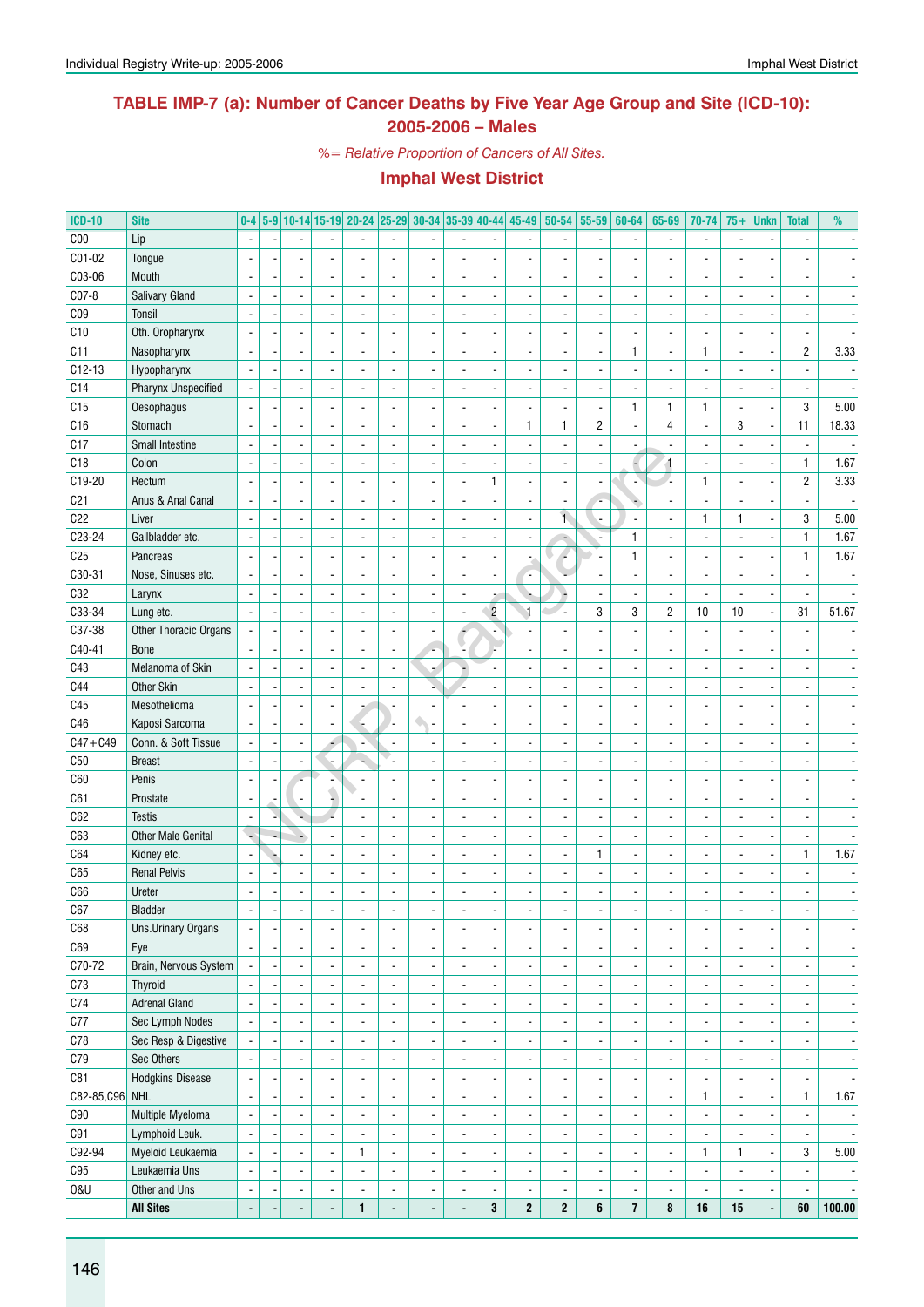# **TABLE IMP-7 (b): Number of Cancer Deaths by Five Year Age Group and Site (ICD-10): 2005-2006 – Females**

*%= Relative Proportion of Cancers of All Sites.*

| <b>ICD-10</b>   | <b>Site</b>                 | $0-4$                    |                          |                          |                          |                          |                          |                          |                                                      |                                                      | 5-9 10-14 15-19 20-24 25-29 30-34 35-39 40-44 45-49 50-54 |                          | 55-59                                                | 60-64                    | 65-69                    | 70-74                    | $75+$                    | Unkn                     | <b>Total</b>                                         | $\%$                     |
|-----------------|-----------------------------|--------------------------|--------------------------|--------------------------|--------------------------|--------------------------|--------------------------|--------------------------|------------------------------------------------------|------------------------------------------------------|-----------------------------------------------------------|--------------------------|------------------------------------------------------|--------------------------|--------------------------|--------------------------|--------------------------|--------------------------|------------------------------------------------------|--------------------------|
| C <sub>00</sub> | Lip                         |                          |                          |                          |                          |                          |                          |                          |                                                      |                                                      |                                                           |                          |                                                      |                          |                          |                          |                          |                          |                                                      |                          |
| C01-02          | Tongue                      |                          |                          |                          |                          |                          |                          |                          |                                                      | $\overline{a}$                                       |                                                           |                          |                                                      |                          |                          | ÷,                       |                          |                          | $\blacksquare$                                       |                          |
| C03-06          | Mouth                       |                          |                          |                          |                          |                          |                          |                          |                                                      | $\overline{\phantom{a}}$                             |                                                           |                          |                                                      |                          |                          |                          |                          |                          | $\overline{\phantom{a}}$                             |                          |
| C07-8           | Salivary Gland              | $\overline{\phantom{a}}$ |                          | $\blacksquare$           |                          |                          |                          |                          |                                                      | $\overline{\phantom{a}}$                             |                                                           |                          | ä,                                                   |                          |                          | ÷,                       |                          |                          | $\overline{a}$                                       |                          |
| CO <sub>9</sub> | Tonsil                      | $\sim$                   |                          | $\overline{a}$           |                          | $\blacksquare$           | $\overline{a}$           | $\overline{\phantom{a}}$ | $\overline{\phantom{a}}$                             | $\blacksquare$                                       | $\blacksquare$                                            |                          | $\overline{\phantom{a}}$                             | $\blacksquare$           | $\overline{a}$           | $\overline{\phantom{a}}$ | ٠                        | $\overline{\phantom{a}}$ | $\blacksquare$                                       |                          |
| C10             | Oth. Oropharynx             | $\blacksquare$           |                          | $\overline{\phantom{a}}$ |                          | $\overline{\phantom{0}}$ |                          | $\overline{\phantom{a}}$ | $\overline{a}$                                       | $\blacksquare$                                       | $\overline{a}$                                            |                          | $\overline{\phantom{a}}$                             | $\mathbf{1}$             |                          | $\overline{\phantom{a}}$ | ä,                       | $\blacksquare$           | 1                                                    | 1.45                     |
| C11             | Nasopharynx                 |                          |                          | $\blacksquare$           |                          | -                        |                          | $\blacksquare$           | $\overline{\phantom{a}}$                             | 1                                                    | $\blacksquare$                                            |                          | $\overline{\phantom{a}}$                             | $\overline{\phantom{a}}$ |                          | $\overline{\phantom{a}}$ | ä,                       | $\overline{\phantom{a}}$ | 1                                                    | 1.45                     |
| $C12-13$        | Hypopharynx                 | $\sim$                   |                          |                          |                          |                          |                          | $\overline{\phantom{a}}$ |                                                      | $\blacksquare$                                       |                                                           |                          | $\blacksquare$                                       |                          |                          | $\overline{\phantom{a}}$ |                          |                          | $\blacksquare$                                       |                          |
| C14             | <b>Pharynx Unspecified</b>  |                          |                          | $\blacksquare$           |                          | $\overline{a}$           |                          | $\overline{\phantom{a}}$ |                                                      | $\overline{\phantom{a}}$                             | $\overline{\phantom{a}}$                                  |                          | $\blacksquare$                                       |                          | $\overline{a}$           | $\blacksquare$           | $\blacksquare$           | $\overline{\phantom{a}}$ | $\blacksquare$                                       |                          |
| C15             | Oesophagus                  |                          |                          |                          |                          |                          |                          |                          | 1                                                    | $\blacksquare$                                       |                                                           |                          | $\overline{\phantom{a}}$                             | $\mathbf{1}$             |                          | $\overline{\phantom{a}}$ |                          |                          | $\overline{c}$                                       | 2.90                     |
| C16             | Stomach                     |                          |                          |                          |                          | $\mathbf{1}$             |                          |                          | $\mathbf{1}$                                         |                                                      |                                                           |                          | ä,                                                   | $\mathbf{1}$             |                          | $\overline{\phantom{a}}$ |                          |                          | 3                                                    | 4.35                     |
| C17             |                             | $\overline{\phantom{a}}$ |                          |                          |                          |                          | $\overline{a}$           | $\overline{\phantom{a}}$ | ÷.                                                   | $\blacksquare$<br>$\frac{1}{2}$                      |                                                           |                          |                                                      | $\overline{a}$           | $\overline{a}$           |                          | $\overline{a}$           |                          | $\frac{1}{2}$                                        |                          |
|                 | Small Intestine             |                          |                          | $\overline{\phantom{a}}$ |                          | $\blacksquare$           |                          |                          |                                                      |                                                      | $\blacksquare$                                            |                          | $\overline{\phantom{a}}$                             |                          |                          | $\blacksquare$           |                          | $\overline{\phantom{a}}$ |                                                      | $\overline{\phantom{a}}$ |
| C18             | Colon                       | $\blacksquare$           |                          | $\overline{\phantom{a}}$ |                          | $\blacksquare$           | $\overline{a}$           | $\overline{\phantom{a}}$ | $\overline{\phantom{a}}$                             | $\blacksquare$                                       | $\overline{\phantom{a}}$                                  |                          | $\overline{\phantom{a}}$                             | $\mathbf{1}$             |                          | 1                        | $\overline{\phantom{a}}$ | $\blacksquare$           | $\overline{c}$                                       | 2.90                     |
| C19-20          | Rectum                      |                          |                          | $\blacksquare$           |                          | ۰                        |                          | $\blacksquare$           | $\overline{\phantom{a}}$                             | $\overline{\phantom{a}}$                             | $\blacksquare$                                            |                          | $\overline{\phantom{a}}$                             |                          | û.                       | $\mathbf{1}$             | $\overline{\phantom{0}}$ | $\overline{\phantom{a}}$ | 1                                                    | 1.45                     |
| C <sub>21</sub> | Anus & Anal Canal           | $\sim$                   |                          |                          |                          |                          |                          | $\overline{\phantom{a}}$ |                                                      | $\overline{\phantom{a}}$                             |                                                           |                          | $\blacksquare$                                       | ä,                       |                          | $\overline{\phantom{a}}$ |                          |                          | $\blacksquare$                                       |                          |
| C22             | Liver                       |                          |                          | $\overline{\phantom{a}}$ |                          | $\overline{a}$           | $\overline{a}$           | $\mathbf{1}$             | $\overline{a}$                                       | $\blacksquare$                                       | $\overline{2}$                                            | $\overline{2}$           | G                                                    |                          | $\blacksquare$           | $\blacksquare$           | $\blacksquare$           | $\overline{\phantom{a}}$ | 5                                                    | 7.25                     |
| C23-24          | Gallbladder etc.            |                          |                          |                          |                          |                          |                          |                          | $\overline{c}$                                       | $\mathbf{1}$                                         |                                                           | ٠                        | $\mathbf{1}$                                         | $\mathbf{1}$             |                          | $\mathbf{1}$             | $\overline{c}$           |                          | 8                                                    | 11.59                    |
| C <sub>25</sub> | Pancreas                    |                          |                          |                          |                          |                          |                          |                          |                                                      | $\overline{\phantom{a}}$                             |                                                           |                          | ١.                                                   |                          |                          | $\overline{a}$           |                          |                          |                                                      |                          |
| C30-31          | Nose, Sinuses etc.          |                          |                          | $\overline{\phantom{a}}$ |                          | $\blacksquare$           |                          | $\overline{\phantom{a}}$ |                                                      | $\overline{\phantom{a}}$                             |                                                           | è,                       | Y.                                                   | $\overline{a}$           |                          | $\overline{\phantom{a}}$ |                          |                          | $\blacksquare$                                       |                          |
| C32             | Larynx                      | $\Box$                   |                          | $\blacksquare$           |                          | $\blacksquare$           | ÷,                       | $\overline{\phantom{a}}$ | $\blacksquare$                                       | $\overline{\phantom{a}}$                             | ÷                                                         |                          | $\overline{\phantom{a}}$                             | $\blacksquare$           | ÷,                       | $\blacksquare$           | $\blacksquare$           | $\overline{\phantom{a}}$ | $\blacksquare$                                       |                          |
| C33-34          | Lung etc.                   |                          |                          | $\blacksquare$           |                          |                          |                          | $\blacksquare$           | 1                                                    | 1                                                    | $\mathbf{1}$                                              | 3                        | 3                                                    | $\overline{4}$           | 5                        | $\overline{c}$           | 4                        | $\overline{\phantom{a}}$ | 24                                                   | 34.78                    |
| C37-38          | Other Thoracic Organs       |                          |                          |                          |                          |                          |                          | $\overline{a}$           |                                                      | F                                                    |                                                           |                          |                                                      |                          |                          | $\overline{a}$           |                          |                          |                                                      |                          |
| C40-41          | <b>Bone</b>                 |                          |                          | $\overline{\phantom{a}}$ |                          | $\blacksquare$           | $\overline{a}$           | $\overline{\phantom{a}}$ |                                                      | ۷                                                    |                                                           |                          | $\overline{\phantom{a}}$                             | $\overline{\phantom{a}}$ |                          | $\overline{\phantom{a}}$ | ٠                        | ÷                        | $\blacksquare$                                       |                          |
| C43             | Melanoma of Skin            |                          |                          |                          |                          |                          |                          |                          |                                                      | ı.                                                   |                                                           |                          | $\overline{\phantom{a}}$                             |                          |                          | $\overline{\phantom{a}}$ |                          |                          | $\overline{\phantom{a}}$                             |                          |
| C44             | <b>Other Skin</b>           |                          |                          |                          |                          |                          |                          |                          |                                                      | J.                                                   |                                                           |                          | $\overline{\phantom{a}}$                             |                          |                          | $\overline{a}$           |                          |                          | $\overline{\phantom{a}}$                             |                          |
| C45             | Mesothelioma                |                          |                          | $\overline{a}$           |                          | ÷.                       | $\overline{a}$           | ۷                        |                                                      | $\blacksquare$                                       |                                                           |                          | $\overline{\phantom{a}}$                             |                          |                          | $\overline{\phantom{a}}$ |                          |                          | $\overline{\phantom{a}}$                             |                          |
| C46             | Kaposi Sarcoma              | $\overline{\phantom{a}}$ |                          | $\blacksquare$           |                          | ÷.                       | ÷,                       | à.                       |                                                      | $\blacksquare$                                       | $\overline{a}$                                            |                          | $\overline{\phantom{a}}$                             | $\overline{\phantom{a}}$ |                          | $\overline{\phantom{a}}$ | $\overline{\phantom{a}}$ | $\blacksquare$           | $\blacksquare$                                       | $\blacksquare$           |
| $C47 + C49$     | Conn. & Soft Tissue         |                          |                          | $\blacksquare$           |                          |                          |                          | $\blacksquare$           |                                                      | $\overline{\phantom{a}}$                             | $\blacksquare$                                            |                          | $\overline{\phantom{a}}$                             | $\overline{\phantom{a}}$ |                          | $\blacksquare$           | ä,                       | $\overline{\phantom{a}}$ | $\overline{\phantom{a}}$                             | $\overline{\phantom{a}}$ |
| C50             | <b>Breast</b>               |                          |                          |                          |                          |                          |                          | ÷,                       | $\mathbf{1}$                                         | ÷,                                                   |                                                           |                          | ä,                                                   | $\mathbf{1}$             |                          |                          |                          |                          | $\overline{c}$                                       | 2.90                     |
| C51             | Vulva                       | $\sim$                   |                          | $\overline{\phantom{a}}$ |                          | ٠                        | $\overline{a}$           | $\overline{\phantom{a}}$ | $\blacksquare$                                       | $\blacksquare$                                       | $\blacksquare$                                            | 1                        | $\mathbf{1}$                                         | $\overline{a}$           | $\overline{a}$           | $\overline{\phantom{a}}$ | $\blacksquare$           | $\overline{\phantom{a}}$ | $\overline{c}$                                       | 2.90                     |
| C52             | Vagina                      |                          |                          |                          |                          | ÷.                       |                          |                          |                                                      | $\overline{a}$                                       |                                                           |                          |                                                      |                          |                          | $\overline{\phantom{a}}$ |                          |                          | $\overline{\phantom{a}}$                             |                          |
| C53             | Cervix Uteri                |                          |                          | Φ                        |                          |                          | $\mathbf{1}$             |                          |                                                      | $\overline{\phantom{a}}$                             |                                                           |                          | $\overline{\phantom{a}}$                             |                          |                          | $\overline{\phantom{a}}$ |                          |                          | 1                                                    | 1.45                     |
| C54             | Corpus Uteri                | $\overline{\phantom{a}}$ |                          | $\overline{\phantom{a}}$ | ۸                        | $\blacksquare$           |                          | $\overline{\phantom{a}}$ |                                                      | $\blacksquare$                                       |                                                           |                          | $\blacksquare$                                       |                          |                          | $\overline{\phantom{a}}$ |                          |                          | $\blacksquare$                                       |                          |
| C55             | <b>Uterus Unspecified</b>   |                          |                          |                          | 4                        | $\overline{\phantom{a}}$ | $\overline{a}$           | $\overline{\phantom{a}}$ | $\blacksquare$                                       | $\blacksquare$                                       | $\blacksquare$                                            |                          | $\overline{\phantom{a}}$                             | $\overline{\phantom{a}}$ |                          | $\overline{\phantom{a}}$ | $\blacksquare$           | $\overline{\phantom{a}}$ | $\blacksquare$                                       | $\overline{\phantom{a}}$ |
| C <sub>56</sub> | Ovary etc.                  | ÷                        |                          |                          |                          |                          |                          | $\overline{\phantom{a}}$ | $\overline{\phantom{a}}$                             | 1                                                    | $\blacksquare$                                            |                          | $\overline{\phantom{a}}$                             | $\frac{1}{2}$            |                          | $\blacksquare$           | $\overline{\phantom{0}}$ | $\overline{\phantom{a}}$ | 1                                                    | 1.45                     |
| C57             | <b>Other Female Genital</b> |                          |                          |                          |                          |                          |                          | $\overline{a}$           |                                                      | ÷,                                                   |                                                           |                          |                                                      |                          |                          |                          |                          |                          |                                                      |                          |
| C <sub>58</sub> | Placenta                    |                          |                          | $\blacksquare$           |                          | $\blacksquare$           | $\overline{a}$           | $\overline{\phantom{a}}$ |                                                      | $\overline{\phantom{a}}$                             | $\blacksquare$                                            |                          | $\blacksquare$                                       | $\overline{\phantom{a}}$ |                          | $\overline{\phantom{a}}$ | $\blacksquare$           | $\overline{\phantom{a}}$ | $\blacksquare$                                       |                          |
| C64             | Kidney etc.                 |                          |                          | $\overline{a}$           |                          |                          |                          |                          |                                                      | ä,                                                   |                                                           |                          | $\overline{a}$                                       |                          |                          | $\overline{\phantom{a}}$ | $\blacksquare$           |                          | $\frac{1}{2}$                                        |                          |
| C65             | <b>Renal Pelvis</b>         |                          |                          |                          |                          |                          |                          |                          |                                                      |                                                      |                                                           |                          |                                                      |                          |                          |                          |                          |                          |                                                      |                          |
| C66             | Ureter                      | $\overline{\phantom{a}}$ |                          | $\overline{\phantom{a}}$ |                          | $\overline{\phantom{a}}$ | $\overline{\phantom{a}}$ |                          | $\overline{\phantom{a}}$                             | $\overline{\phantom{a}}$                             | $\blacksquare$                                            | $\overline{\phantom{a}}$ | $\overline{\phantom{a}}$                             | $\frac{1}{2}$            | $\overline{\phantom{a}}$ | $\overline{\phantom{a}}$ | $\blacksquare$           | $\overline{\phantom{a}}$ | $\overline{\phantom{a}}$                             | $\overline{\phantom{a}}$ |
| C67             | Bladder                     | $\blacksquare$           | $\overline{\phantom{a}}$ | $\overline{\phantom{a}}$ | $\blacksquare$           | $\overline{\phantom{a}}$ | $\blacksquare$           | $\overline{\phantom{a}}$ | $\overline{\phantom{a}}$                             | $\overline{\phantom{a}}$                             | $\blacksquare$                                            | $\blacksquare$           | $\overline{\phantom{a}}$                             | $\frac{1}{2}$            | $\blacksquare$           | $\overline{\phantom{a}}$ | $\overline{\phantom{0}}$ | $\overline{\phantom{a}}$ | $\overline{\phantom{a}}$                             | $\overline{\phantom{a}}$ |
| C68             | <b>Uns.Urinary Organs</b>   | $\blacksquare$           |                          | $\overline{\phantom{a}}$ | $\overline{\phantom{a}}$ | $\overline{\phantom{a}}$ | $\overline{\phantom{a}}$ | $\overline{\phantom{a}}$ | $\overline{\phantom{a}}$                             | $\overline{\phantom{a}}$                             | $\overline{\phantom{a}}$                                  | $\overline{\phantom{a}}$ | ٠                                                    | $\overline{\phantom{a}}$ | $\overline{\phantom{a}}$ | $\overline{\phantom{a}}$ | $\blacksquare$           | $\overline{\phantom{a}}$ | $\overline{\phantom{a}}$                             | $\overline{\phantom{a}}$ |
| C69             | Eye                         | $\blacksquare$           |                          | $\overline{a}$           |                          | $\blacksquare$           | ä,                       | ä,                       |                                                      |                                                      | $\overline{a}$                                            | $\overline{\phantom{a}}$ |                                                      | $\overline{\phantom{a}}$ | $\blacksquare$           | $\overline{\phantom{a}}$ | ä,                       |                          |                                                      |                          |
| C70-72          | Brain, Nervous System       | $\Box$                   |                          | $\blacksquare$           | $\blacksquare$           |                          | $\blacksquare$           | $\overline{\phantom{a}}$ | $\overline{\phantom{a}}$<br>$\overline{\phantom{a}}$ | $\overline{\phantom{a}}$<br>$\overline{\phantom{a}}$ | $\blacksquare$                                            | $\blacksquare$           | $\overline{\phantom{a}}$<br>$\overline{\phantom{a}}$ |                          | $\blacksquare$           | $\overline{\phantom{a}}$ | $\blacksquare$           |                          | $\overline{\phantom{a}}$<br>$\overline{\phantom{a}}$ | $\overline{\phantom{a}}$ |
|                 |                             |                          |                          |                          |                          | $\overline{\phantom{a}}$ |                          |                          |                                                      |                                                      |                                                           |                          |                                                      | $\overline{\phantom{a}}$ |                          |                          |                          | $\overline{\phantom{a}}$ |                                                      | $\overline{\phantom{a}}$ |
| C73             | <b>Thyroid</b>              |                          |                          | $\overline{\phantom{a}}$ |                          | $\blacksquare$           | $\overline{a}$           | $\overline{\phantom{a}}$ |                                                      | $\overline{\phantom{a}}$                             | $\blacksquare$                                            | $\blacksquare$           | $\blacksquare$                                       | $\overline{\phantom{a}}$ | $\blacksquare$           | $\overline{\phantom{a}}$ | $\blacksquare$           | $\overline{\phantom{a}}$ | $\overline{\phantom{a}}$                             | $\overline{\phantom{a}}$ |
| C74             | <b>Adrenal Gland</b>        |                          |                          | $\overline{\phantom{a}}$ |                          | $\overline{\phantom{a}}$ | $\blacksquare$           |                          |                                                      | $\overline{\phantom{a}}$                             |                                                           | $\blacksquare$           | $\overline{\phantom{a}}$                             | $\frac{1}{2}$            | $\overline{\phantom{a}}$ | $\overline{\phantom{a}}$ |                          | $\overline{\phantom{a}}$ | ۰                                                    | $\overline{\phantom{a}}$ |
| C77             | Sec Lymph Nodes             | $\overline{\phantom{a}}$ |                          | $\blacksquare$           | $\blacksquare$           | $\overline{\phantom{a}}$ | $\blacksquare$           | $\overline{\phantom{a}}$ | $\blacksquare$                                       | $\blacksquare$                                       | $\overline{\phantom{a}}$                                  | 1                        | $\overline{\phantom{a}}$                             | $\overline{\phantom{a}}$ | $\overline{\phantom{a}}$ | $\overline{\phantom{a}}$ | $\overline{\phantom{a}}$ | $\blacksquare$           | 1                                                    | 1.45                     |
| C78             | Sec Resp & Digestive        | $\blacksquare$           |                          | $\overline{\phantom{a}}$ | $\blacksquare$           | $\overline{\phantom{a}}$ | $\blacksquare$           | $\overline{\phantom{a}}$ | $\overline{\phantom{a}}$                             | $\overline{\phantom{a}}$                             | $\blacksquare$                                            | $\overline{\phantom{a}}$ | $\overline{\phantom{a}}$                             | $\overline{\phantom{a}}$ | $\overline{\phantom{a}}$ | $\overline{\phantom{a}}$ | $\blacksquare$           | $\overline{\phantom{a}}$ | $\blacksquare$                                       | $\overline{\phantom{a}}$ |
| C79             | Sec Others                  |                          |                          | $\blacksquare$           | $\overline{\phantom{a}}$ | $\overline{\phantom{a}}$ | $\blacksquare$           | $\overline{\phantom{a}}$ | $\overline{\phantom{a}}$                             | $\overline{\phantom{a}}$                             | $\overline{\phantom{a}}$                                  | $\overline{\phantom{a}}$ | 1                                                    | $\overline{\phantom{a}}$ | $\overline{\phantom{a}}$ | $\overline{\phantom{a}}$ | $\blacksquare$           | $\overline{\phantom{a}}$ | 1                                                    | 1.45                     |
| C81             | <b>Hodgkins Disease</b>     | $\overline{\phantom{a}}$ |                          | $\overline{\phantom{a}}$ | $\overline{\phantom{a}}$ | -                        | $\overline{\phantom{a}}$ | $\overline{\phantom{a}}$ | ٠                                                    | -                                                    |                                                           | $\blacksquare$           | $\overline{\phantom{a}}$                             | $\overline{\phantom{a}}$ |                          | $\overline{\phantom{a}}$ | $\overline{\phantom{a}}$ | $\overline{a}$           | $\overline{\phantom{a}}$                             |                          |
| C82-85, C96 NHL |                             | $\overline{\phantom{a}}$ |                          | $\blacksquare$           | $\blacksquare$           | $\mathbf{1}$             | $\blacksquare$           | $\blacksquare$           | $\overline{\phantom{a}}$                             | $\blacksquare$                                       | $\mathbf{1}$                                              | $\blacksquare$           | $\overline{\phantom{a}}$                             | $\overline{\phantom{a}}$ | $\mathbf{1}$             | $\overline{\phantom{a}}$ | $\blacksquare$           | $\overline{\phantom{a}}$ | 3                                                    | 4.35                     |
| C90             | Multiple Myeloma            | $\overline{\phantom{a}}$ |                          | $\blacksquare$           | $\blacksquare$           |                          | $\blacksquare$           | $\overline{\phantom{a}}$ |                                                      | $\blacksquare$                                       |                                                           | $\blacksquare$           | $\overline{\phantom{a}}$                             | $\overline{\phantom{a}}$ | $\blacksquare$           | $\overline{\phantom{a}}$ | $\blacksquare$           | $\blacksquare$           | $\blacksquare$                                       | $\overline{\phantom{a}}$ |
| C91             | Lymphoid Leuk.              | $\mathbf{1}$             |                          | $\overline{\phantom{a}}$ | $\overline{\phantom{a}}$ | 1                        | $\overline{\phantom{a}}$ | $\blacksquare$           |                                                      | $\overline{\phantom{a}}$                             | $\mathbf{1}$                                              | $\overline{\phantom{a}}$ | $\overline{\phantom{a}}$                             | $\frac{1}{2}$            | $\blacksquare$           | $\overline{\phantom{a}}$ |                          | $\overline{\phantom{a}}$ | 3                                                    | 4.35                     |
| C92-94          | Myeloid Leukaemia           | $\Box$                   | $\mathbf{1}$             | $\Box$                   | $\overline{c}$           | 1                        | $\overline{\phantom{a}}$ | $\overline{\phantom{a}}$ | ÷,                                                   | $\blacksquare$                                       |                                                           | $\blacksquare$           | $\overline{\phantom{a}}$                             | $\blacksquare$           | 1                        | $\overline{\phantom{a}}$ | $\overline{\phantom{a}}$ | ä,                       | 5                                                    | 7.25                     |
| C95             | Leukaemia Uns               | $\overline{\phantom{a}}$ |                          | $\overline{\phantom{a}}$ | $\overline{\phantom{a}}$ | $\overline{\phantom{a}}$ | $\overline{\phantom{a}}$ | $\overline{\phantom{a}}$ | $\overline{\phantom{a}}$                             | $\overline{\phantom{a}}$                             | $\blacksquare$                                            | $\overline{\phantom{a}}$ | $\overline{\phantom{a}}$                             | $\overline{\phantom{a}}$ | $\overline{\phantom{a}}$ | $\overline{\phantom{a}}$ | $\overline{\phantom{a}}$ | $\overline{\phantom{a}}$ | $\overline{\phantom{a}}$                             | $\overline{\phantom{a}}$ |
| <b>0&amp;U</b>  | Other and Uns               | $\mathbf{1}$             |                          | $\overline{\phantom{a}}$ | $\overline{\phantom{a}}$ | $\overline{\phantom{a}}$ | $\overline{\phantom{a}}$ | $\overline{\phantom{a}}$ | $\overline{\phantom{a}}$                             | $\overline{\phantom{a}}$                             | $\mathbf{1}$                                              | $\overline{\phantom{a}}$ | $\overline{\phantom{a}}$                             | $\mathbf{1}$             | $\overline{\phantom{a}}$ | $\overline{\phantom{a}}$ |                          | $\overline{\phantom{a}}$ | 3                                                    | 4.35                     |
|                 | <b>All Sites</b>            | $\boldsymbol{2}$         | 1                        | $\blacksquare$           | $\boldsymbol{2}$         | 4                        | $\mathbf{1}$             | $\mathbf{1}$             | 6                                                    | 4                                                    | 6                                                         | $\overline{\mathbf{r}}$  | 6                                                    | 11                       | $\overline{7}$           | 5                        | 6                        | $\blacksquare$           | 69                                                   | 100.00                   |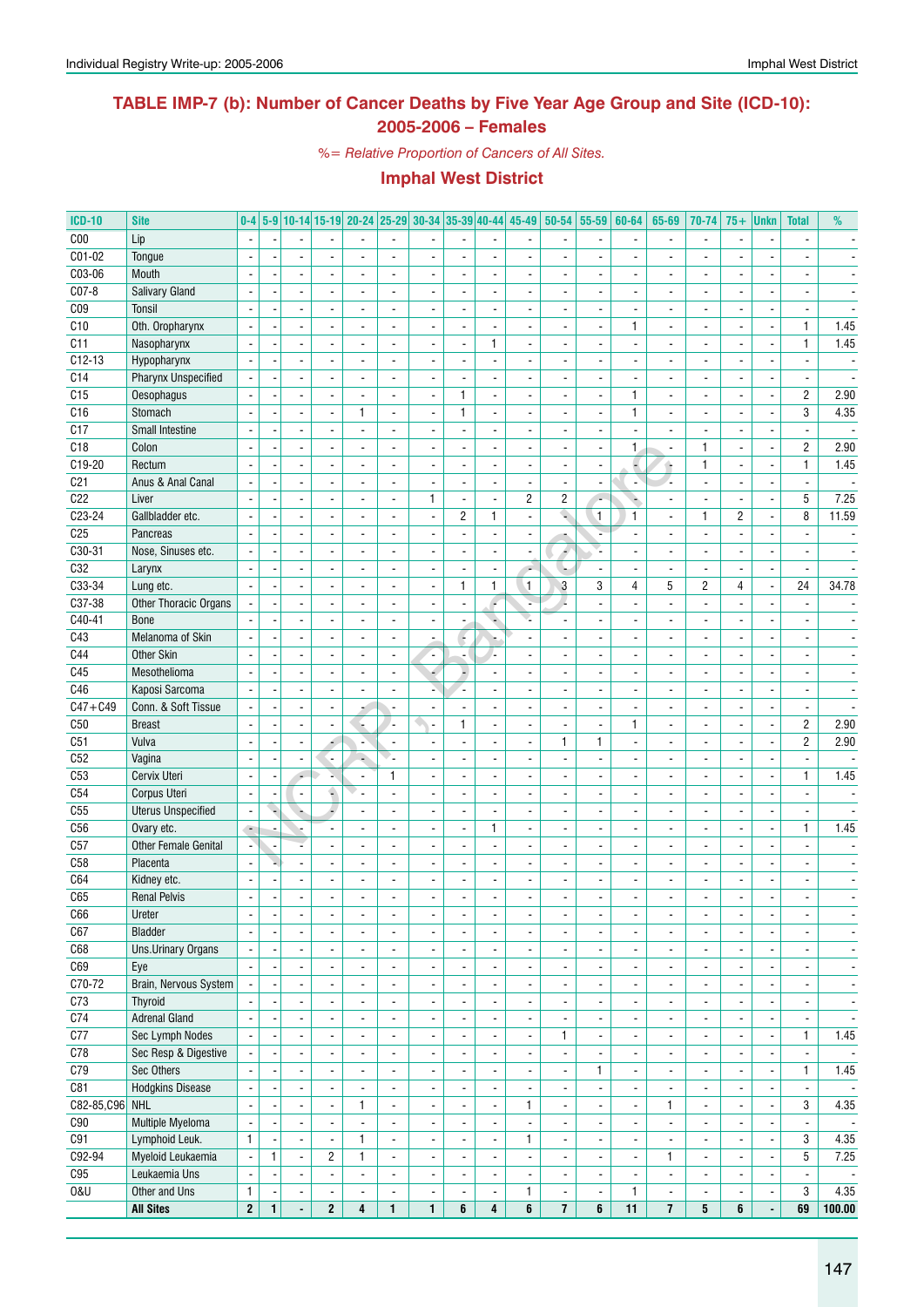### **Table: IMP-8(a):**

# **Average Annual Age Specific, Crude (CR), Age Adjusted (AAR) (with Standard Error(SE)) and Truncated (35-64 Yrs) (TR) Mortality Rate per 100,000 population: 2005-2006 - Males Imphal West District**

| <b>ICD-10</b>   | $0-4$                    | $5-9$                    | $10 - 14$                | $15-19$                  | $20 - 24$                | $25 - 29$                    | $30-34$                  |                          |                          |                          |                          | 35-39 40-44 45-49 50-54 55-59 |                          | $60 - 64$ 65-69          | 70-74                    | $>75$                                                | CR                       | <b>AAR</b>               | <b>SE</b>                | TR                       |
|-----------------|--------------------------|--------------------------|--------------------------|--------------------------|--------------------------|------------------------------|--------------------------|--------------------------|--------------------------|--------------------------|--------------------------|-------------------------------|--------------------------|--------------------------|--------------------------|------------------------------------------------------|--------------------------|--------------------------|--------------------------|--------------------------|
| C <sub>00</sub> | $\overline{\phantom{a}}$ | $\overline{\phantom{a}}$ | $\overline{\phantom{a}}$ | $\overline{\phantom{a}}$ | $\blacksquare$           | $\overline{\phantom{a}}$     | $\overline{\phantom{a}}$ | $\overline{\phantom{a}}$ |                          | $\overline{\phantom{a}}$ | $\overline{a}$           | $\blacksquare$                |                          | $\blacksquare$           | $\overline{\phantom{a}}$ | $\overline{\phantom{a}}$                             |                          |                          | $\overline{\phantom{a}}$ |                          |
| C01-02          | $\overline{\phantom{a}}$ | $\overline{\phantom{a}}$ | $\blacksquare$           | $\overline{\phantom{a}}$ | $\blacksquare$           | ÷,                           |                          | $\overline{\phantom{a}}$ |                          |                          |                          |                               |                          | $\overline{\phantom{a}}$ |                          |                                                      |                          |                          |                          |                          |
| C03-06          | $\overline{\phantom{a}}$ | $\overline{\phantom{a}}$ | $\blacksquare$           | $\blacksquare$           | $\overline{\phantom{a}}$ | $\overline{\phantom{a}}$     |                          | $\overline{\phantom{a}}$ |                          |                          |                          |                               |                          |                          |                          |                                                      |                          |                          |                          |                          |
| $CO7-8$         | $\overline{\phantom{a}}$ | $\overline{\phantom{a}}$ | ٠                        | $\blacksquare$           | $\blacksquare$           | $\overline{\phantom{a}}$     |                          | $\overline{\phantom{a}}$ |                          |                          |                          |                               |                          |                          |                          |                                                      |                          |                          |                          |                          |
| C <sub>09</sub> | $\blacksquare$           | $\overline{\phantom{a}}$ | $\overline{\phantom{a}}$ | $\blacksquare$           | $\blacksquare$           | $\overline{\phantom{a}}$     |                          | $\overline{\phantom{a}}$ |                          | $\blacksquare$           | $\overline{\phantom{a}}$ | $\blacksquare$                |                          |                          |                          |                                                      |                          |                          |                          |                          |
| C10             | $\blacksquare$           | $\overline{\phantom{a}}$ | $\overline{\phantom{a}}$ | $\blacksquare$           | $\blacksquare$           | $\overline{\phantom{a}}$     |                          | $\overline{\phantom{a}}$ |                          | $\blacksquare$           | $\overline{\phantom{a}}$ | $\blacksquare$                |                          | $\blacksquare$           |                          | $\overline{\phantom{a}}$                             |                          |                          |                          |                          |
| C11             | $\blacksquare$           | $\blacksquare$           | $\blacksquare$           | $\overline{a}$           | $\blacksquare$           | $\blacksquare$               |                          | $\overline{\phantom{a}}$ |                          | $\blacksquare$           | $\overline{\phantom{a}}$ | $\blacksquare$                | 9.7                      | $\overline{\phantom{a}}$ | 13.4                     | $\blacksquare$                                       | 0.4                      | 0.7                      | 0.47                     | $1.2$                    |
| $C12-13$        | $\overline{\phantom{a}}$ | $\blacksquare$           | $\blacksquare$           | $\overline{a}$           | $\overline{a}$           | $\blacksquare$               |                          | $\blacksquare$           |                          | $\blacksquare$           |                          | $\overline{\phantom{a}}$      |                          |                          |                          | $\overline{\phantom{a}}$                             |                          |                          |                          |                          |
| C14             | $\blacksquare$           | $\blacksquare$           | $\blacksquare$           | $\overline{a}$           | $\overline{a}$           | $\blacksquare$               |                          | $\overline{a}$           | $\overline{\phantom{a}}$ | $\blacksquare$           | $\overline{\phantom{a}}$ | $\overline{a}$                |                          | ÷,                       |                          | $\frac{1}{2}$                                        |                          |                          |                          |                          |
| C15             | $\blacksquare$           | $\blacksquare$           | $\overline{\phantom{a}}$ | $\blacksquare$           | $\overline{\phantom{a}}$ | ä,                           |                          | $\overline{\phantom{a}}$ | $\overline{a}$           | $\blacksquare$           |                          | $\Box$                        | 9.7                      | 11.6                     | 13.4                     | $\blacksquare$                                       | 0.6                      | $1.0\,$                  | 0.58                     | $1.2$                    |
| C16             | $\blacksquare$           | $\blacksquare$           | $\frac{1}{2}$            | $\blacksquare$           | $\overline{\phantom{a}}$ | $\blacksquare$               |                          | $\overline{\phantom{a}}$ | $\overline{\phantom{a}}$ | 4.0                      | 4.7                      | 14.2                          |                          | 46.3                     | $\blacksquare$           | 35.0                                                 | 2.3                      | 3.1                      | 0.96                     | $3.4\,$                  |
| C17             | $\blacksquare$           | $\blacksquare$           | $\frac{1}{2}$            | $\overline{\phantom{a}}$ | $\blacksquare$           | ÷,                           |                          | $\overline{a}$           |                          | $\blacksquare$           |                          | $\overline{\phantom{a}}$      |                          |                          |                          | $\overline{\phantom{a}}$                             |                          |                          |                          | $\overline{\phantom{a}}$ |
| C18             | $\overline{\phantom{a}}$ | $\blacksquare$           | $\overline{a}$           | $\overline{\phantom{a}}$ | $\blacksquare$           | ÷,                           |                          | $\overline{\phantom{a}}$ |                          |                          |                          | $\blacksquare$                |                          | 11.6                     |                          | $\overline{\phantom{a}}$                             | 0.2                      | 0.3                      | 0.35                     | $\blacksquare$           |
| C19-20          | $\overline{a}$           | $\blacksquare$           | $\overline{a}$           | $\overline{\phantom{a}}$ | $\blacksquare$           | ÷,                           |                          | $\blacksquare$           | 3.4                      | $\blacksquare$           |                          | $\blacksquare$                |                          | u                        | 13.4                     | $\blacksquare$                                       | 0.4                      | 0.5                      | 0.34                     | $0.7\,$                  |
| C <sub>21</sub> | $\overline{\phantom{a}}$ | $\overline{\phantom{a}}$ | $\blacksquare$           | $\overline{\phantom{a}}$ | $\blacksquare$           |                              |                          | $\overline{\phantom{a}}$ |                          | $\blacksquare$           |                          | $\overline{\phantom{a}}$      |                          |                          |                          | $\overline{\phantom{a}}$                             |                          |                          |                          |                          |
| C <sub>22</sub> | ÷,                       |                          |                          | $\overline{a}$           | $\blacksquare$           |                              |                          | $\overline{\phantom{a}}$ |                          | $\blacksquare$           | 4.7                      | ۰                             |                          |                          | 13.4                     | 11.7                                                 | 0.6                      | 0.7                      | 0.42                     | $0.8\,$                  |
| C23-24          | ÷,                       |                          |                          | $\blacksquare$           | $\blacksquare$           |                              |                          | $\overline{a}$           |                          | $\blacksquare$           |                          |                               | 9.7                      |                          |                          | $\overline{\phantom{a}}$                             | 0.2                      | 0.4                      | 0.39                     | $1.2$                    |
| C <sub>25</sub> | ÷,                       | $\blacksquare$           | ٠                        | $\blacksquare$           | $\blacksquare$           |                              |                          | $\overline{\phantom{a}}$ |                          | $\blacksquare$           |                          | 4                             | 9.7                      |                          |                          | $\blacksquare$                                       | 0.2                      | 0.4                      | 0.39                     | $1.2\,$                  |
| C30-31          |                          |                          |                          |                          |                          |                              |                          |                          |                          |                          |                          |                               |                          |                          |                          |                                                      |                          |                          |                          |                          |
|                 | ÷,                       | $\blacksquare$           | $\overline{a}$           | $\blacksquare$           | $\blacksquare$           |                              |                          | $\overline{\phantom{a}}$ |                          | $\overline{\phantom{a}}$ | ÷,                       | u)                            |                          |                          |                          | $\blacksquare$                                       |                          |                          |                          |                          |
| C32             | ÷,                       | $\blacksquare$           | $\overline{a}$           | $\overline{a}$           | $\blacksquare$           | ÷,                           |                          | $\overline{a}$           |                          | $\blacksquare$           | $\overline{a}$           |                               |                          |                          |                          | $\overline{\phantom{a}}$                             |                          |                          |                          | $\blacksquare$           |
| C33-34          | ÷,                       | $\blacksquare$           | $\overline{a}$           | $\overline{a}$           | $\blacksquare$           | ÷,                           |                          | $\blacksquare$           | 6.8                      | 4.0                      |                          | 21.3                          | 29.0                     | 23.2                     | 133.7                    | 116.6                                                | 6.5                      | 8.4                      | 1.53                     | 8.6                      |
| C37-38          | $\overline{a}$           | $\overline{\phantom{a}}$ | $\overline{a}$           | $\overline{\phantom{a}}$ | ä,                       | ÷,                           |                          | $\overline{a}$           | ۸                        | ۷                        |                          | $\overline{a}$                |                          | $\blacksquare$           |                          | $\overline{\phantom{a}}$                             |                          |                          |                          |                          |
| C40-41          | $\overline{a}$           | $\overline{\phantom{a}}$ | ٠                        | $\overline{\phantom{a}}$ | $\blacksquare$           | ÷,                           |                          | Ξ                        | v.                       | υ                        |                          |                               |                          |                          |                          |                                                      |                          |                          |                          |                          |
| C43             | $\overline{a}$           | $\overline{\phantom{a}}$ | $\overline{a}$           | $\overline{\phantom{a}}$ | $\blacksquare$           | ÷,                           | $\overline{\phantom{a}}$ | ÷,                       |                          |                          |                          | $\overline{\phantom{a}}$      |                          | $\overline{\phantom{a}}$ |                          |                                                      |                          |                          |                          |                          |
| C44             | $\overline{a}$           | $\overline{\phantom{a}}$ |                          | $\overline{a}$           | $\blacksquare$           |                              |                          | u                        |                          |                          |                          |                               |                          |                          |                          |                                                      |                          |                          |                          |                          |
| C45             | $\overline{\phantom{a}}$ | $\blacksquare$           | ٠                        | $\overline{\phantom{a}}$ | $\overline{\phantom{a}}$ | ٠                            |                          | ٠                        |                          |                          |                          | ٠                             |                          | $\blacksquare$           |                          |                                                      |                          |                          |                          |                          |
| C46             | ٠                        | $\overline{\phantom{a}}$ | ٠                        | $\overline{\phantom{a}}$ | $\overline{\phantom{a}}$ |                              |                          | $\overline{\phantom{a}}$ |                          | $\overline{\phantom{a}}$ |                          | ٠                             |                          | ٠                        | $\overline{\phantom{a}}$ |                                                      |                          |                          |                          |                          |
| $C47 + C49$     | $\overline{a}$           | $\overline{\phantom{a}}$ | ٠                        | $\overline{\phantom{a}}$ | ۰                        | -                            |                          | -                        |                          |                          |                          |                               |                          | ٠                        | $\overline{\phantom{a}}$ |                                                      |                          |                          |                          |                          |
| C50             | $\overline{\phantom{a}}$ | $\overline{\phantom{a}}$ | $\overline{a}$           | $\overline{\phantom{a}}$ | 4                        | ÷.                           |                          | $\frac{1}{2}$            | $\overline{\phantom{a}}$ |                          |                          |                               |                          | $\overline{\phantom{a}}$ | $\overline{\phantom{a}}$ |                                                      |                          |                          |                          |                          |
| C60             | $\overline{\phantom{a}}$ | $\overline{\phantom{a}}$ | $\overline{a}$           | $\blacksquare$           | υŻ.                      | $\overline{\phantom{a}}$     |                          | $\frac{1}{2}$            | $\overline{\phantom{a}}$ |                          |                          |                               |                          | $\overline{\phantom{a}}$ | $\overline{\phantom{a}}$ |                                                      |                          |                          |                          |                          |
| C61             | $\overline{\phantom{a}}$ | $\overline{\phantom{a}}$ | ۰                        | $\overline{\phantom{a}}$ | $\overline{\phantom{a}}$ |                              |                          | $\frac{1}{2}$            | $\overline{\phantom{a}}$ |                          |                          |                               |                          |                          | $\overline{\phantom{a}}$ |                                                      |                          |                          |                          |                          |
| C62             | $\overline{\phantom{a}}$ | $\overline{\phantom{a}}$ | ۰                        | ÷                        |                          | $\blacksquare$               |                          | $\overline{\phantom{m}}$ | $\overline{\phantom{a}}$ | $\overline{\phantom{a}}$ |                          | -                             |                          | $\overline{\phantom{a}}$ | $\overline{\phantom{a}}$ | $\overline{\phantom{a}}$                             |                          |                          | $\overline{\phantom{a}}$ |                          |
| C63             | $\overline{\phantom{a}}$ | $\overline{\phantom{a}}$ | 4                        | ٠                        | $\overline{\phantom{a}}$ | $\overline{\phantom{a}}$     |                          | $\overline{\phantom{a}}$ | $\overline{\phantom{a}}$ | $\overline{\phantom{a}}$ | $\overline{a}$           | $\overline{a}$                |                          | $\overline{\phantom{a}}$ | $\overline{\phantom{a}}$ | $\overline{\phantom{a}}$                             | $\overline{\phantom{a}}$ | $\overline{\phantom{a}}$ | $\overline{\phantom{a}}$ | $\blacksquare$           |
| C64             | $\overline{\phantom{a}}$ | $\overline{\phantom{a}}$ | $\overline{\phantom{a}}$ | $\overline{\phantom{a}}$ | $\overline{\phantom{a}}$ | $\overline{\phantom{a}}$     |                          | $\overline{\phantom{a}}$ | $\overline{\phantom{a}}$ | $\overline{\phantom{a}}$ | $\overline{\phantom{a}}$ | 7.1                           |                          | $\overline{\phantom{a}}$ | $\overline{\phantom{a}}$ | $\overline{\phantom{a}}$                             | 0.2                      | 0.3                      | 0.28                     | 0.9                      |
| C65             | $\overline{\phantom{a}}$ | $\overline{\phantom{a}}$ | $\overline{\phantom{a}}$ | ÷.                       | $\overline{\phantom{a}}$ | $\qquad \qquad \blacksquare$ |                          | $\overline{\phantom{a}}$ | $\overline{\phantom{a}}$ |                          |                          | $\overline{a}$                |                          | $\overline{\phantom{a}}$ | $\blacksquare$           | $\overline{\phantom{a}}$                             |                          |                          |                          |                          |
| C66             | $\blacksquare$           | $\blacksquare$           | $\frac{1}{2}$            | $\blacksquare$           |                          | $\blacksquare$               |                          | $\overline{\phantom{a}}$ | ÷,                       |                          | $\overline{\phantom{a}}$ | ٠                             |                          | $\overline{\phantom{a}}$ | $\overline{\phantom{a}}$ | $\overline{\phantom{a}}$                             |                          |                          |                          |                          |
| C67             | $\overline{\phantom{a}}$ | $\overline{\phantom{a}}$ | $\overline{\phantom{a}}$ | $\overline{\phantom{a}}$ | ٠                        | ٠                            | $\overline{\phantom{a}}$ | $\overline{\phantom{a}}$ | $\overline{\phantom{a}}$ | ٠                        | $\overline{\phantom{a}}$ | $\overline{\phantom{a}}$      | $\overline{\phantom{a}}$ | ٠                        | ٠                        | $\overline{\phantom{a}}$                             | ۰                        | $\overline{\phantom{a}}$ | $\overline{\phantom{a}}$ | ٠                        |
| C68             | $\overline{\phantom{a}}$ | $\overline{\phantom{a}}$ | $\overline{\phantom{a}}$ | $\blacksquare$           | $\overline{\phantom{a}}$ | $\overline{\phantom{a}}$     | $\overline{\phantom{a}}$ | $\overline{\phantom{a}}$ | $\overline{\phantom{a}}$ | $\overline{\phantom{a}}$ | $\overline{\phantom{a}}$ | $\overline{\phantom{a}}$      | $\overline{\phantom{a}}$ | $\overline{\phantom{a}}$ | $\overline{\phantom{a}}$ | $\overline{\phantom{a}}$                             | $\overline{\phantom{a}}$ | $\overline{\phantom{a}}$ | $\overline{\phantom{a}}$ | $\overline{\phantom{a}}$ |
| C69             | $\overline{\phantom{a}}$ | $\overline{\phantom{a}}$ | $\overline{\phantom{a}}$ | $\overline{\phantom{a}}$ | $\overline{\phantom{a}}$ | $\overline{\phantom{a}}$     | $\overline{\phantom{a}}$ | $\overline{\phantom{a}}$ | $\blacksquare$           | $\overline{\phantom{a}}$ | $\overline{\phantom{a}}$ | $\blacksquare$                | ٠                        | $\overline{\phantom{a}}$ | $\overline{\phantom{a}}$ | $\overline{\phantom{a}}$                             | $\overline{a}$           | $\overline{\phantom{a}}$ | $\overline{\phantom{a}}$ | $\overline{\phantom{a}}$ |
| C70-72          | $\overline{\phantom{a}}$ | $\overline{\phantom{a}}$ | $\overline{\phantom{a}}$ | $\overline{\phantom{a}}$ | $\overline{\phantom{a}}$ | $\overline{\phantom{a}}$     | $\overline{\phantom{a}}$ | $\overline{\phantom{a}}$ | $\blacksquare$           | $\overline{\phantom{a}}$ | $\overline{\phantom{a}}$ | $\blacksquare$                | ٠                        | $\overline{\phantom{a}}$ | $\overline{\phantom{a}}$ | $\overline{\phantom{a}}$                             | $\overline{\phantom{a}}$ | $\overline{\phantom{a}}$ | $\overline{\phantom{a}}$ | $\overline{\phantom{a}}$ |
| C73             | $\overline{\phantom{a}}$ | $\overline{\phantom{a}}$ | $\overline{\phantom{a}}$ | $\overline{\phantom{a}}$ | $\blacksquare$           | $\overline{\phantom{a}}$     | $\overline{\phantom{a}}$ | $\overline{\phantom{a}}$ | $\blacksquare$           | $\overline{\phantom{a}}$ | $\blacksquare$           | $\blacksquare$                | $\overline{\phantom{a}}$ | $\overline{\phantom{a}}$ | $\overline{\phantom{a}}$ | $\overline{\phantom{a}}$                             | $\overline{a}$           | $\overline{\phantom{0}}$ | $\overline{\phantom{a}}$ | $\overline{\phantom{a}}$ |
| C74             | $\overline{\phantom{a}}$ | $\overline{\phantom{a}}$ | $\overline{\phantom{a}}$ | $\overline{\phantom{a}}$ | $\overline{\phantom{a}}$ | $\overline{\phantom{a}}$     | $\overline{\phantom{a}}$ | $\overline{\phantom{a}}$ | $\blacksquare$           | $\overline{\phantom{a}}$ | $\blacksquare$           | $\overline{\phantom{a}}$      |                          | $\blacksquare$           | $\blacksquare$           | $\overline{\phantom{a}}$                             |                          |                          | $\blacksquare$           | $\overline{\phantom{a}}$ |
| C77             | $\overline{\phantom{a}}$ | $\overline{\phantom{a}}$ | $\overline{\phantom{a}}$ | $\overline{\phantom{a}}$ | $\overline{\phantom{a}}$ | $\overline{\phantom{a}}$     | $\overline{\phantom{a}}$ | $\overline{\phantom{a}}$ | $\overline{\phantom{a}}$ | $\overline{\phantom{a}}$ | $\blacksquare$           | $\overline{\phantom{a}}$      | ٠                        | $\blacksquare$           | $\blacksquare$           | $\overline{\phantom{a}}$                             | $\overline{\phantom{0}}$ |                          | $\blacksquare$           | $\overline{\phantom{a}}$ |
| C78             | $\overline{\phantom{a}}$ | $\overline{\phantom{a}}$ | $\overline{\phantom{a}}$ | $\overline{\phantom{a}}$ | $\overline{\phantom{a}}$ | $\overline{\phantom{a}}$     | $\overline{\phantom{a}}$ | $\overline{\phantom{a}}$ | $\blacksquare$           | $\overline{\phantom{a}}$ | $\blacksquare$           | $\overline{\phantom{a}}$      | ٠                        | $\blacksquare$           | $\blacksquare$           | $\overline{\phantom{a}}$                             | $\overline{a}$           |                          | $\blacksquare$           | $\overline{\phantom{a}}$ |
| C79             | $\overline{\phantom{a}}$ | $\overline{\phantom{a}}$ | $\overline{\phantom{a}}$ | $\overline{\phantom{a}}$ | $\overline{\phantom{a}}$ | $\blacksquare$               | $\overline{\phantom{a}}$ | $\overline{\phantom{a}}$ | $\overline{\phantom{a}}$ | $\overline{\phantom{a}}$ | $\blacksquare$           | $\overline{\phantom{a}}$      |                          | $\blacksquare$           | $\blacksquare$           | $\overline{\phantom{a}}$                             | $\overline{\phantom{a}}$ |                          | $\blacksquare$           | $\overline{\phantom{a}}$ |
| C81             | $\blacksquare$           | $\overline{\phantom{a}}$ | $\overline{\phantom{a}}$ | $\blacksquare$           | $\blacksquare$           | $\overline{\phantom{a}}$     | $\overline{\phantom{a}}$ | $\overline{\phantom{a}}$ | $\overline{a}$           | $\blacksquare$           | $\overline{a}$           | $\overline{\phantom{a}}$      |                          | $\overline{\phantom{a}}$ | $\overline{\phantom{a}}$ | $\overline{\phantom{a}}$                             | $\overline{\phantom{a}}$ | $\overline{\phantom{a}}$ | $\blacksquare$           | $\overline{\phantom{a}}$ |
| C82-85, C96     | $\overline{\phantom{a}}$ | $\overline{\phantom{a}}$ | $\overline{\phantom{a}}$ | $\blacksquare$           | $\blacksquare$           | $\overline{\phantom{a}}$     | $\overline{\phantom{a}}$ | $\overline{\phantom{a}}$ | $\overline{a}$           | $\overline{\phantom{a}}$ | $\overline{\phantom{a}}$ | $\overline{\phantom{a}}$      |                          | $\blacksquare$           | 13.4                     | $\blacksquare$                                       | 0.2                      | 0.3                      | 0.27                     | $\overline{\phantom{a}}$ |
| C90             | $\overline{\phantom{a}}$ | $\overline{\phantom{a}}$ | $\overline{\phantom{a}}$ | $\blacksquare$           | $\overline{\phantom{a}}$ | $\overline{\phantom{a}}$     | $\overline{\phantom{a}}$ | $\overline{\phantom{a}}$ | $\overline{a}$           | $\overline{\phantom{a}}$ | $\overline{\phantom{a}}$ | $\overline{\phantom{a}}$      |                          | $\overline{\phantom{a}}$ |                          | $\overline{\phantom{a}}$                             |                          |                          |                          | $\overline{\phantom{a}}$ |
| C91             | $\blacksquare$           | $\overline{\phantom{a}}$ | $\blacksquare$           | $\blacksquare$           | ä,                       | $\blacksquare$               | $\overline{\phantom{a}}$ | $\overline{\phantom{a}}$ | $\overline{\phantom{a}}$ | $\overline{\phantom{a}}$ | $\overline{a}$           | $\blacksquare$                |                          | $\overline{\phantom{a}}$ | $\blacksquare$           | $\overline{\phantom{a}}$                             | $\overline{\phantom{a}}$ |                          | $\overline{\phantom{a}}$ | $\overline{\phantom{a}}$ |
| C92-94          | $\overline{\phantom{a}}$ | $\overline{\phantom{a}}$ | $\blacksquare$           | $\blacksquare$           | 1.9                      | $\blacksquare$               | $\overline{\phantom{a}}$ | $\overline{\phantom{a}}$ | $\overline{\phantom{a}}$ | $\blacksquare$           | $\overline{a}$           | $\blacksquare$                |                          | $\overline{\phantom{a}}$ | 13.4                     | 11.7                                                 | 0.6                      | 0.7                      | 0.39                     | $\overline{\phantom{a}}$ |
| C95             | $\blacksquare$           | $\overline{\phantom{a}}$ | $\overline{\phantom{a}}$ | $\overline{\phantom{a}}$ | $\blacksquare$           |                              |                          |                          |                          | $\blacksquare$           | $\overline{\phantom{a}}$ | $\blacksquare$                |                          | $\blacksquare$           | $\overline{\phantom{a}}$ |                                                      |                          |                          | $\overline{\phantom{a}}$ | $\overline{\phantom{a}}$ |
| <b>0&amp;U</b>  |                          | $\overline{\phantom{a}}$ |                          |                          | $\blacksquare$           | $\overline{\phantom{a}}$     | $\overline{\phantom{a}}$ | $\overline{\phantom{a}}$ |                          |                          | $\overline{a}$           |                               |                          | $\blacksquare$           |                          | $\overline{\phantom{a}}$<br>$\overline{\phantom{a}}$ |                          | $\overline{\phantom{a}}$ |                          | $\blacksquare$           |
|                 | $\blacksquare$           |                          | $\overline{\phantom{a}}$ | $\overline{\phantom{a}}$ |                          | $\overline{\phantom{a}}$     | $\overline{\phantom{a}}$ | $\overline{\phantom{a}}$ |                          | $\blacksquare$           |                          | $\overline{\phantom{a}}$      |                          |                          |                          |                                                      |                          |                          |                          |                          |
| All             |                          | $\blacksquare$           | ۰                        | $\blacksquare$           | 1.9                      | ٠                            | ٠                        | $\overline{\phantom{a}}$ | 10.1                     | 8.1                      | 9.3                      | 42.6                          | 67.6                     | 92.7                     | 213.9                    | 174.8                                                | 12.6                     | 16.7                     | 2.20                     | $19.2$                   |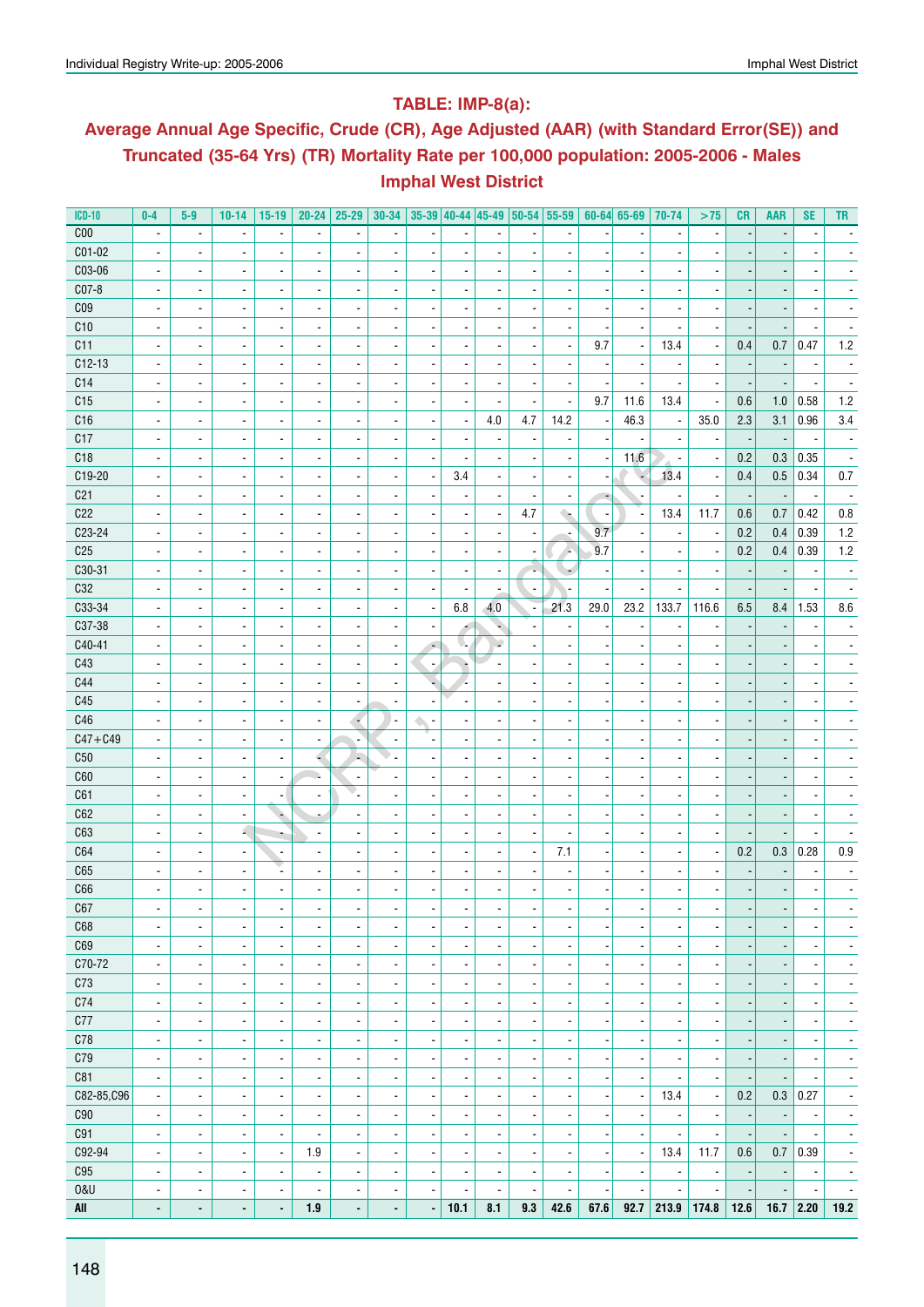## **Table: IMP-8(b):**

# **Average Annual Age Specific, Crude (CR), Age Adjusted (AAR) (with Standard Error(SE)) and Truncated (35-64 Yrs) (TR) Mortality Rate per 100,000 population: 2005-2006 - Females Imphal West District**

| <b>ICD-10</b>   | $0-4$                    | $5-9$                    | $10-14$                  | $15-19$                  | $20 - 24$                | $25 - 29$                    |                              |                          |                          |                          |                          | $30-34$   35-39 40-44 45-49 50-54 55-59 |                          | $60 - 64$ 65-69          | 70-74                    | $>75$                    | <b>CR</b>                | <b>AAR</b>               | <b>SE</b>                | <b>TR</b>                |
|-----------------|--------------------------|--------------------------|--------------------------|--------------------------|--------------------------|------------------------------|------------------------------|--------------------------|--------------------------|--------------------------|--------------------------|-----------------------------------------|--------------------------|--------------------------|--------------------------|--------------------------|--------------------------|--------------------------|--------------------------|--------------------------|
| C <sub>00</sub> | $\overline{\phantom{a}}$ | $\overline{\phantom{a}}$ | $\overline{\phantom{a}}$ | $\overline{\phantom{a}}$ | $\overline{\phantom{a}}$ | ٠                            |                              | $\overline{\phantom{a}}$ |                          |                          |                          |                                         |                          | $\overline{\phantom{a}}$ |                          |                          |                          |                          |                          |                          |
| C01-02          | $\overline{\phantom{a}}$ | $\overline{\phantom{a}}$ | $\overline{a}$           | $\blacksquare$           | $\overline{\phantom{a}}$ | $\overline{\phantom{a}}$     | $\blacksquare$               | $\overline{a}$           |                          |                          | $\overline{\phantom{a}}$ | $\overline{\phantom{a}}$                |                          |                          |                          |                          |                          |                          |                          |                          |
| C03-06          | $\overline{\phantom{a}}$ | $\overline{\phantom{a}}$ | $\overline{\phantom{a}}$ | $\blacksquare$           | $\overline{\phantom{a}}$ | $\overline{\phantom{a}}$     | $\blacksquare$               | $\overline{\phantom{a}}$ | $\overline{\phantom{a}}$ | $\overline{\phantom{a}}$ | $\blacksquare$           | $\blacksquare$                          |                          | $\overline{\phantom{a}}$ | $\overline{\phantom{a}}$ | $\overline{\phantom{a}}$ |                          |                          | $\overline{\phantom{a}}$ |                          |
| C07-8           | $\overline{\phantom{a}}$ | $\overline{\phantom{a}}$ | $\overline{\phantom{a}}$ | $\overline{\phantom{a}}$ | $\overline{\phantom{a}}$ | $\blacksquare$               |                              | $\overline{\phantom{a}}$ | $\overline{\phantom{a}}$ | $\blacksquare$           |                          | $\overline{\phantom{a}}$                |                          | $\overline{\phantom{a}}$ | $\blacksquare$           | $\overline{\phantom{a}}$ |                          |                          |                          |                          |
| C <sub>09</sub> | $\overline{\phantom{a}}$ | $\overline{\phantom{a}}$ | $\overline{\phantom{a}}$ | $\overline{\phantom{a}}$ | $\overline{\phantom{a}}$ | ٠                            |                              | $\overline{\phantom{m}}$ | $\overline{\phantom{a}}$ | $\overline{\phantom{a}}$ |                          | $\overline{a}$                          |                          | ٠                        | $\overline{\phantom{a}}$ | 9.4                      | 0.2                      | 0.2                      | 0.19                     |                          |
| C10             | $\blacksquare$           | $\blacksquare$           | $\overline{\phantom{a}}$ | $\blacksquare$           | $\blacksquare$           | ÷,                           |                              | $\overline{\phantom{a}}$ |                          |                          |                          | $\blacksquare$                          |                          |                          |                          | $\overline{\phantom{a}}$ |                          |                          |                          |                          |
|                 |                          |                          |                          |                          |                          |                              |                              |                          |                          |                          |                          |                                         |                          |                          |                          |                          |                          |                          |                          |                          |
| C11             | $\blacksquare$           | $\blacksquare$           | $\overline{\phantom{a}}$ | $\blacksquare$           | $\blacksquare$           | $\overline{\phantom{a}}$     | $\blacksquare$               | $\overline{\phantom{a}}$ | $\overline{\phantom{a}}$ | $\overline{\phantom{a}}$ | $\blacksquare$           | $\overline{\phantom{a}}$                | 16.6                     | $\blacksquare$           | $\overline{\phantom{a}}$ | $\frac{1}{2}$            | 0.4                      | 0.7                      | 0.47                     | 2.1                      |
| $C12-13$        | $\overline{\phantom{a}}$ | $\blacksquare$           | $\overline{\phantom{a}}$ | $\overline{\phantom{a}}$ | $\overline{\phantom{a}}$ | ٠                            |                              | ٠                        |                          | $\overline{\phantom{a}}$ |                          | $\overline{\phantom{a}}$                |                          | $\overline{\phantom{a}}$ | $\blacksquare$           | $\overline{\phantom{a}}$ |                          |                          |                          |                          |
| C14             | $\overline{\phantom{a}}$ | $\overline{\phantom{a}}$ | $\overline{a}$           | $\overline{\phantom{a}}$ | $\overline{\phantom{a}}$ | $\overline{\phantom{a}}$     | $\overline{\phantom{a}}$     | ٠                        |                          | $\overline{\phantom{a}}$ |                          | $\overline{\phantom{a}}$                |                          | $\overline{\phantom{a}}$ | $\overline{\phantom{a}}$ | $\overline{\phantom{a}}$ |                          |                          |                          |                          |
| C15             | $\overline{\phantom{a}}$ | $\blacksquare$           | $\overline{\phantom{a}}$ | $\overline{\phantom{a}}$ | $\overline{\phantom{a}}$ | $\blacksquare$               | $\blacksquare$               | $\overline{\phantom{a}}$ | $\overline{\phantom{a}}$ | $\overline{\phantom{a}}$ | $\overline{\phantom{a}}$ | $\blacksquare$                          |                          | $\blacksquare$           | $\blacksquare$           | $\overline{\phantom{a}}$ | $\overline{\phantom{a}}$ | $\overline{\phantom{a}}$ | $\blacksquare$           | $\overline{\phantom{a}}$ |
| C16             | $\blacksquare$           | $\overline{\phantom{a}}$ | $\blacksquare$           | $\overline{\phantom{a}}$ | $\overline{\phantom{a}}$ | $\blacksquare$               | $\blacksquare$               | $\overline{\phantom{a}}$ | $\overline{\phantom{a}}$ | $\overline{\phantom{a}}$ | 4.9                      | $\blacksquare$                          |                          | $\blacksquare$           | $\overline{\phantom{a}}$ | $\overline{\phantom{a}}$ | 0.2                      | 0.2                      | 0.25                     | 0.8                      |
| C17             | $\overline{a}$           | $\overline{\phantom{a}}$ | $\overline{\phantom{a}}$ | $\overline{\phantom{a}}$ | $\overline{\phantom{a}}$ | $\overline{\phantom{a}}$     |                              | $\overline{\phantom{m}}$ | $\overline{\phantom{a}}$ | $\overline{\phantom{a}}$ |                          | $\overline{a}$                          |                          | $\overline{\phantom{a}}$ | $\overline{\phantom{a}}$ | $\overline{\phantom{a}}$ |                          |                          |                          |                          |
| C18             | $\overline{a}$           | $\overline{\phantom{a}}$ | ä,                       | $\overline{a}$           | $\overline{a}$           | $\overline{a}$               |                              | ä,                       | $\overline{a}$           | $\overline{a}$           | $\overline{\phantom{a}}$ |                                         |                          | ÷,                       | $\overline{\phantom{a}}$ | 18.8                     | 0.4                      | 0.4                      | 0.27                     | $\overline{\phantom{a}}$ |
| C19-20          | $\overline{\phantom{a}}$ | $\blacksquare$           | $\overline{\phantom{a}}$ | $\blacksquare$           | $\blacksquare$           | $\overline{\phantom{a}}$     |                              | $\overline{\phantom{a}}$ |                          | $\blacksquare$           | 4.9                      | $\blacksquare$                          |                          | ×                        | $\overline{\phantom{a}}$ | $\overline{\phantom{a}}$ | 0.2                      | 0.2                      | 0.25                     | 0.8                      |
| C <sub>21</sub> | $\blacksquare$           | $\blacksquare$           | $\overline{\phantom{a}}$ | $\overline{\phantom{a}}$ | $\blacksquare$           | $\blacksquare$               |                              | $\overline{\phantom{a}}$ |                          | $\blacksquare$           |                          | $\blacksquare$                          |                          | ÷                        |                          | $\overline{\phantom{a}}$ | $\overline{\phantom{a}}$ |                          |                          |                          |
| C <sub>22</sub> | $\overline{\phantom{a}}$ | $\blacksquare$           | $\overline{a}$           | $\overline{\phantom{a}}$ | $\overline{\phantom{a}}$ | $\overline{a}$               |                              | $\overline{a}$           |                          |                          |                          | $\overline{\phantom{a}}$                |                          | $\overline{\phantom{a}}$ |                          | $\blacksquare$           |                          |                          |                          |                          |
| C23-24          | $\overline{\phantom{a}}$ | $\overline{\phantom{a}}$ | ä,                       | $\overline{\phantom{a}}$ | $\overline{\phantom{a}}$ | $\overline{a}$               |                              | $\blacksquare$           | 6.7                      | $\overline{\phantom{a}}$ | 14.8                     | 23.1                                    | $\overline{\phantom{a}}$ |                          | 23.6                     | $\overline{\phantom{a}}$ | 2.1                      | 2.5                      | 0.81                     | 6.7                      |
| C <sub>25</sub> | $\overline{\phantom{a}}$ | $\overline{\phantom{a}}$ | $\overline{\phantom{a}}$ | $\overline{\phantom{a}}$ | $\overline{\phantom{a}}$ | $\overline{\phantom{a}}$     | $\blacksquare$               | $\overline{\phantom{a}}$ | $\overline{\phantom{a}}$ | $\blacksquare$           | $\overline{\phantom{a}}$ | ٠                                       |                          | $\blacksquare$           | 11.8                     | $\overline{\phantom{a}}$ | 0.2                      | 0.2                      | 0.24                     |                          |
| C30-31          | $\overline{\phantom{a}}$ | $\overline{\phantom{a}}$ | $\overline{\phantom{a}}$ | $\overline{\phantom{a}}$ | $\overline{\phantom{a}}$ | $\blacksquare$               | $\overline{\phantom{a}}$     | $\overline{\phantom{a}}$ | $\overline{\phantom{a}}$ | $\blacksquare$           | $\overline{\phantom{a}}$ | ж                                       |                          | $\overline{\phantom{a}}$ | $\blacksquare$           | $\overline{\phantom{a}}$ |                          |                          | $\overline{\phantom{a}}$ |                          |
| C32             | $\overline{\phantom{a}}$ | $\overline{\phantom{a}}$ | $\overline{\phantom{a}}$ | $\overline{\phantom{a}}$ | $\overline{\phantom{a}}$ | $\qquad \qquad \blacksquare$ | $\qquad \qquad \blacksquare$ | $\overline{\phantom{m}}$ | $\overline{\phantom{a}}$ | $\overline{\phantom{a}}$ | ٠                        | ÷,                                      |                          | $\overline{\phantom{m}}$ |                          | $\overline{\phantom{a}}$ |                          |                          |                          |                          |
| C33-34          | $\blacksquare$           | $\blacksquare$           | $\overline{\phantom{a}}$ | $\blacksquare$           | $\blacksquare$           | $\blacksquare$               | $\overline{\phantom{a}}$     | 2.7                      | $\overline{\phantom{a}}$ | 4.0                      | 4.9                      | 7.7                                     | 8.3                      | $\overline{a}$           | 23.6                     | 56.4                     | 2.7                      | 2.9                      | 0.82                     | 4.2                      |
| C37-38          | $\blacksquare$           | $\blacksquare$           | $\blacksquare$           | $\blacksquare$           | $\blacksquare$           | $\blacksquare$               | $\blacksquare$               | $\overline{\phantom{a}}$ | $\overline{\phantom{a}}$ | 4                        | ٠                        | <b>.</b>                                |                          | $\blacksquare$           | $\blacksquare$           | $\overline{\phantom{a}}$ | $\overline{\phantom{a}}$ |                          |                          | $\blacksquare$           |
| $C40-41$        |                          |                          |                          |                          |                          |                              |                              |                          |                          |                          |                          |                                         |                          |                          |                          |                          |                          |                          |                          |                          |
|                 | $\overline{\phantom{a}}$ | $\overline{\phantom{a}}$ | $\overline{\phantom{a}}$ | $\overline{\phantom{a}}$ | $\overline{\phantom{a}}$ | $\overline{\phantom{a}}$     |                              | $\overline{\phantom{a}}$ |                          | ÷                        |                          |                                         |                          | $\overline{\phantom{a}}$ |                          |                          |                          |                          |                          |                          |
| C43             | $\blacksquare$           | $\blacksquare$           | $\overline{a}$           | $\blacksquare$           | $\blacksquare$           | $\overline{\phantom{a}}$     | $\overline{\phantom{a}}$     | $\overline{a}$           | ÷                        | ٠                        |                          |                                         |                          | $\overline{\phantom{a}}$ | $\overline{\phantom{a}}$ |                          |                          |                          |                          |                          |
| C44             | $\blacksquare$           | $\blacksquare$           | $\overline{\phantom{a}}$ | $\overline{\phantom{a}}$ | $\blacksquare$           | $\overline{a}$               | $\blacksquare$               | l,                       |                          | ÷,                       | $\blacksquare$           | $\overline{\phantom{a}}$                |                          | $\overline{\phantom{a}}$ | $\blacksquare$           |                          |                          |                          |                          | $\overline{\phantom{a}}$ |
| C45             | $\overline{\phantom{a}}$ | $\overline{\phantom{a}}$ | $\overline{\phantom{a}}$ | $\overline{\phantom{a}}$ | $\overline{\phantom{a}}$ | $\overline{\phantom{a}}$     | $\overline{\phantom{a}}$     | ÷                        | ÷                        | $\overline{\phantom{a}}$ | $\overline{\phantom{a}}$ | $\blacksquare$                          |                          | $\overline{\phantom{a}}$ | $\overline{\phantom{a}}$ | $\overline{\phantom{a}}$ |                          | $\overline{\phantom{a}}$ | $\overline{\phantom{a}}$ | $\blacksquare$           |
| C46             | $\overline{\phantom{a}}$ | $\overline{\phantom{a}}$ | $\overline{\phantom{a}}$ | $\overline{\phantom{a}}$ | $\overline{\phantom{a}}$ | $\blacksquare$               | $\overline{\phantom{a}}$     | u,                       |                          | $\overline{\phantom{a}}$ | $\overline{\phantom{a}}$ | $\overline{\phantom{a}}$                |                          | $\overline{\phantom{a}}$ | $\overline{\phantom{a}}$ | $\overline{\phantom{a}}$ |                          | $\overline{\phantom{a}}$ | $\overline{\phantom{a}}$ |                          |
| $C47 + C49$     | $\overline{a}$           | $\overline{\phantom{a}}$ | $\blacksquare$           | $\overline{a}$           | $\overline{a}$           | ä,                           | ÷,                           | $\overline{\phantom{a}}$ |                          |                          |                          | $\blacksquare$                          |                          |                          | ä,                       | $\overline{a}$           |                          |                          |                          |                          |
| C50             | $\overline{\phantom{a}}$ | $\blacksquare$           | $\overline{\phantom{a}}$ | $\blacksquare$           | $\overline{\phantom{a}}$ | ٠                            | $\blacksquare$               | 2.7                      | $\overline{\phantom{a}}$ | $\overline{\phantom{a}}$ | $\overline{\phantom{a}}$ | $\overline{\phantom{a}}$                | 16.6                     | 21.1                     | $\blacksquare$           | $\blacksquare$           | 1.0                      | 1.5                      | 0.67                     | 2.7                      |
| C51             | $\blacksquare$           | $\overline{\phantom{a}}$ | $\overline{\phantom{a}}$ | $\overline{\phantom{a}}$ | $\blacksquare$           | $\overline{\phantom{a}}$     | $\blacksquare$               | $\overline{\phantom{a}}$ |                          | $\blacksquare$           | $\overline{\phantom{a}}$ | $\overline{\phantom{a}}$                |                          | $\blacksquare$           | $\blacksquare$           | $\overline{\phantom{a}}$ |                          |                          |                          |                          |
| C52             | $\overline{\phantom{a}}$ | $\overline{\phantom{a}}$ | $\overline{a}$           | $\overline{\phantom{a}}$ | e.                       | ٠                            |                              | $\overline{\phantom{a}}$ |                          |                          |                          |                                         |                          | ٠                        |                          |                          |                          |                          |                          |                          |
| C <sub>53</sub> | $\overline{\phantom{a}}$ | $\blacksquare$           | $\overline{a}$           | $\overline{\phantom{a}}$ |                          | ÷,                           |                              | $\overline{\phantom{a}}$ |                          |                          |                          |                                         |                          | $\blacksquare$           | $\blacksquare$           |                          |                          |                          |                          |                          |
| C54             | $\overline{\phantom{a}}$ | $\blacksquare$           | $\overline{\phantom{a}}$ | $\overline{\phantom{a}}$ | $\overline{\phantom{a}}$ |                              |                              | $\overline{\phantom{a}}$ | $\overline{\phantom{a}}$ | $\blacksquare$           | $\overline{\phantom{a}}$ | $\blacksquare$                          |                          | $\blacksquare$           | $\blacksquare$           | $\overline{\phantom{a}}$ |                          | $\overline{\phantom{a}}$ | $\overline{\phantom{a}}$ | $\overline{\phantom{a}}$ |
| C55             | $\blacksquare$           | $\overline{\phantom{a}}$ | $\blacksquare$           | ٠.                       | $\overline{\phantom{a}}$ | $\overline{\phantom{a}}$     | $\overline{\phantom{a}}$     | $\overline{\phantom{a}}$ | $\overline{\phantom{a}}$ | $\overline{\phantom{a}}$ | $\overline{\phantom{a}}$ | $\blacksquare$                          |                          | $\overline{\phantom{a}}$ | $\blacksquare$           | $\overline{\phantom{a}}$ |                          | $\overline{\phantom{a}}$ | $\overline{\phantom{a}}$ | $\overline{\phantom{a}}$ |
| C56             | $\overline{\phantom{a}}$ | $\overline{\phantom{a}}$ | ÷,                       | ¥,                       |                          | $\qquad \qquad \blacksquare$ | -                            | $\overline{\phantom{m}}$ | $\overline{\phantom{a}}$ | $\overline{\phantom{a}}$ | 4.9                      | 7.7                                     |                          | 10.6                     | $\overline{\phantom{a}}$ |                          | 0.6                      | 0.9                      | 0.51                     | 1.8                      |
| C57             | $\blacksquare$           | $\overline{\phantom{a}}$ | $\overline{\phantom{a}}$ | ÷                        |                          | ÷,                           |                              | $\overline{a}$           |                          | $\blacksquare$           |                          | $\overline{\phantom{a}}$                |                          |                          | $\blacksquare$           | $\overline{\phantom{a}}$ |                          |                          |                          |                          |
| C <sub>58</sub> | $\overline{\phantom{a}}$ | $\blacksquare$           | $\overline{\phantom{a}}$ | ٠                        | $\blacksquare$           | $\overline{\phantom{a}}$     | $\blacksquare$               | $\overline{\phantom{a}}$ | $\overline{\phantom{a}}$ | $\blacksquare$           | $\blacksquare$           | $\overline{\phantom{a}}$                |                          | $\blacksquare$           | $\blacksquare$           | $\blacksquare$           |                          |                          |                          |                          |
| C64             | $\overline{\phantom{a}}$ | $\overline{\phantom{a}}$ | $\overline{\phantom{a}}$ | $\overline{\phantom{a}}$ | $\overline{\phantom{a}}$ | $\overline{\phantom{a}}$     |                              | ٠                        |                          |                          |                          | $\overline{\phantom{a}}$                |                          | $\overline{\phantom{a}}$ | $\blacksquare$           | 9.4                      | 0.2                      | 0.2                      | 0.19                     |                          |
| C65             |                          |                          |                          | $\blacksquare$           | $\blacksquare$           |                              |                              |                          |                          |                          | $\overline{a}$           | ä,                                      |                          | $\overline{\phantom{a}}$ |                          | $\overline{\phantom{a}}$ | ٠                        | $\overline{\phantom{a}}$ |                          |                          |
| C66             | $\overline{\phantom{a}}$ | $\overline{\phantom{a}}$ | $\overline{\phantom{a}}$ | $\overline{\phantom{a}}$ | $\overline{\phantom{a}}$ | $\overline{\phantom{a}}$     | $\blacksquare$               | $\overline{\phantom{a}}$ | $\overline{\phantom{a}}$ | $\overline{\phantom{a}}$ | $\overline{\phantom{a}}$ | $\overline{\phantom{a}}$                | $\overline{\phantom{a}}$ | $\overline{\phantom{a}}$ | $\blacksquare$           | $\overline{\phantom{a}}$ |                          | $\overline{\phantom{m}}$ | $\overline{\phantom{a}}$ | $\overline{\phantom{a}}$ |
| C67             |                          |                          |                          |                          |                          |                              |                              |                          |                          |                          |                          |                                         |                          |                          |                          |                          | -                        |                          |                          |                          |
| C68             | $\overline{\phantom{a}}$ | $\overline{\phantom{a}}$ | $\overline{\phantom{a}}$ | $\blacksquare$           | $\overline{\phantom{a}}$ | $\overline{\phantom{a}}$     | $\overline{\phantom{a}}$     | $\overline{\phantom{a}}$ | $\overline{\phantom{a}}$ | $\overline{\phantom{a}}$ | $\overline{\phantom{a}}$ | $\overline{\phantom{a}}$                | $\overline{\phantom{a}}$ | $\overline{\phantom{a}}$ | $\overline{\phantom{a}}$ | $\overline{\phantom{a}}$ | $\overline{\phantom{a}}$ | $\overline{\phantom{a}}$ | $\overline{\phantom{a}}$ | $\blacksquare$           |
|                 | $\overline{\phantom{a}}$ | $\overline{\phantom{a}}$ | $\overline{\phantom{a}}$ | $\overline{\phantom{a}}$ | $\overline{\phantom{a}}$ | $\overline{\phantom{a}}$     | $\overline{\phantom{a}}$     | $\overline{\phantom{a}}$ | $\overline{\phantom{a}}$ | $\overline{\phantom{a}}$ | $\overline{\phantom{a}}$ | $\overline{\phantom{a}}$                | $\overline{\phantom{a}}$ | $\overline{\phantom{a}}$ | $\overline{\phantom{a}}$ | $\overline{\phantom{a}}$ |                          | $\overline{\phantom{a}}$ | $\overline{\phantom{a}}$ | $\overline{\phantom{a}}$ |
| C69             | $\overline{\phantom{a}}$ | $\blacksquare$           | $\blacksquare$           | $\overline{\phantom{a}}$ | $\blacksquare$           | $\overline{\phantom{a}}$     | $\overline{\phantom{a}}$     | $\overline{\phantom{a}}$ | $\overline{\phantom{a}}$ | $\overline{\phantom{a}}$ | $\overline{\phantom{a}}$ | $\overline{\phantom{a}}$                | ٠                        | $\blacksquare$           | $\overline{\phantom{a}}$ | $\overline{\phantom{a}}$ | -                        | $\overline{\phantom{a}}$ | $\overline{\phantom{a}}$ | $\overline{\phantom{a}}$ |
| C70-72          | $\overline{\phantom{a}}$ | $\overline{\phantom{a}}$ | $\overline{\phantom{a}}$ | $\overline{\phantom{a}}$ | $\overline{\phantom{a}}$ | $\overline{\phantom{a}}$     | $\overline{\phantom{a}}$     | $\overline{\phantom{a}}$ | $\overline{\phantom{a}}$ | $\overline{\phantom{a}}$ | $\overline{\phantom{a}}$ | $\overline{\phantom{a}}$                | $\overline{\phantom{a}}$ | $\blacksquare$           | $\overline{\phantom{a}}$ | $\overline{\phantom{a}}$ | $\overline{\phantom{a}}$ | $\overline{\phantom{a}}$ | $\overline{\phantom{a}}$ | $\overline{\phantom{a}}$ |
| C73             | $\blacksquare$           | $\blacksquare$           | $\blacksquare$           | $\blacksquare$           | $\blacksquare$           | $\overline{\phantom{a}}$     | $\blacksquare$               | $\blacksquare$           | 3.3                      | $\overline{\phantom{a}}$ | ä,                       | 7.7                                     | $\overline{\phantom{a}}$ | $\overline{\phantom{a}}$ | $\blacksquare$           | $\blacksquare$           | 0.4                      | 0.5                      | 0.37                     | 1.6                      |
| C74             | $\overline{\phantom{a}}$ | $\overline{\phantom{a}}$ | $\overline{\phantom{a}}$ | $\overline{\phantom{a}}$ | $\overline{\phantom{a}}$ | $\overline{\phantom{a}}$     | $\qquad \qquad \blacksquare$ | $\overline{\phantom{a}}$ |                          | $\overline{\phantom{a}}$ | $\overline{\phantom{a}}$ | $\overline{\phantom{a}}$                |                          | $\overline{\phantom{a}}$ | $\overline{\phantom{a}}$ | $\overline{\phantom{a}}$ | $\overline{\phantom{a}}$ |                          | $\overline{\phantom{a}}$ | $\overline{\phantom{a}}$ |
| C77             | $\blacksquare$           | $\overline{\phantom{a}}$ | $\blacksquare$           | $\overline{\phantom{a}}$ | $\blacksquare$           | $\blacksquare$               | $\overline{\phantom{a}}$     | $\overline{\phantom{a}}$ | $\blacksquare$           | $\overline{\phantom{a}}$ | $\overline{\phantom{a}}$ | $\overline{\phantom{a}}$                |                          | $\overline{\phantom{a}}$ | $\blacksquare$           | $\blacksquare$           | $\overline{\phantom{a}}$ | $\overline{\phantom{a}}$ | $\overline{\phantom{a}}$ | $\overline{\phantom{a}}$ |
| C78             | $\overline{\phantom{a}}$ | $\overline{\phantom{a}}$ | $\overline{\phantom{a}}$ | $\overline{\phantom{a}}$ | $\overline{\phantom{a}}$ | $\overline{\phantom{a}}$     | $\overline{\phantom{a}}$     | $\overline{\phantom{a}}$ | $\overline{\phantom{a}}$ | $\overline{\phantom{a}}$ | $\overline{\phantom{a}}$ | $\overline{\phantom{a}}$                | $\overline{\phantom{a}}$ | $\overline{\phantom{a}}$ | $\overline{\phantom{a}}$ | $\overline{\phantom{a}}$ | $\blacksquare$           | $\overline{\phantom{a}}$ | $\overline{\phantom{a}}$ | $\overline{\phantom{a}}$ |
| C79             | $\overline{\phantom{a}}$ | $\blacksquare$           | $\blacksquare$           | $\overline{\phantom{a}}$ | $\blacksquare$           | $\overline{\phantom{a}}$     | $\overline{\phantom{a}}$     | $\overline{\phantom{a}}$ | $\blacksquare$           | $\overline{\phantom{a}}$ | $\overline{\phantom{a}}$ | $\blacksquare$                          | $\overline{\phantom{a}}$ | $\overline{\phantom{a}}$ | $\overline{\phantom{a}}$ | $\overline{\phantom{a}}$ | $\overline{\phantom{a}}$ | $\overline{\phantom{a}}$ | $\overline{\phantom{a}}$ | $\overline{\phantom{a}}$ |
| C81             | $\overline{\phantom{a}}$ | $\overline{\phantom{a}}$ | ۰                        | $\overline{\phantom{a}}$ | $\overline{\phantom{a}}$ | $\overline{\phantom{a}}$     | $\overline{\phantom{a}}$     | $\overline{\phantom{a}}$ | $\overline{\phantom{a}}$ | $\overline{\phantom{a}}$ | $\overline{\phantom{a}}$ | $\overline{\phantom{a}}$                | $\overline{\phantom{a}}$ | $\overline{\phantom{a}}$ | $\overline{\phantom{a}}$ | $\overline{\phantom{a}}$ | $\overline{\phantom{a}}$ | $\overline{\phantom{a}}$ | $\overline{\phantom{a}}$ | $\overline{\phantom{a}}$ |
| C82-85, C96     | $\overline{\phantom{a}}$ | $\overline{\phantom{a}}$ | $\blacksquare$           | $\overline{\phantom{a}}$ | $\overline{\phantom{a}}$ | $\blacksquare$               | $\blacksquare$               | $\overline{\phantom{a}}$ | $\overline{\phantom{a}}$ | $\overline{\phantom{a}}$ | $\overline{\phantom{a}}$ | $\overline{\phantom{a}}$                | $\overline{\phantom{a}}$ | 10.6                     | $\overline{\phantom{a}}$ | $\blacksquare$           | 0.2                      | 0.3                      | 0.32                     | $\overline{\phantom{a}}$ |
| C90             | $\overline{\phantom{a}}$ | $\overline{\phantom{a}}$ | $\overline{\phantom{a}}$ | $\blacksquare$           | $\overline{\phantom{a}}$ | $\overline{\phantom{a}}$     | $\overline{\phantom{a}}$     | $\overline{\phantom{a}}$ | $\overline{\phantom{a}}$ | $\overline{\phantom{a}}$ | $\blacksquare$           | $\blacksquare$                          |                          | $\blacksquare$           | $\overline{\phantom{a}}$ | $\overline{\phantom{a}}$ | $\overline{\phantom{a}}$ | $\overline{\phantom{a}}$ | $\overline{\phantom{a}}$ | $\overline{\phantom{a}}$ |
| C91             | $\overline{\phantom{a}}$ | $\overline{\phantom{a}}$ | $\overline{\phantom{a}}$ | $\overline{\phantom{a}}$ | $\overline{\phantom{a}}$ | $\blacksquare$               | $\overline{\phantom{a}}$     | $\overline{\phantom{a}}$ |                          | $\overline{\phantom{a}}$ | $\overline{\phantom{a}}$ | $\overline{\phantom{a}}$                |                          | $\overline{\phantom{a}}$ | $\overline{\phantom{a}}$ | $\overline{\phantom{a}}$ | $\overline{\phantom{a}}$ |                          | $\blacksquare$           | $\overline{\phantom{a}}$ |
| C92-94          | $\overline{\phantom{a}}$ | $\blacksquare$           | 4.1                      | 2.0                      | $\overline{\phantom{a}}$ | $\overline{\phantom{a}}$     | $\overline{\phantom{a}}$     | 2.7                      | 3.3                      | $\overline{\phantom{a}}$ | $\overline{\phantom{a}}$ | $\overline{\phantom{a}}$                |                          | $\overline{\phantom{a}}$ | $\overline{\phantom{a}}$ | $\overline{\phantom{a}}$ | 1.0                      | 0.9                      | 0.41                     | 1.2                      |
| C95             | $\overline{\phantom{a}}$ | $\overline{\phantom{a}}$ | $\blacksquare$           | $\overline{\phantom{a}}$ | $\overline{\phantom{a}}$ | $\blacksquare$               | $\overline{\phantom{a}}$     | $\overline{\phantom{a}}$ | $\overline{\phantom{a}}$ | $\overline{\phantom{a}}$ | $\overline{\phantom{a}}$ | $\overline{\phantom{a}}$                |                          | $\overline{\phantom{a}}$ | $\overline{\phantom{a}}$ | $\overline{\phantom{a}}$ | $\overline{\phantom{a}}$ | $\overline{\phantom{a}}$ | $\overline{\phantom{a}}$ | $\overline{\phantom{a}}$ |
| <b>0&amp;U</b>  | $\overline{\phantom{a}}$ | $\overline{\phantom{a}}$ | $\overline{\phantom{a}}$ | $\overline{\phantom{a}}$ | $\overline{\phantom{a}}$ | $\overline{\phantom{a}}$     | ٠                            | $\overline{\phantom{a}}$ | $\overline{\phantom{a}}$ | $\overline{\phantom{a}}$ | $\overline{\phantom{a}}$ | $\blacksquare$                          | $\overline{\phantom{a}}$ | $\blacksquare$           | $\blacksquare$           | $\overline{\phantom{a}}$ | $\overline{\phantom{a}}$ | $\overline{\phantom{a}}$ | $\overline{\phantom{a}}$ | $\overline{\phantom{a}}$ |
| All             | ٠                        | $\blacksquare$           | 4.1                      | 2.0                      | $\blacksquare$           | ٠                            | $\overline{\phantom{a}}$     | 8.2                      | 13.3                     | 4.0                      | 34.6                     | 46.2                                    | 41.6                     | 42.2                     | 59.1                     | 94.0                     | 9.9                      | 11.6                     | 1.73                     | 21.8                     |
|                 |                          |                          |                          |                          |                          |                              |                              |                          |                          |                          |                          |                                         |                          |                          |                          |                          |                          |                          |                          |                          |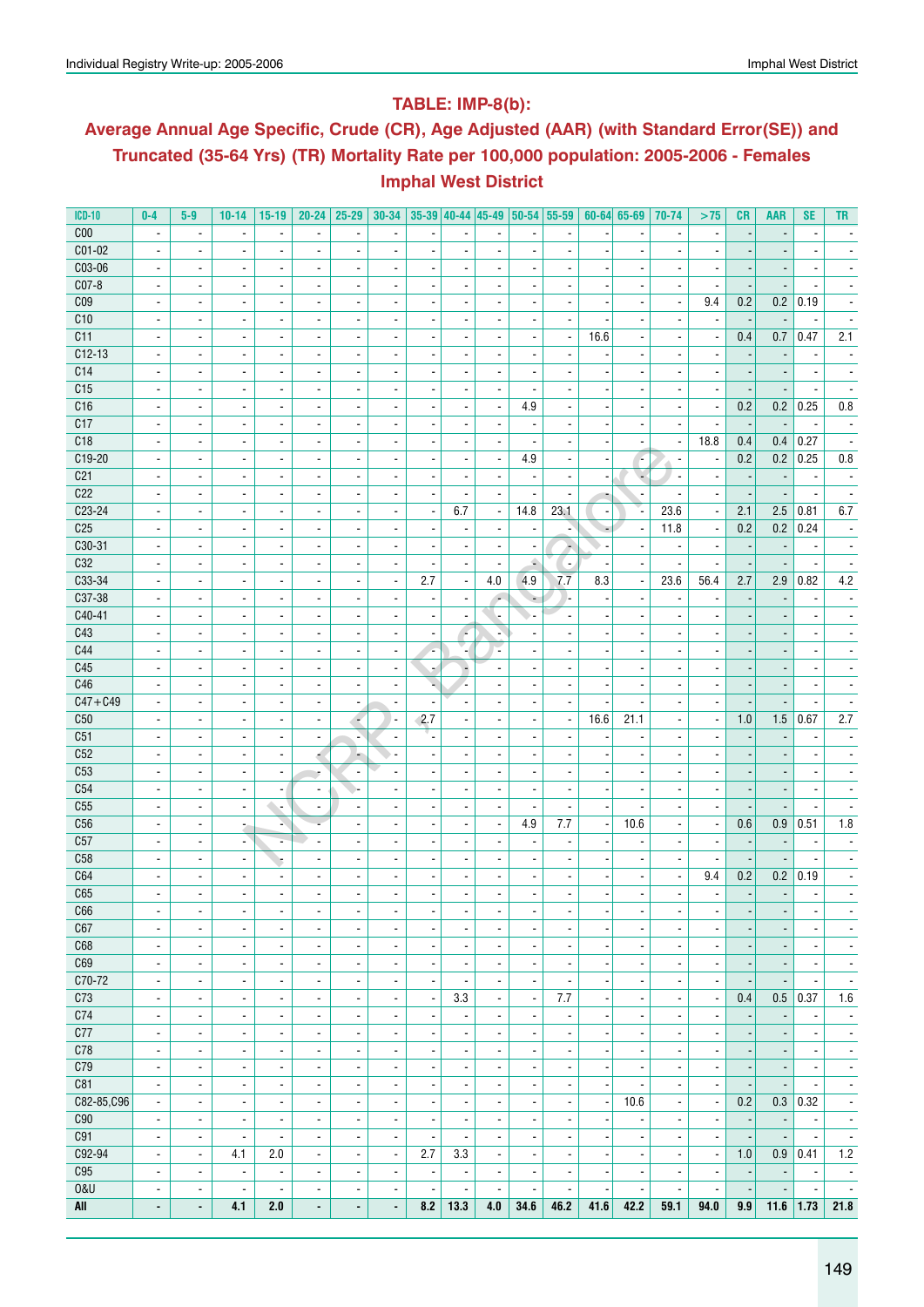# **Table: IMP-9(a): Cumulative Rate (Cu.Rate%) & Cumulative Risk (Cu.Risk) of Individual Sites (ICD-10) Based Age Specific Rates (from 0-64 Years and from 0-74 Years) : 2005-2006 - Males Imphal West District**

|                 |                            | $0 - 64$ Years           |                 | <b>0 - 74 Years</b> |                 |  |  |  |
|-----------------|----------------------------|--------------------------|-----------------|---------------------|-----------------|--|--|--|
| <b>ICD-10</b>   | <b>Site</b>                | Cu. Rate %               | <b>Cu. Risk</b> | Cu. Rate%           | <b>Cu. Risk</b> |  |  |  |
| C <sub>00</sub> | Lip                        | 0.02                     | 0.02            | 0.02                | 0.02            |  |  |  |
| C01-02          | Tongue                     | 0.36                     | 0.36            | 0.36                | 0.36            |  |  |  |
| C03-06          | Mouth                      | 0.21                     | 0.21            | 0.21                | 0.21            |  |  |  |
| $C07-8$         | SalivaryGland              | 0.02                     | 0.02            | 0.13                | 0.13            |  |  |  |
| CO9             | Tonsil                     | 0.04                     | 0.04            | 0.30                | 0.30            |  |  |  |
| C10             | Oth. Oropharynx            |                          |                 |                     |                 |  |  |  |
| C11             | Nasopharynx                | 0.27                     | 0.27            | 0.52                | 0.52            |  |  |  |
| $C12-13$        | Hypopharynx                | 0.04                     | 0.04            | 0.17                | 0.17            |  |  |  |
| C14             | <b>Pharynx Unspecified</b> | 0.05                     | 0.05            | 0.05                | 0.05            |  |  |  |
| C15             | <b>Oesophagus</b>          | 0.44                     | 0.44            | 1.07                | 1.07            |  |  |  |
| C16             | Stomach                    | 0.71                     | 0.70            | 1.24                | 1.24            |  |  |  |
| C17             | <b>Small Intestine</b>     |                          |                 |                     |                 |  |  |  |
| C18             | Colon                      | 0.26                     | 0.26            | 0.43                | 0.43            |  |  |  |
| C19-20          | Rectum                     | 0.18                     | 0.18            | 0.43                | 0.43            |  |  |  |
| C <sub>21</sub> | Anus & Anal Canal          |                          |                 |                     |                 |  |  |  |
| C22             | Liver                      | 0.21                     | 0.21            | 0.40                | 0.40            |  |  |  |
| C23-24          | Gallbladder etc.           | 0.30                     | 0.29            | 0.47                | 0.47            |  |  |  |
| C <sub>25</sub> | Pancreas                   | 0.08                     | 0.08            | 0.08                | 0.08            |  |  |  |
| C30-31          | Nose, Sinuses etc.         |                          |                 |                     |                 |  |  |  |
| C32             | Larynx                     | 0.22                     | 0.22            | 0.41                | 0.41            |  |  |  |
| C33-34          | Lung etc.                  | 1.10                     | 1.10            | 2.76                | 2.72            |  |  |  |
| C37-38          | Other Thoracic Organs      | 0.02                     | 0.02            | 0.02                | 0.02            |  |  |  |
| C40-41          | <b>Bone</b>                | 0.04                     | 0.04            | 0.04                | 0.04            |  |  |  |
| C43             | Melanoma of Skin           |                          |                 | $\mathbf{r}$        |                 |  |  |  |
| C44             | <b>Other Skin</b>          | 0.14                     | 0.14            | 0.20                | 0.20            |  |  |  |
| C45             | Mesothelioma               |                          |                 |                     |                 |  |  |  |
| C46             | Kaposi Sarcoma             |                          |                 |                     |                 |  |  |  |
| $C47 + C49$     | Conn. & Soft Tissue        | 0.08                     | 0.08            | 0.08                | 0.08            |  |  |  |
| C50             | <b>Breast</b>              | 0.08                     | 0.08            | 0.08                | 0.08            |  |  |  |
| C60             | Penis                      | 0.22                     | 0.22            | 0.55                | 0.55            |  |  |  |
| C61             | Prostate                   |                          |                 | 0.13                | 0.13            |  |  |  |
| C62             | Testis                     | 0.04                     | 0.04            | 0.04                | 0.04            |  |  |  |
| C63             | <b>Other Male Genital</b>  |                          |                 |                     |                 |  |  |  |
| C64             | Kidneyetc.                 | 0.08                     | 0.08            | 0.08                | 0.08            |  |  |  |
| C65             | <b>Renal Pelvis</b>        | L.                       | $\blacksquare$  | $\overline{a}$      |                 |  |  |  |
| C66             | Ureter                     | $\blacksquare$           |                 | $\blacksquare$      | $\blacksquare$  |  |  |  |
| C67             | <b>Bladder</b>             | 0.20                     | 0.20            | 0.33                | 0.33            |  |  |  |
| C68             | Uns.UrinaryOrgans          |                          |                 |                     |                 |  |  |  |
| C69             | Eye                        | 0.05                     | 0.05            | 0.05                | 0.05            |  |  |  |
| C70-72          | Brain, Nervous System      | 0.08                     | 0.08            | 0.08                | 0.08            |  |  |  |
| C73             | <b>Thyroid</b>             | 0.06                     | 0.06            | 0.06                | 0.06            |  |  |  |
| C74             | <b>Adrenal Gland</b>       | 0.01                     | 0.01            | 0.01                | 0.01            |  |  |  |
| C77             | Sec Lymph Nodes            | $\blacksquare$           |                 | 0.06                | 0.06            |  |  |  |
| C78             | Sec Resp& Digestive        | $\overline{\phantom{a}}$ |                 |                     |                 |  |  |  |
| C79             | Sec Others                 |                          |                 | ÷,                  |                 |  |  |  |
| C81             | <b>Hodgkins Disease</b>    | 0.01                     | 0.01            | 0.01                | 0.01            |  |  |  |
| C82-85,C96      | <b>NHL</b>                 | 0.29                     | 0.29            | 0.49                | 0.49            |  |  |  |
| C90             | Multiple Myeloma           | 0.04                     | 0.04            | 0.10                | 0.10            |  |  |  |
| C91             | Lymphoid Leuk.             | 0.12                     | 0.12            | 0.12                | 0.12            |  |  |  |
| C92-94          | Myeloid Leukaemia          | 0.13                     | 0.13            | 0.20                | 0.20            |  |  |  |
| C95             | Leukaemia Uns              |                          |                 |                     |                 |  |  |  |
| <b>0&amp;U</b>  | Other and Uns              | 0.20                     | 0.20            | 0.39                | 0.39            |  |  |  |
|                 | <b>All Sites</b>           | 6.38                     | 6.19            | 12.20               | 11.49           |  |  |  |